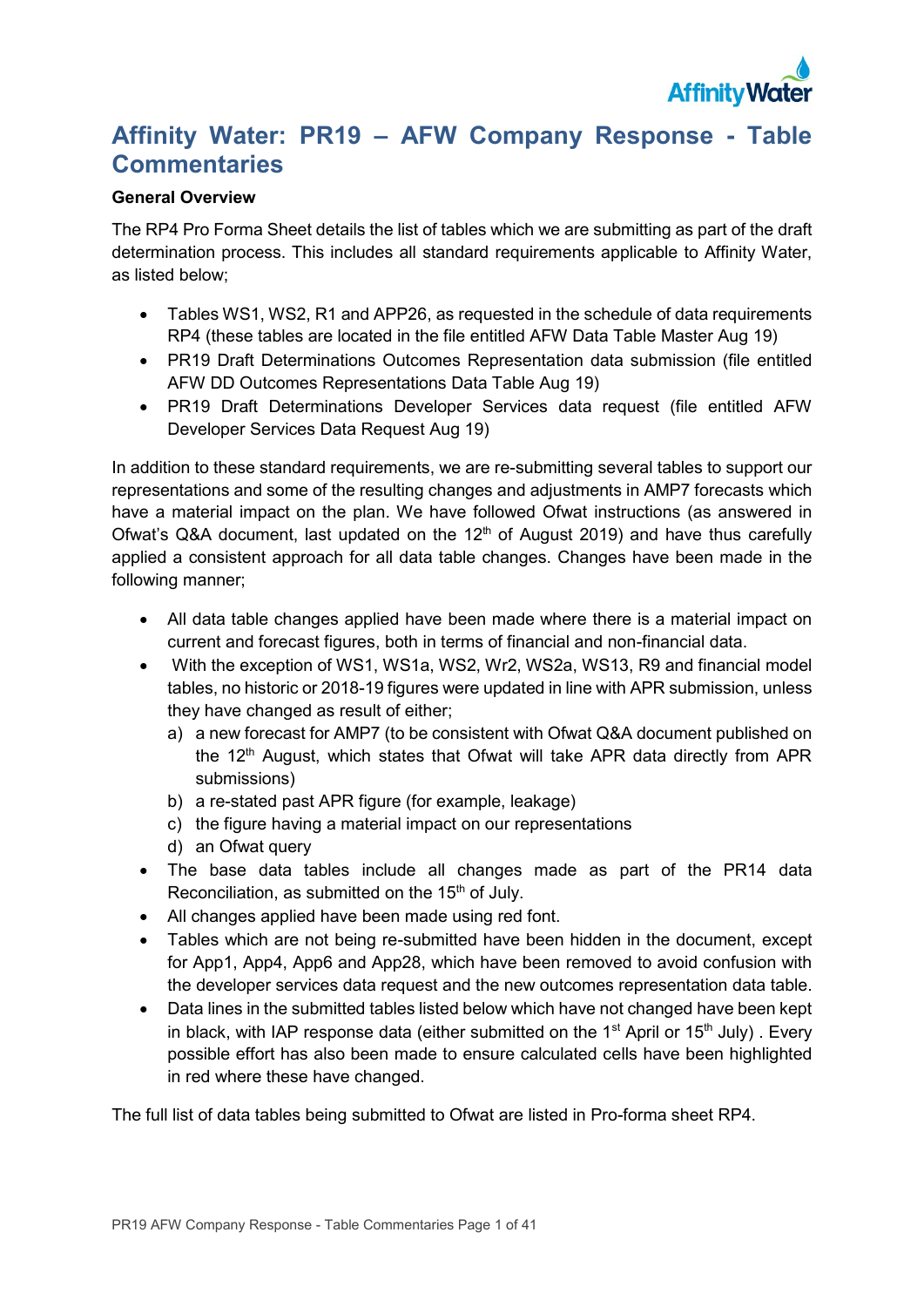

# **Financial Model Based Data Tables**

## **Changes since September Plan**

We have followed the same modelling approach as our IAP response in April 2019. We have transitioned to the latest release of the Ofwat financial model, which is version 18z. The table inputs and outputs which have been updated are listed below.

## **Output Tables**

The data tables covered by the financial forecasting and modelling exercise are:

- App7 Proposed price Limits and average bills
- App8 Appointee financing Section A
- App10 Financial ratios
- App11 Income statement based on the actual company structure
- App11a Income statement based on notional company structure
- App12 Balance sheet based on the actual company structure
- App12a Balance sheet based on the notional company structure
- App13 Trade Receivables
- App14 Trade and other payables
- App15 Cashflow based on the actual company structure
- App15a Cashflow based on the actual company structure
- App16 Tangible fixed assets
- App17 Appointee revenue summary
- App18 Share capital and dividends
- App19 Debt and interest costs
- Wr3 Wholesale revenue projections for the water resources price control
- Wr4 Cost recovery for water resources
- Wn3 Wholesale revenue projections for the water network plus price control
- Wn4 Cost recovery for water network plus
- R7 Revenue and cost recovery for retail

## **Data Table Inputs**

As a basis for the financial forecast, the following Financial Model tables have been updated:

- WS1 Wholesale water operating and capital expenditure by business unit
- WS18 Explaining the 2019 Final Determination for the water service
- App25 PR14 reconciliation adjustments summary
- App29 Wholesale tax
- App32 Weighted average cost of capital for the Appointee

In addition to the financial tables, the following feeder models have changed since our last submission on the 15<sup>th</sup> July:

- Wholesale revenue forecasting incentive mechanism Feeder Model
- Revenue adjustments Feeder Model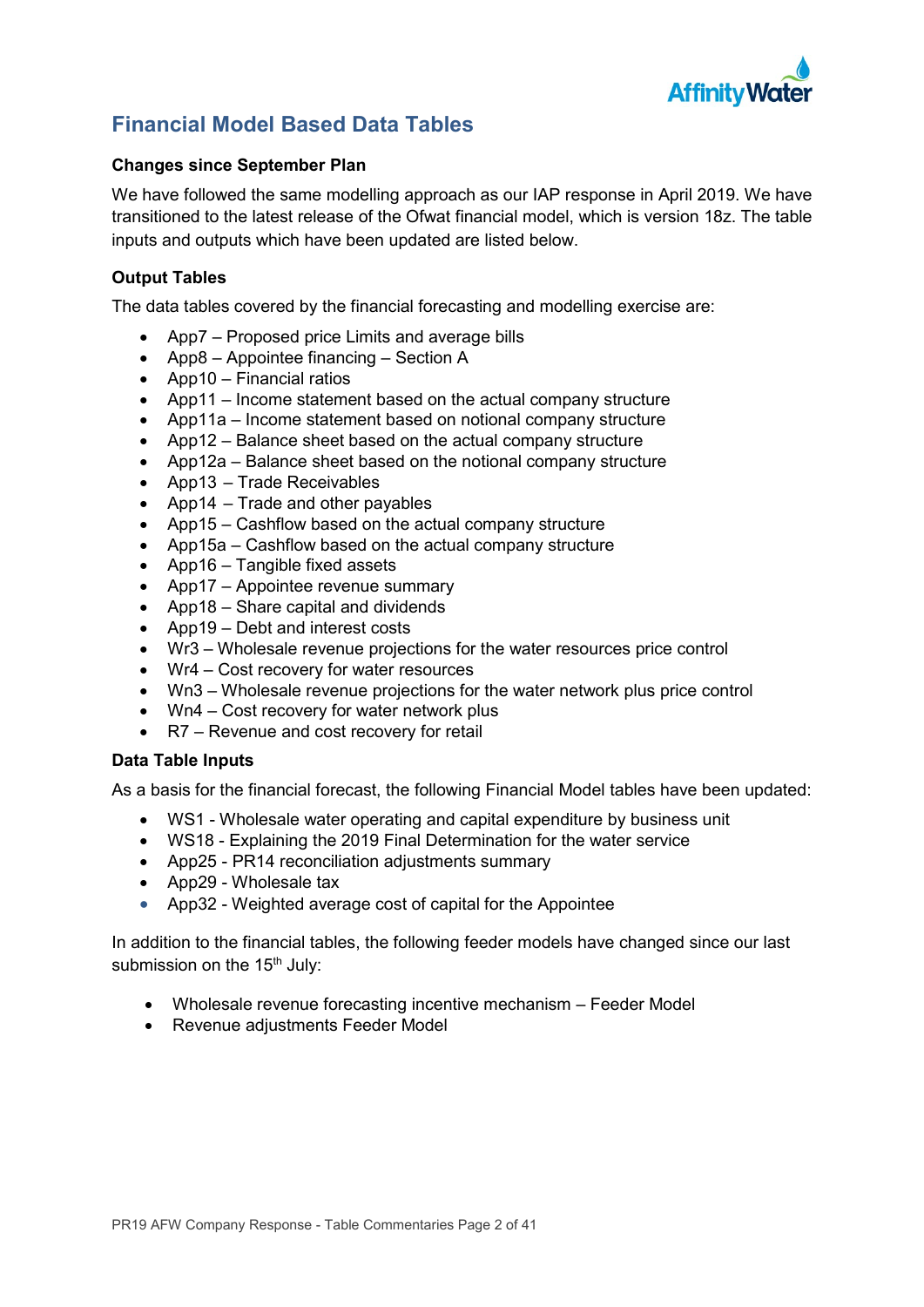

# **Table Category - Appointed (App)**

## **App2 – Leakage additional information and old definition reporting**

## **Lines 5,6,7: WRMP leakage targets**

#### **General Overview**

The Business Plan guidance and line definition for line 5 states that it should be populated using the annual WRMP targets, however for 2016/17, 2017/18 and 2018/19 we have used APR data for leakage. Additionally, the leakage performance for 2017/18 has been restated to 177.2 Ml/d, as Annual Performance Report, due to the Iver burst incident.

### **Changes since May 2019 submission**

In App2 (Line 5), the leakage reduction profile is expressed in annual values and is aligned with the delivery of the WRMP.

Lines 6 and 7 have subsequently changed as a result of line 5 changing. The property numbers in WS3 and the km of mains in WN2 (which are used to calculate lines 6 and 7 respectively) have not changed since our previous submission. Therefore, the changes in lines 6 and 7 in APP2 reflect solely the change in line 5 as a result of the Draft Determination.

### **Line 38: Leakage**

### **Changes since May 2019 submission**

• Changes since the previous submission in May 2019 have been made to reflect the changes in line 5.

## **Line 50: Average minutes per property for supply interruption greater and equal to three hours**

#### **General Overview**

As stated in April, this line depicts our performance for 'Average minutes per property for supply interruption greater and equal to three hours'.

#### **Changes since April 2019 Plan**

The Supply Interruptions performance forecast for AMP7 has been updated to reflect the DD intervention (AFW.OC.A8) on the Interruptions to supply PC and profile

## **App3 – Abstraction Incentive Mechanism - surface and ground water abstractions under the AIM threshold**

#### **General Overview**

Because App3 has columns rather than rows, we have tabulated the commentary with bespoke comments per column regarding compliance and provided additional information where needed. Compliance and interpretation of column definitions in the App3 table are set out in the table below.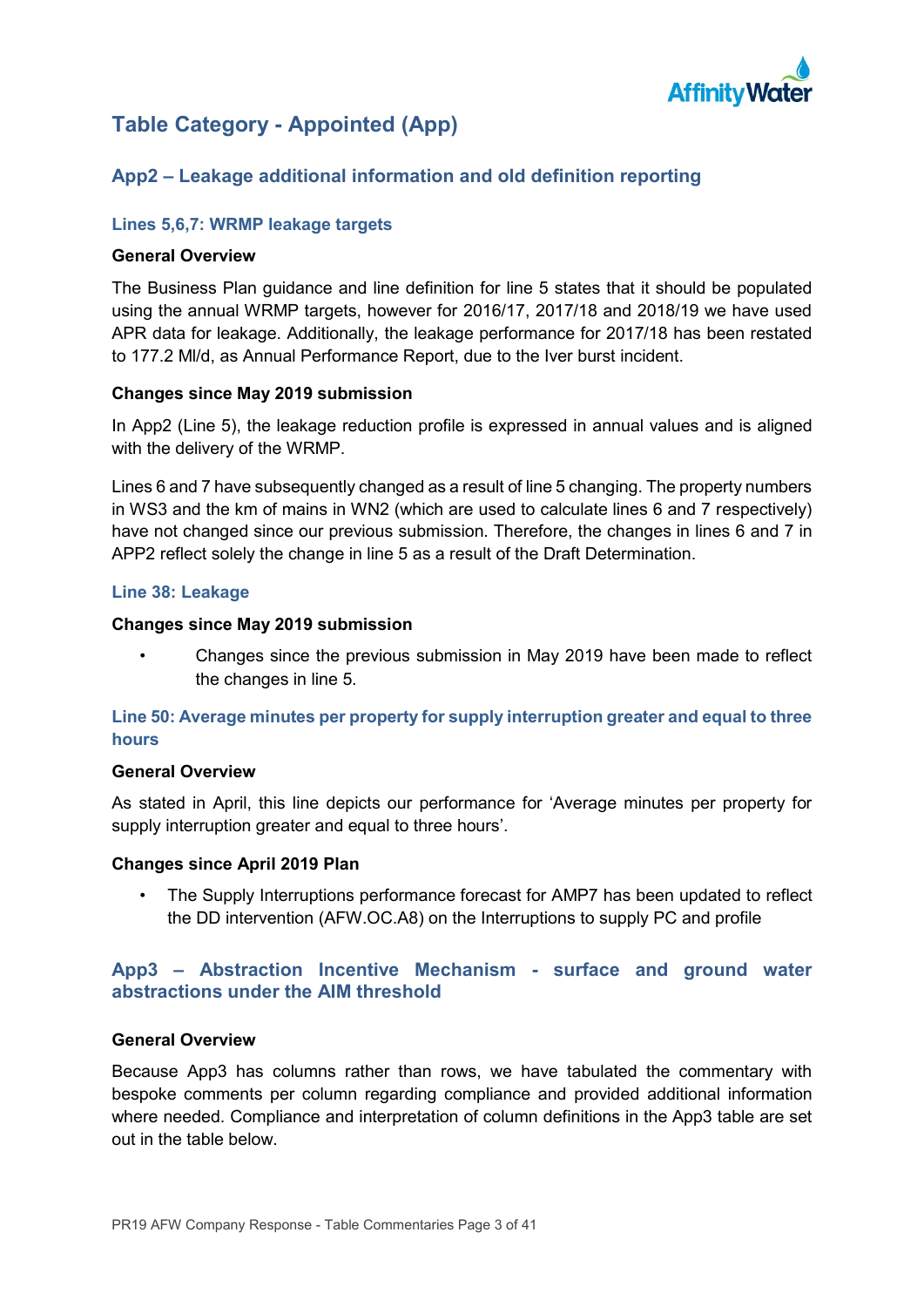

| Column | Column<br>reference | <b>Item Reference</b> | Column<br>descriptor from<br>APP3                                                                                                                              | <b>Explanation</b>                                                                                                                                                                                                                                                                                                                                                                                                                                                                                                                                                                                                                                                                      |
|--------|---------------------|-----------------------|----------------------------------------------------------------------------------------------------------------------------------------------------------------|-----------------------------------------------------------------------------------------------------------------------------------------------------------------------------------------------------------------------------------------------------------------------------------------------------------------------------------------------------------------------------------------------------------------------------------------------------------------------------------------------------------------------------------------------------------------------------------------------------------------------------------------------------------------------------------------|
| С      | $\mathbf{1}$        | APP3001               | "The unique ID of<br>the associated<br>performance<br>commitment in<br>table App1<br>(performance<br>commitments and<br>outcome delivery<br>incentives)        | Complies with OFWAT definition.                                                                                                                                                                                                                                                                                                                                                                                                                                                                                                                                                                                                                                                         |
| D      | 2                   | AIMAMP6_AS            | For example:<br>PR19XXX_ABC01"                                                                                                                                 | Complies with OFWAT definition.                                                                                                                                                                                                                                                                                                                                                                                                                                                                                                                                                                                                                                                         |
| E      | 3                   | APP3002               | Name of the<br>abstraction site.<br>This can be<br>anonymised if<br>necessary for<br>national security<br>reasons.                                             | Complies with OFWAT definition.                                                                                                                                                                                                                                                                                                                                                                                                                                                                                                                                                                                                                                                         |
| F      | 4                   | APP3004               | Select 'Surface<br>water' or 'Ground<br>water' from the<br>drop-down menu                                                                                      | Complies with OFWAT definition.                                                                                                                                                                                                                                                                                                                                                                                                                                                                                                                                                                                                                                                         |
| G      | $\overline{5}$      | APP3005               | Name of the<br>affected surface<br>water body. This<br>should be entered<br>for all surface<br>water and<br>groundwater<br>abstraction sites<br>within scope.  | Complies with OFWAT definition.                                                                                                                                                                                                                                                                                                                                                                                                                                                                                                                                                                                                                                                         |
| н      | 6                   | APP3006               | Enter the baseline<br>average<br>abstraction relating<br>to the trigger<br>threshold as used<br>in the 2016-17 to<br>2019-20 period<br>(megalitres per<br>day) | Does not comply with OFWAT definition.<br>Numbers stated are the AIM baselines as<br>of April 2016. Since then, some have<br>changed, where sustainability reductions<br>have not reduced the deployable output<br>of AIM sites to zero MI/d. Where this has<br>happened, the new AIM baseline (and<br>one used for the assessments) is the<br>average licensed rate of the source.<br>Where the sustainability reduction has<br>reduced the source output to zero MI/d,<br>the source has been removed from AIM.<br>Slip End source now has an AIM<br>baseline which is 95% of the licensed<br>abstraction when the flow constraint is in<br>effect. See methodology for more details. |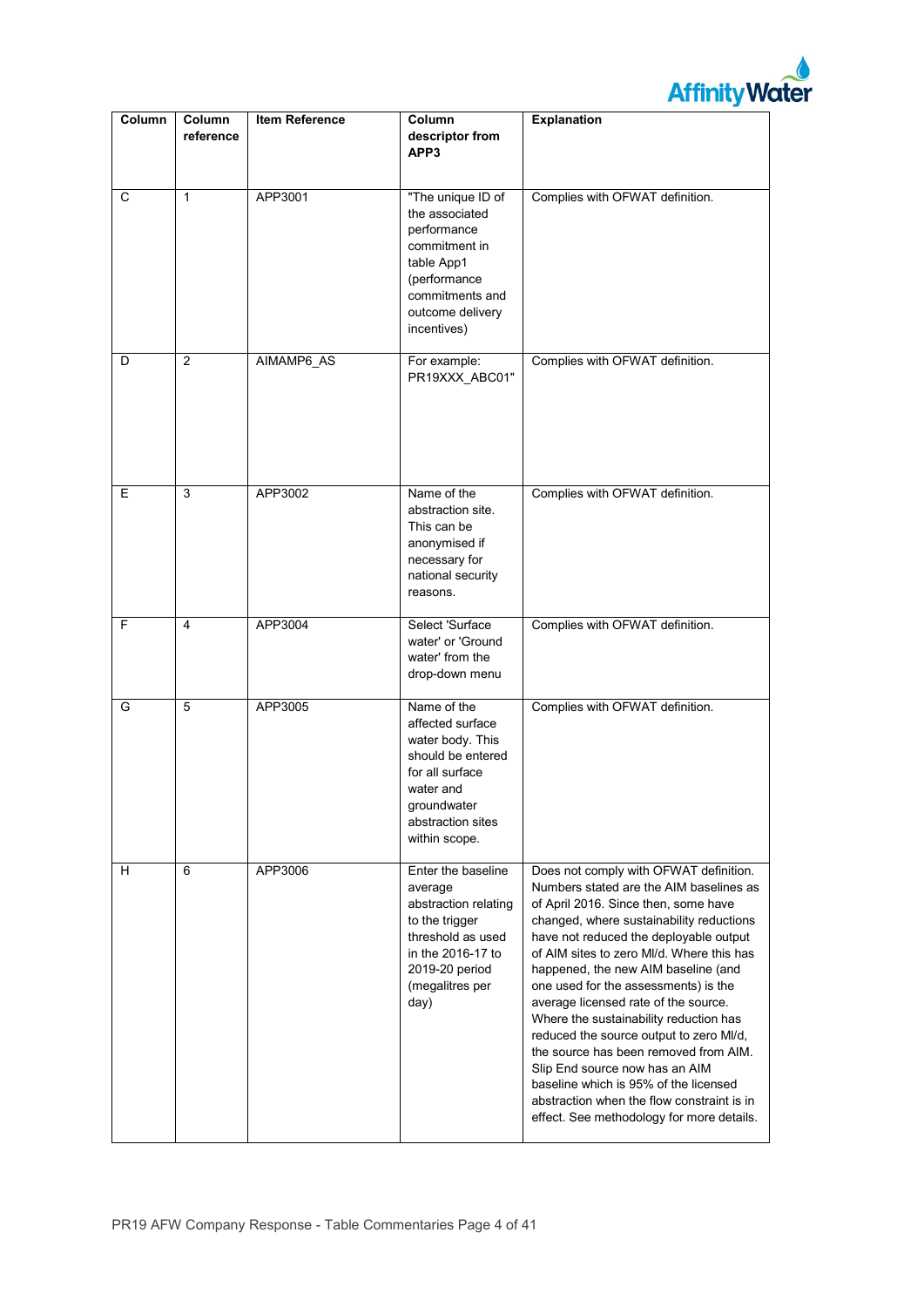

| Column       | Column<br>reference | <b>Item Reference</b> | Column<br>descriptor from<br>APP3                                                                                                                                                                                                                                                                        | Explanation                                                                                                                                                                                                                                                                                                                                                                                                                                                                                                                                                                                                 |
|--------------|---------------------|-----------------------|----------------------------------------------------------------------------------------------------------------------------------------------------------------------------------------------------------------------------------------------------------------------------------------------------------|-------------------------------------------------------------------------------------------------------------------------------------------------------------------------------------------------------------------------------------------------------------------------------------------------------------------------------------------------------------------------------------------------------------------------------------------------------------------------------------------------------------------------------------------------------------------------------------------------------------|
| $\mathbf{I}$ | $\overline{7}$      | APP3007               | Enter the<br>measurement unit<br>for the trigger<br>threshold (river<br>flow metric or<br>groundwater level<br>metric)                                                                                                                                                                                   | Complies with OFWAT definition.                                                                                                                                                                                                                                                                                                                                                                                                                                                                                                                                                                             |
| J            | 8                   | APP3008               | For the 2016-17 to<br>2019-20 period:<br>enter the trigger<br>threshold for the<br>river flow or<br>groundwater level<br>value.<br>The AIM is<br>considered to be<br>'switched on' when<br>the flow rate of the<br>river or<br>groundwater level<br>is at or below this<br>threshold.                    | Complies with OFWAT definition.                                                                                                                                                                                                                                                                                                                                                                                                                                                                                                                                                                             |
| K-N          | 9                   | AIMAMP6 AP            | For the four years<br>2016-17 to 2019-<br>20: enter the AIM<br>performance (MI)                                                                                                                                                                                                                          | Years 2016-2017, 2017-2018 and 2018-<br>2019 do comply. 2019-2020 does not<br>comply with OFWAT definition. 2019-<br>2020 performance has been estimated<br>by completing the AIM score analysis<br>from April 2019 until the end of July 2019<br>in line with the AIM methodology. As low<br>river flows and high demand are not<br>forecastable, the score for the remainder<br>of the year (August to March) has been<br>estimated as zero MI, and so the<br>estimated score for the year as a whole<br>is what it was at the end of July 2019.                                                          |
| O            | 13                  | AIMAMP6_CAP           | For the four years<br>2016-17 to 2019-<br>20: enter the<br>cumulative AIM<br>performance (MI)                                                                                                                                                                                                            | Complies with OFWAT definition and<br>includes forecast 2019-20 performance<br>as per column 9.                                                                                                                                                                                                                                                                                                                                                                                                                                                                                                             |
| P-S          | 14                  | AIMAMP6 NAP PR19      | For the four years<br>2016-17 to 2019-<br>20: enter the<br>normalised AIM<br>performance<br>(percentage)<br>Use the February<br>2016 AIM<br>guidance to<br>calculate<br>normalised AIM<br>performance and<br>then multiply by<br>100 to convert to a<br>percentage (this<br>represents the<br>percentage | Years 2016-2017, 2017-2018 and 2018-<br>2019 do comply. 2019-2020 does not<br>comply with OFWAT definition. 2019-<br>2020 performance has been estimated<br>by completing the AIM score analysis<br>from April 2019 until the end of July 2019<br>in line with the AIM methodology, and<br>then multiplying the normalised AIM<br>score by 100. As low river flows and high<br>demand are not forecastable, the score<br>for the remainder of the year (August to<br>March) has been estimated as zero, and<br>so the estimated score for the year as a<br>whole is what it was at the end of July<br>2019. |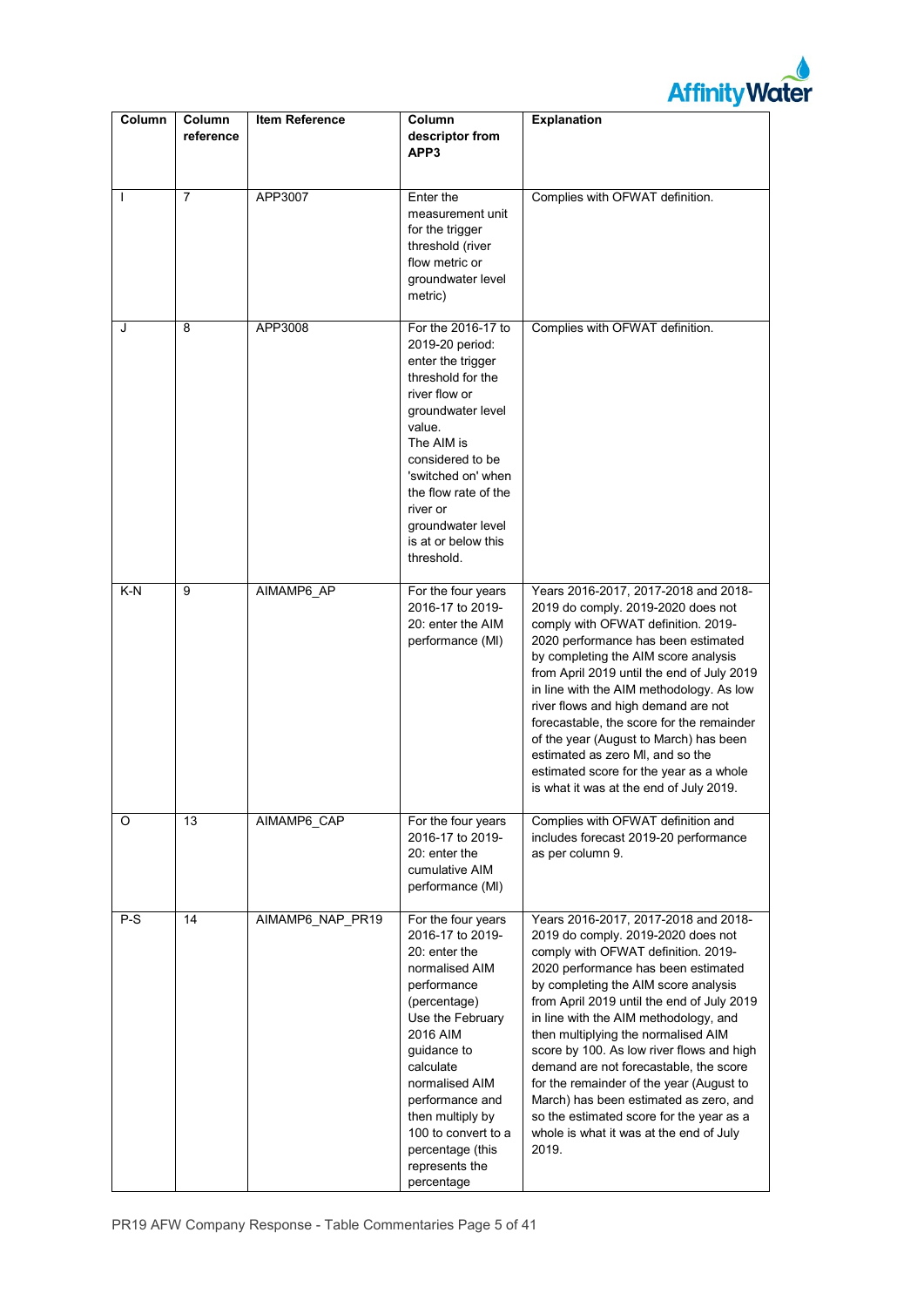

| Column | Column<br>reference | <b>Item Reference</b> | Column<br>descriptor from                                                                                                                                                                                                                                                             | <b>Explanation</b>                                                                                                                                                                                                                                                                                                                                                                                                                                                                                                                                                          |  |
|--------|---------------------|-----------------------|---------------------------------------------------------------------------------------------------------------------------------------------------------------------------------------------------------------------------------------------------------------------------------------|-----------------------------------------------------------------------------------------------------------------------------------------------------------------------------------------------------------------------------------------------------------------------------------------------------------------------------------------------------------------------------------------------------------------------------------------------------------------------------------------------------------------------------------------------------------------------------|--|
|        |                     |                       | APP3                                                                                                                                                                                                                                                                                  |                                                                                                                                                                                                                                                                                                                                                                                                                                                                                                                                                                             |  |
|        |                     |                       |                                                                                                                                                                                                                                                                                       |                                                                                                                                                                                                                                                                                                                                                                                                                                                                                                                                                                             |  |
|        |                     |                       | reduction in                                                                                                                                                                                                                                                                          | The percentages were calculated using                                                                                                                                                                                                                                                                                                                                                                                                                                                                                                                                       |  |
|        |                     |                       | abstraction<br>compared to the                                                                                                                                                                                                                                                        | the normalised AIM scores to two<br>decimal places but are presented as                                                                                                                                                                                                                                                                                                                                                                                                                                                                                                     |  |
|        |                     |                       | baseline).                                                                                                                                                                                                                                                                            | percentages to zero decimal places.                                                                                                                                                                                                                                                                                                                                                                                                                                                                                                                                         |  |
| т      | 18                  | AIMAMP6_CNAP_PR19     | For the four years                                                                                                                                                                                                                                                                    | Complies with OFWAT definition and                                                                                                                                                                                                                                                                                                                                                                                                                                                                                                                                          |  |
|        |                     |                       | 2016-17 to 2019-<br>20: enter the<br>cumulative                                                                                                                                                                                                                                       | includes forecast 2019-20 performance<br>as per column 14.                                                                                                                                                                                                                                                                                                                                                                                                                                                                                                                  |  |
|        |                     |                       | normalised AIM                                                                                                                                                                                                                                                                        | The percentages were calculated using                                                                                                                                                                                                                                                                                                                                                                                                                                                                                                                                       |  |
|        |                     |                       | performance                                                                                                                                                                                                                                                                           | the normalised AIM scores to two                                                                                                                                                                                                                                                                                                                                                                                                                                                                                                                                            |  |
|        |                     |                       | (percentage)                                                                                                                                                                                                                                                                          | decimal places but are presented as<br>percentages to zero decimal places.                                                                                                                                                                                                                                                                                                                                                                                                                                                                                                  |  |
| U      | 19                  | APP3009               | For the 2020-21 to<br>2024-25 period:<br>enter the baseline<br>average<br>abstraction relating<br>to the trigger<br>threshold<br>(megalitres per<br>day)                                                                                                                              | Does not comply with OFWAT definition.<br>Sustainability reduction sites which have<br>not had the deployable output reduced to<br>zero MI/d have new AIM baselines<br>(including assessment baseline for<br>reductions) as the average licensed rate<br>of the source. Where the sustainability<br>reduction has reduced the source output<br>to zero MI/d, the source has been<br>removed from AIM. Slip End source now<br>has an AIM baseline which is 95% of the<br>licensed abstraction when the flow<br>constraint is in effect. See methodology<br>for more details. |  |
| V      | 20                  | APP3010               | Enter the<br>measurement unit<br>for the trigger<br>threshold (river<br>flow metric or<br>groundwater level<br>metric)                                                                                                                                                                | Complies with OFWAT definition.                                                                                                                                                                                                                                                                                                                                                                                                                                                                                                                                             |  |
| W      | 21                  | APP3011               | For the 2020-21 to<br>2024-25 period:<br>enter the trigger<br>threshold for the<br>river flow or<br>groundwater level<br>value.<br>The AIM is<br>considered to be<br>'switched on' when<br>the flow rate of the<br>river or<br>groundwater level<br>is at or below this<br>threshold. | Complies with OFWAT definition.                                                                                                                                                                                                                                                                                                                                                                                                                                                                                                                                             |  |
| $X-AB$ | 22                  | AIMAMP7_AP            | For the five years<br>2020-21 to 2024-<br>25: enter the AIM<br>performance (MI)                                                                                                                                                                                                       | Complies with OFWAT definition.                                                                                                                                                                                                                                                                                                                                                                                                                                                                                                                                             |  |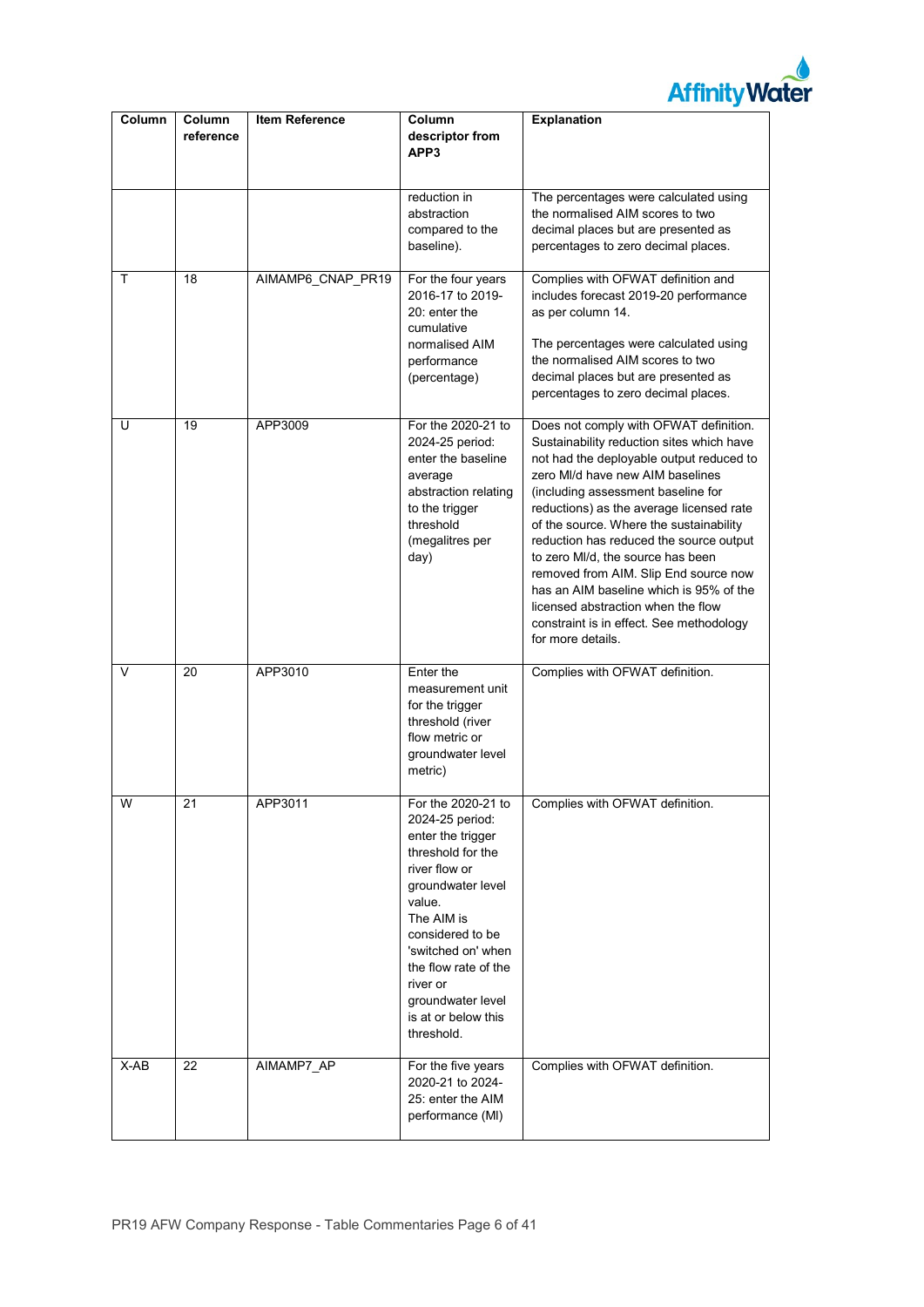

| Column | Column<br>reference | <b>Item Reference</b> | Column<br>descriptor from<br>APP3                                                                                      | Explanation                                                                                                                                                       |
|--------|---------------------|-----------------------|------------------------------------------------------------------------------------------------------------------------|-------------------------------------------------------------------------------------------------------------------------------------------------------------------|
| AC     | 27                  | AIMAMP7_CAP           | For the five years<br>2020-21 to 2024-<br>26: enter the<br>cumulative AIM<br>performance (MI)                          | Complies with OFWAT definition.                                                                                                                                   |
| AD-AH  | 28                  | AIMAMP7_NAP_PR19      | For the five years<br>2020-21 to 2024-<br>25: enter the<br>normalised AIM<br>performance<br>(percentage)               | Complies with OFWAT definition.                                                                                                                                   |
| AI     | 33                  | AIMAMP7 CNAP PR19     | For the five years<br>2020-21 to 2024-<br>26: enter the<br>cumulative<br>normalised AIM<br>performance<br>(percentage) | Complies with OFWAT definition.                                                                                                                                   |
| AJ-AN  | 34                  | AIMAMP8 AP            | For the five years<br>2025-26 to 2029-<br>30: enter the AIM<br>performance (MI)                                        | Complies with OFWAT definition.                                                                                                                                   |
| AO     | 39                  | AIMAMP8 CAP           | For the five years<br>2025-26 to 2029-<br>30: enter the<br>cumulative AIM<br>performance (MI)                          | Complies with OFWAT definition.                                                                                                                                   |
| AP     | 40                  | APP3012               | Underperformance<br>penalty rate (£m<br>per MI for the<br>abstraction site, to<br>6 decimal places)                    | Complies with OFWAT definition.                                                                                                                                   |
| AQ     | 41                  | APP3013               | Outperformance<br>payment rate (£m<br>per MI for the<br>abstraction site, to<br>6 decimal places)                      | Complies with OFWAT definition.                                                                                                                                   |
| AR-AV  | 42                  | APP3014               | For the five years<br>2020-21 to 2024-<br>25: enter the<br>underperformance<br>penalty collar (MI)                     | Does not comply with OFWAT definition.<br>Not calculated specifically in APP3 and<br>instead is provided in the outcomes<br>representation data submission (OC1). |
| AW-BA  | 47                  | APP3015               | For the five years<br>2020-21 to 2024-<br>25: enter the<br>underperformance<br>penalty deadband<br>(MI)                | Does not comply with OFWAT definition.<br>Not calculated specifically in APP3 and<br>instead is provided in the outcomes<br>representation data submission (OC1). |
| BB-BF  | 52                  | APP3016               | For the five years<br>2020-21 to 2024-<br>25: enter the<br>outperformance                                              | Does not comply with OFWAT definition.<br>Not calculated specifically in APP3 and                                                                                 |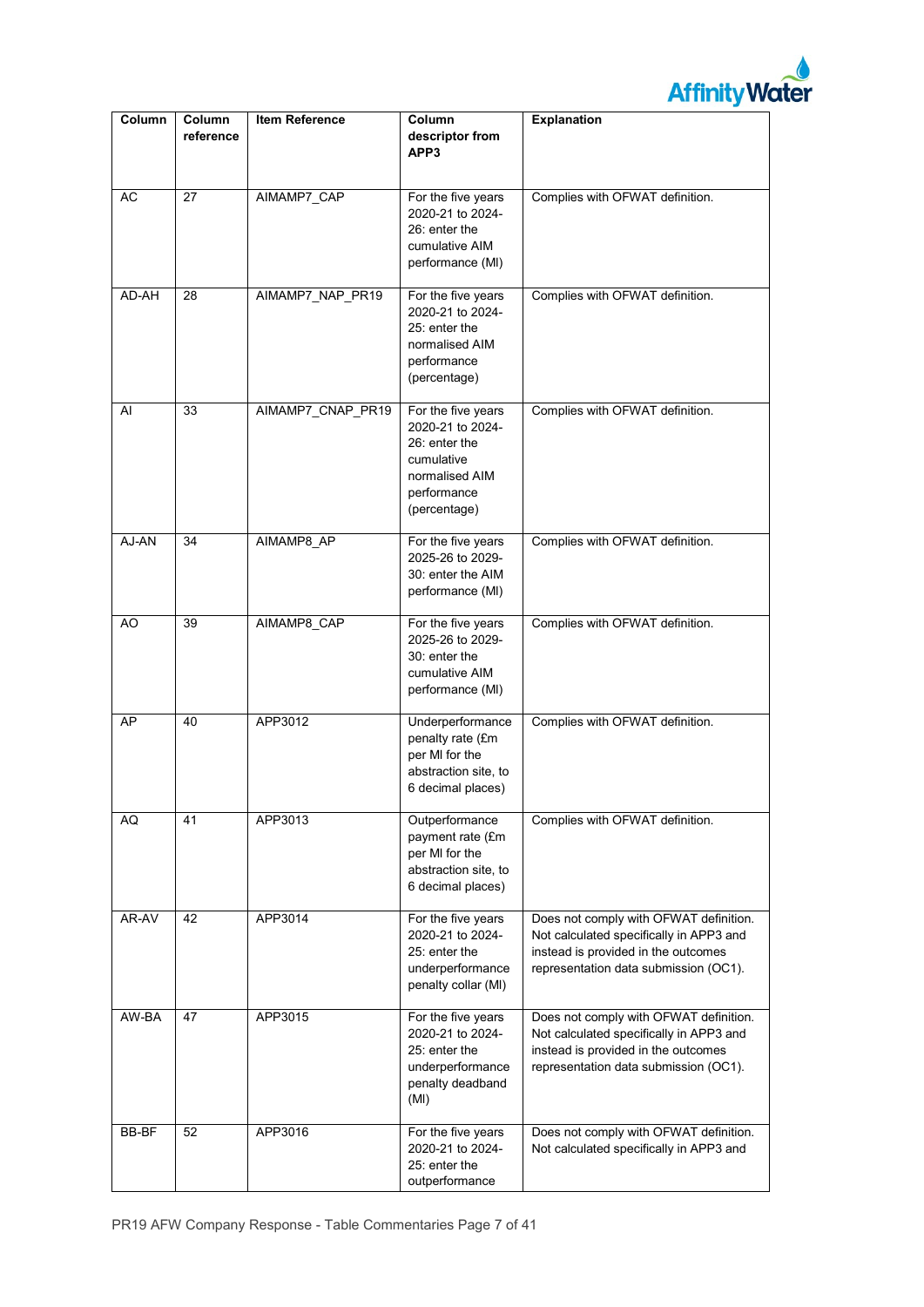

| <b>Column</b> | Column<br>reference | <b>Item Reference</b> | Column<br>descriptor from<br>APP3                                                                                                              | <b>Explanation</b>                                                                                                                                                |
|---------------|---------------------|-----------------------|------------------------------------------------------------------------------------------------------------------------------------------------|-------------------------------------------------------------------------------------------------------------------------------------------------------------------|
|               |                     |                       | payment deadband<br>(MI)                                                                                                                       | instead is provided in the outcomes<br>representation data submission (OC1).                                                                                      |
| BG-BK         | 57                  | APP3017               | For the five years<br>2020-21 to 2024-<br>25: enter the<br>outperformance<br>payment cap (MI)                                                  | Does not comply with OFWAT definition.<br>Not calculated specifically in APP3 and<br>instead is provided in the outcomes<br>representation data submission (OC1). |
|               | 62                  |                       | Contextual<br>information on<br>baseline<br>abstraction period,<br>trigger threshold<br>(for example, flow<br>quartile) and AIM<br>performance | Complies with OFWAT definition.                                                                                                                                   |

## **Changes since April 2019 and APR19 submissions**

- We have updated forecast for financial year 2019-2020 based on the performance from the period 1 April 2019 to 31 July 2019 (column 9 and 14) for catchments; Hiz, Oughton, Gade, Chess, Upper Lea and Cat Ditch.
- Based on this, we have updated the cumulative forecasts for the period 2016-2017 to 2019-2020 (columns 13 and 18) for catchments; Hiz, Oughton, Gade, Chess, Upper Lea and Cat Ditch.

## **App5 - PR14 reconciliation – performance commitments**

## **Line WA-5: Abstraction incentive mechanism**

#### **Changes since April 2019 Plan**

• The AIM score is expressed in Megalitres (to 1 decimal place). This has been updated to account for the updated forecast (at  $31<sup>st</sup>$  July) performance for the year 2019-2020 in data table APP3.

## **App7 - Proposed price limits and average bills**

#### **Changes since April 2019 Plan**

In response to Ofwat Intervention AFW.PD.A2c this table has been updated to reflect our representation which affects the following lines: -

- Line 21: Wholesale water resources k factor including PR14 reconciliation adjustments
- Line 22: Wholesale water network plus k factor including PR14 reconciliation adjustments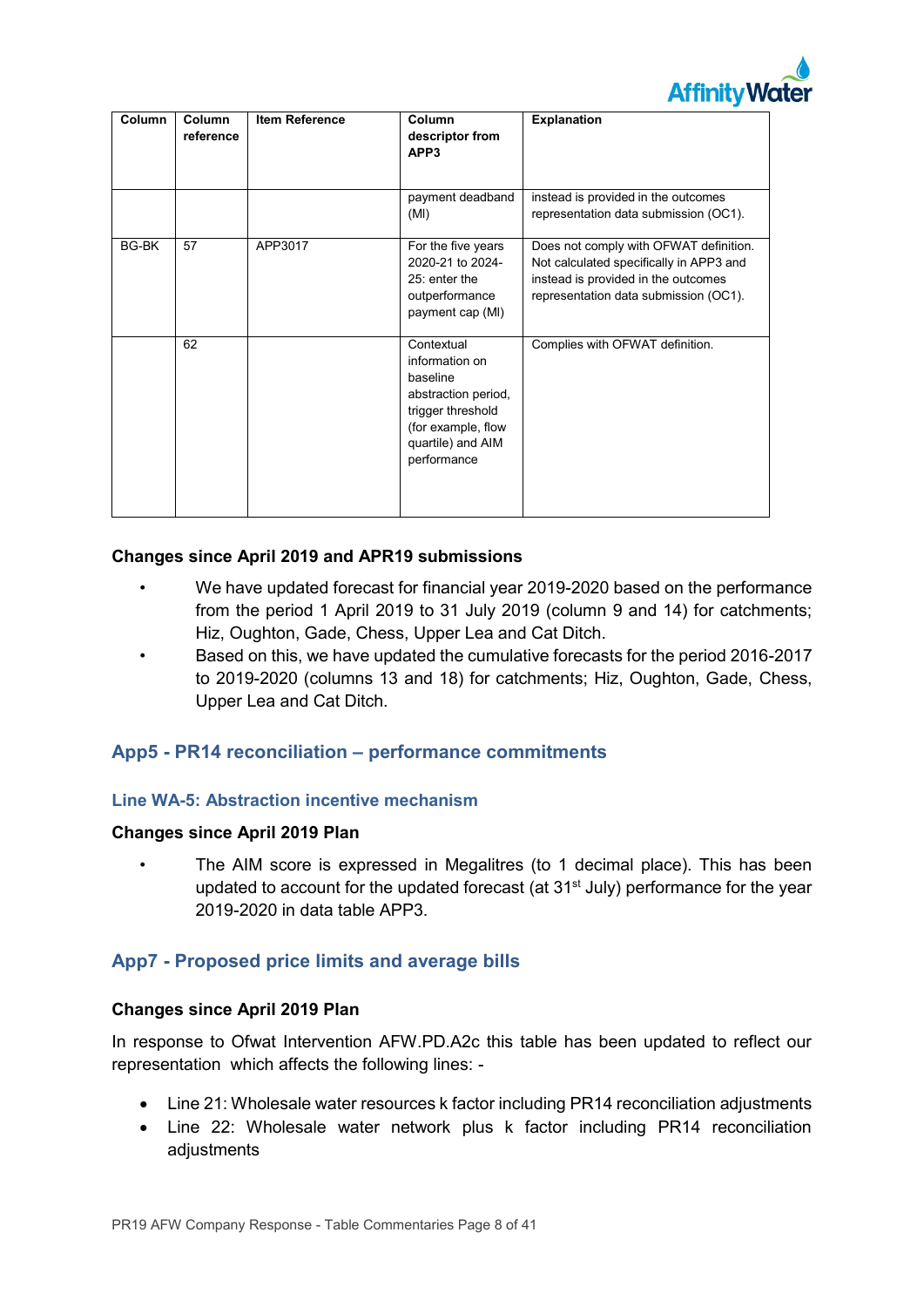

• Line 46: (Discount rate for reprofiling allowed revenue) was updated to reflect the number applied by Ofwat in the Draft Determination.

## **App8 - Appointee financing**

## **Changes since April 2019 Plan**

In response to Ofwat interventions AFW.PD.A2d and AFW.RR.A9 this table has been updated to reflect the actual 2018/19 position and our representation which affects the following lines:

• Line 1: Net Debt

-

- Line 2: Equity Dividends Paid
- Line 3: Cash inflow from equity financing
- Line 8: Water ~ NPV effect of 50% of proceeds from disposals of interest in land at 2017-18 FYE CPIH deflated price base
- Line 11: Water ~ Totex menu RCV adjustment at 2017-18 FYE CPIH deflated price base

## **App10 - Financial ratios**

## **Changes since April 2019 Plan**

In response to Ofwat interventions AFW.PD.A2f and AFW.LR.A5 this table has been updated to reflect our representation which affects the following lines: -

- $\bullet$  lines 1 11
- $\bullet$  Lines 23 33

## **App11 - Income statement based on the actual company structure**

## **Changes since April 2019 Plan**

In response to Ofwat intervention AFW.PD.A2g this table has been updated to reflect our representation which affects the following lines: -

- Line 1: Revenue
- Line 2: Operating Expenditure
- Line 3: Depreciation
- Line 9: Interest expense
- Line 14: UK Corporation tax
- Line 15: Deferred tax
- Line 17: Dividends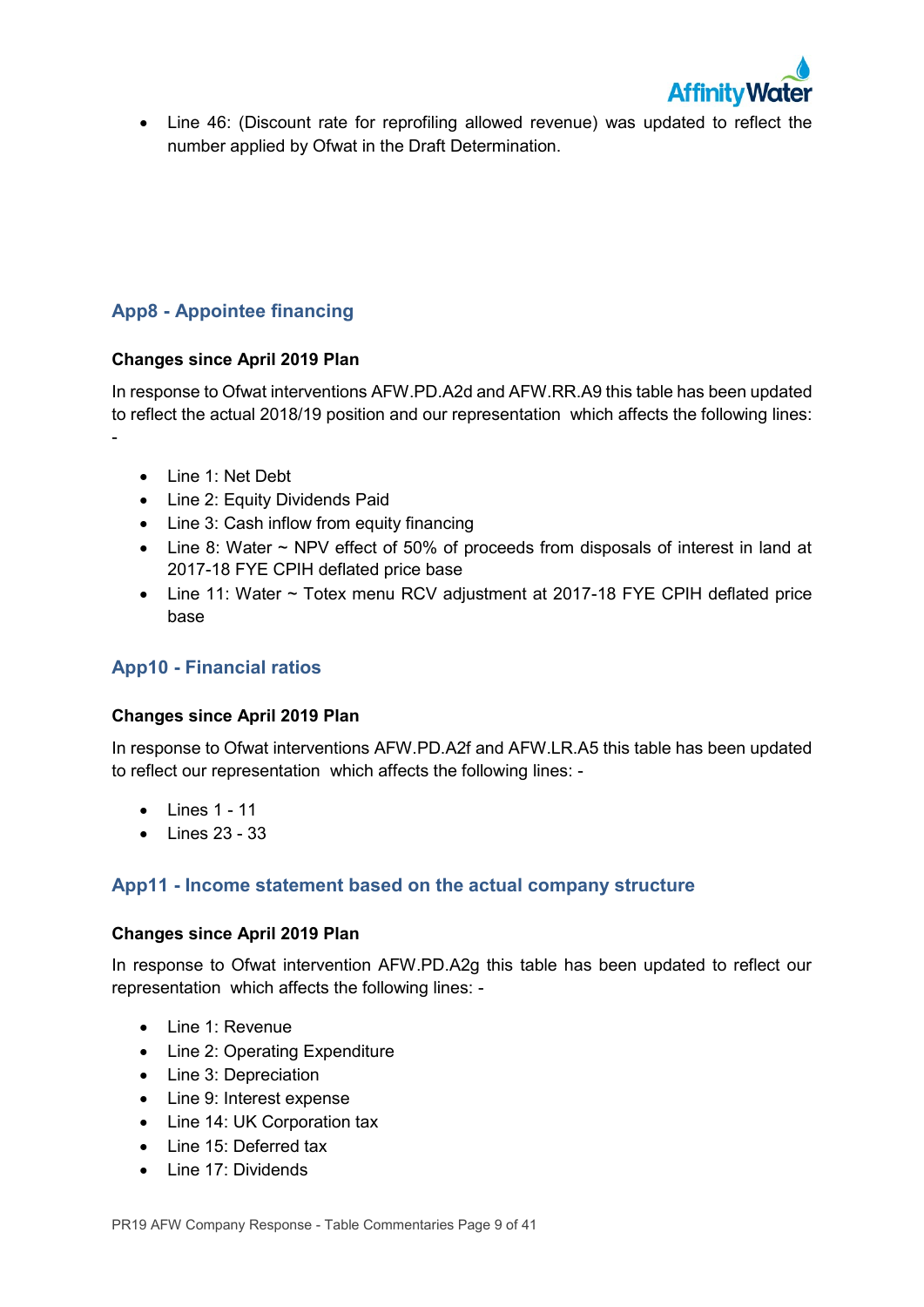

## **App11a - Income statement based on a notional company structure**

## **Changes since April 2019 Plan**

This table has been updated to reflect our representation which affects lines: -

- Line 1: Revenue
- Line 2: Operating Expenditure
- Line 3: Depreciation
- Line 9: Interest expense
- Line 14: UK Corporation tax
- Line 15: Deferred tax
- Line 17: Dividends

## **App12 - Balance sheet based on the actual company structure**

### **Changes since April 2019 Plan**

This table has been updated to reflect our representation which affects lines: -

- Line 2: Intangible assets
- Line 4: Investments  $\sim$  other
- Line 6: Retirement benefit assets
- $\bullet$  Line 8: Inventories  $\sim$  actual company structure
- Line 9: Trade and other receivables
- Line 13: Trade and other payables
- Line 15: Borrowings
- $\bullet$  Line 17: Current tax liabilities  $\sim$  actual company structure
- Line 22: Borrowings
- Line 25: Provisions
- Line 31: Deferred tax  $\sim$  actual company structure
- $\bullet$  Lines  $37 46$

## **App12a - Balance sheet based on a notional company structure**

## **Changes since April 2019 Plan**

This table has been updated to reflect our representation which affects lines: -

- Line 2: Intangible assets
- Line 6: Retirement benefit assets
- $\bullet$  Lines 8: Inventories  $\sim$  actual company structure
- Line 9: Trade and other receivables
- Line 13: Trade and other payables
- $\bullet$  Line 17: Current tax liabilities  $\sim$  actual company structure
- Line 18: Provisions
- Line 22: Borrowings
- Line 31: Deferred tax  $\sim$  actual company structure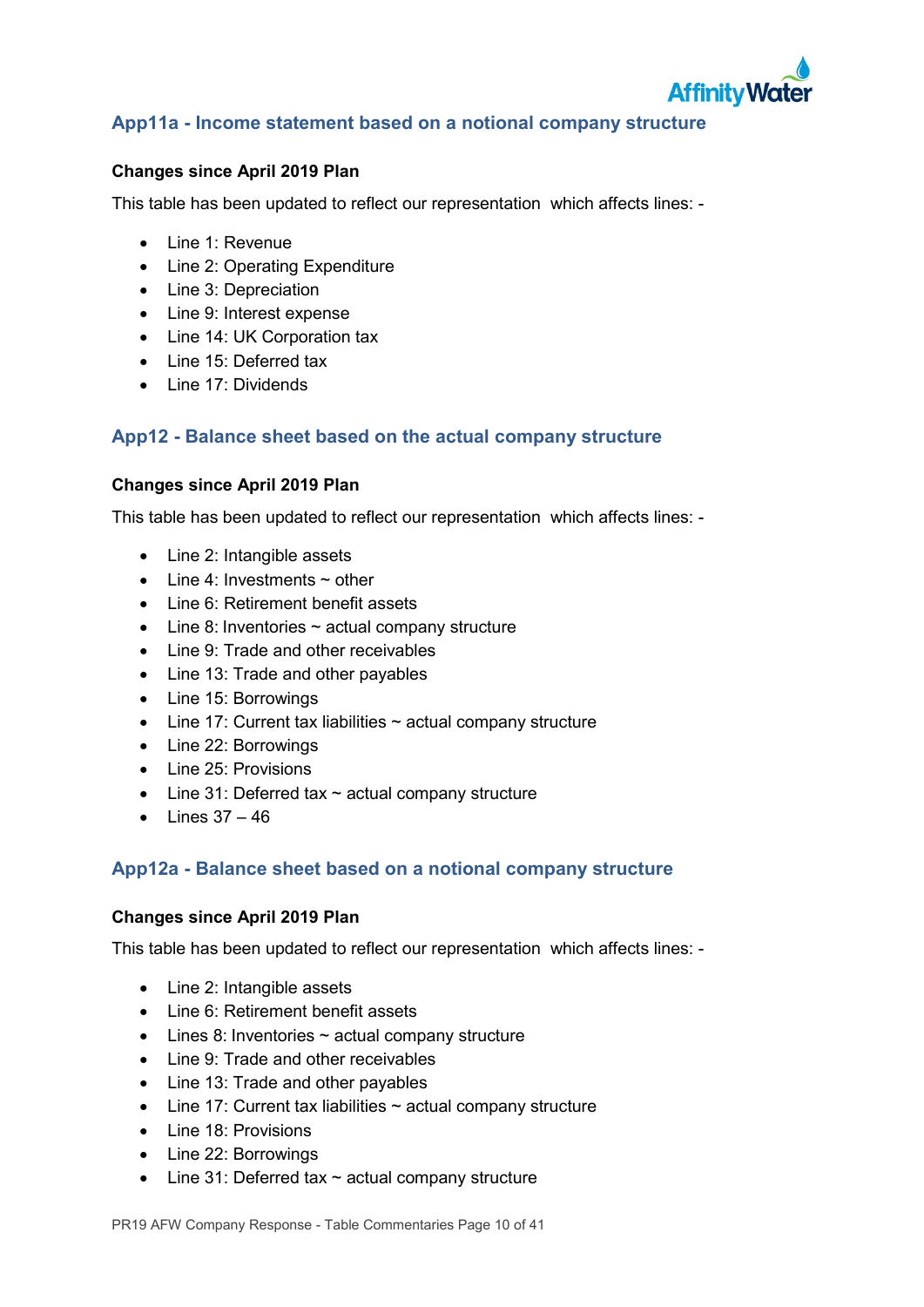

- Line 37: Retained profits  $\sim$  wholesale
- Line 38: Retained profits ~ residential retail
- $\bullet$  Line 41: Capex creditor  $\sim$  wholesale
- $\bullet$  Line 45: Cash and cash equivalents  $\sim$  wholesale
- Line 46: Cash and cash equivalents ~ residential retail

## **App13 - Trade receivables**

## **Changes since April 2019 Plan**

This table has been updated to reflect our representation which affects lines: -

- Line 1: Residential retail unmeasured trade receivables  $\sim$  net
- $\bullet$  Line 2: Residential retail measured trade receivables  $\sim$  net
- Line 6: Residential retail measured income accrual
- Line 11: Trade and other receivables  $\sim$  net

## **App14 - Trade and other payables**

## **Changes since April 2019 Plan**

This table has been updated to reflect our representation which affects lines: -

- Line 1: Wholesale trade payables
- Line 2: Wholesale other payables
- Line 4: Wholesale creditors  $\sim$  residential retail
- Line 8: Residential retail unmeasured advance receipts
- Line 9: Residential retail measured advance receipts
- Line 16: Trade creditor days ~ water resources
- $\bullet$  Line 17: Trade creditor days  $\sim$  water network plus

## **App15 - Cashflow based on the actual company structure**

## **Changes since April 2019 Plan**

This table has been updated to reflect our representation which affects lines: -

- Line 5: Changes in working capital  $\sim$  Inventories, trade and other receivables
- Line 6: Changes in working capital  $\sim$  Trade and other payables
- Line 10: Net interest paid
- Line 11: Tax Paid
- Line 13: Net Capex
- Line 17: Equity dividends paid
- Line 18: Net loans received
- Line 19: Cash inflow from equity financing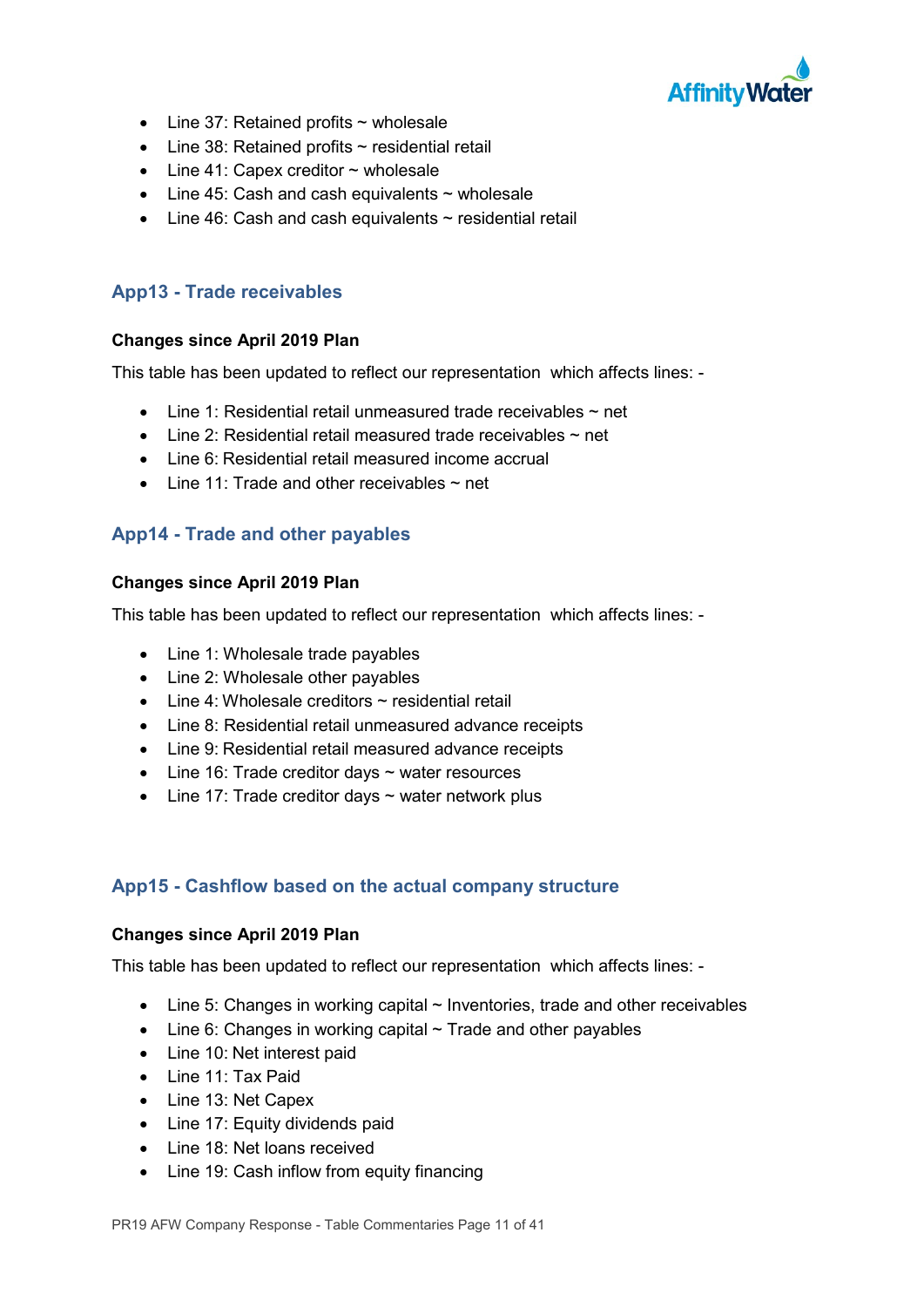

## **App15a - Cashflow based on a notional company structure**

## **Changes since April 2019 Plan**

This table has been updated to reflect our representation which affects lines: -

- $\bullet$  Line 5: Changes in working capital  $\sim$  Inventories, trade and other receivables
- Line 6: Changes in working capital  $\sim$  Trade and other payables
- Line 10: Net interest paid
- Line 11: Tax Paid
- Line 13: Net Capex
- Line 17: Equity dividends paid

## **App16 - Tangible Fixed assets**

## **Changes since April 2019 Plan**

This table has been updated to reflect our representation which affects lines: -

- Line 1: Fixed asset cost at 31 March  $\sim$  wholesale water resources
- Line 2: Fixed asset cost at 31 March  $\sim$  wholesale water network plus
- Line 6: Fixed asset cost at 31 March ~ residential retail
- $\bullet$  Line 9: Fixed asset additions in the year  $\sim$  wholesale water resources
- Line 10: Fixed asset additions in the year  $\sim$  wholesale water network plus
- Line 14: Fixed asset additions in the year  $\sim$  residential retail
- Line 25: Fixed asset accumulated depreciation at 31 March  $\sim$  wholesale water resources
- Line 26: Fixed asset accumulated depreciation at 31 March ~ wholesale water network plus
- Line 30: Fixed asset accumulated depreciation at 31 March  $\sim$  residential retail
- Line 46: Average asset lives for all fixed assets ~ residential retail

## **App17 - Appointee revenue summary**

#### **Changes since April 2019 Plan**

• This table contains no user inputs but has changed due to changes on source data from other data tables.

## **App18 - Share capital and dividends**

## **Changes since April 2019 Plan**

This table has been updated to reflect our representation which affects lines: -

- Line 1: Nominal share value
- Line 2: Closing number of ordinary shares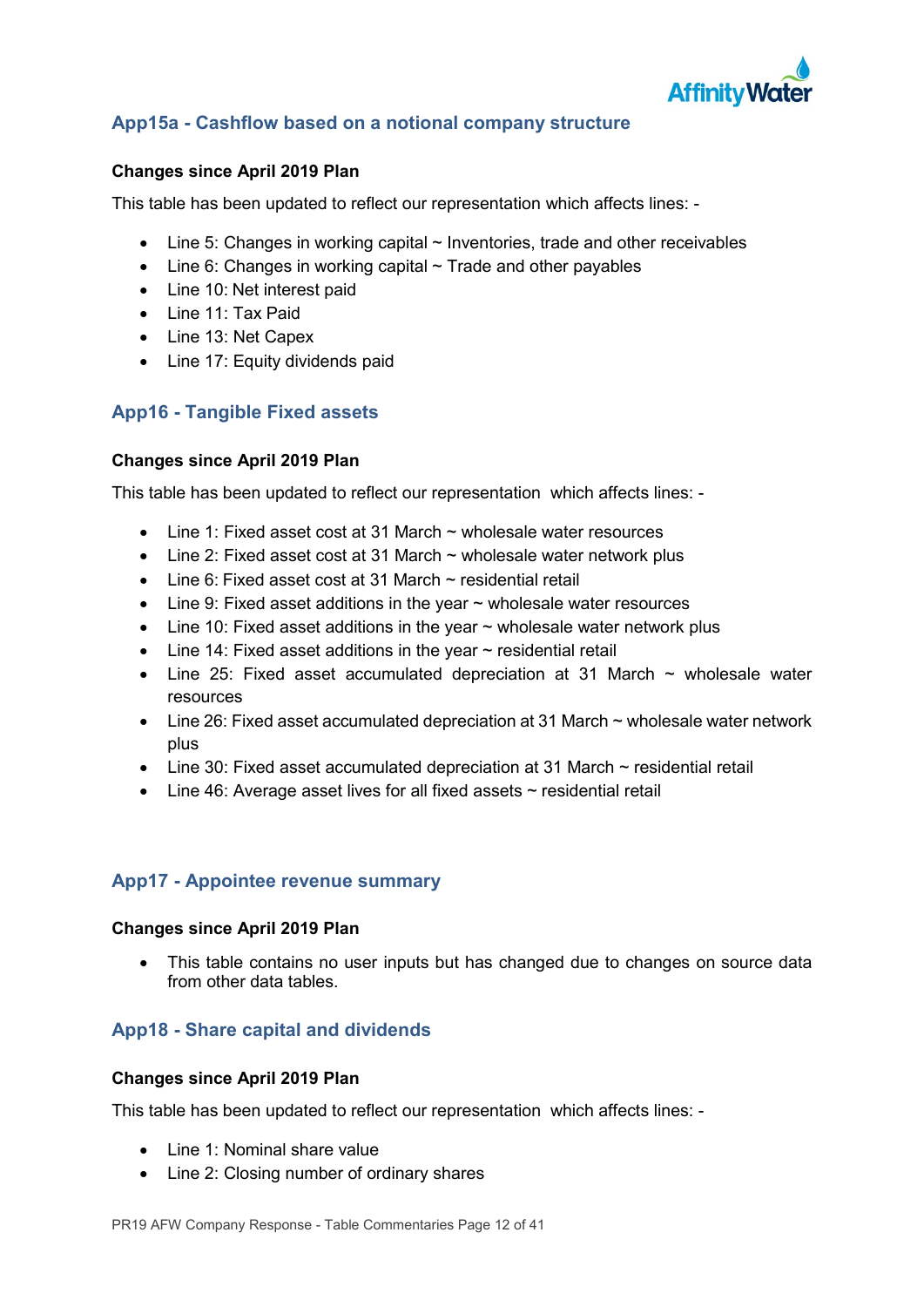

• Line 8: Ordinary dividend

## **App19 - Debt and interest costs**

## **Changes since April 2019 Plan**

This table has been updated to reflect our representation which affects lines: -

- Line 3: Index-linked debt (opening)
- Line 4: Fixed rate debt issued
- Line 6: Index-linked debt issued
- Line 7: Fixed rate debt repaid
- Line 10: Indexation of index-linked loans
- $\bullet$  Lines 11 16

## **App24 - Input proportions**

#### **General Overview**

This table reports forecast proportions of expenditure (operating and capital) for the following input price categories for each business unit: -

- Labour
- Energy
- Chemical
- Materials, Plant, Equipment
- Other

Operating Expenditure:

We build our operating expenditure forecast by cost types, hence the relevant cost type was allocated to one of the above categories.

Capital Expenditure:

We looked at each individual investment portfolio and assessed this against the above categories.

#### **Changes since April 2019 Plan**

• As a result of the update to WS1 (from our response to draft determination), we have updated the input proportions in App24.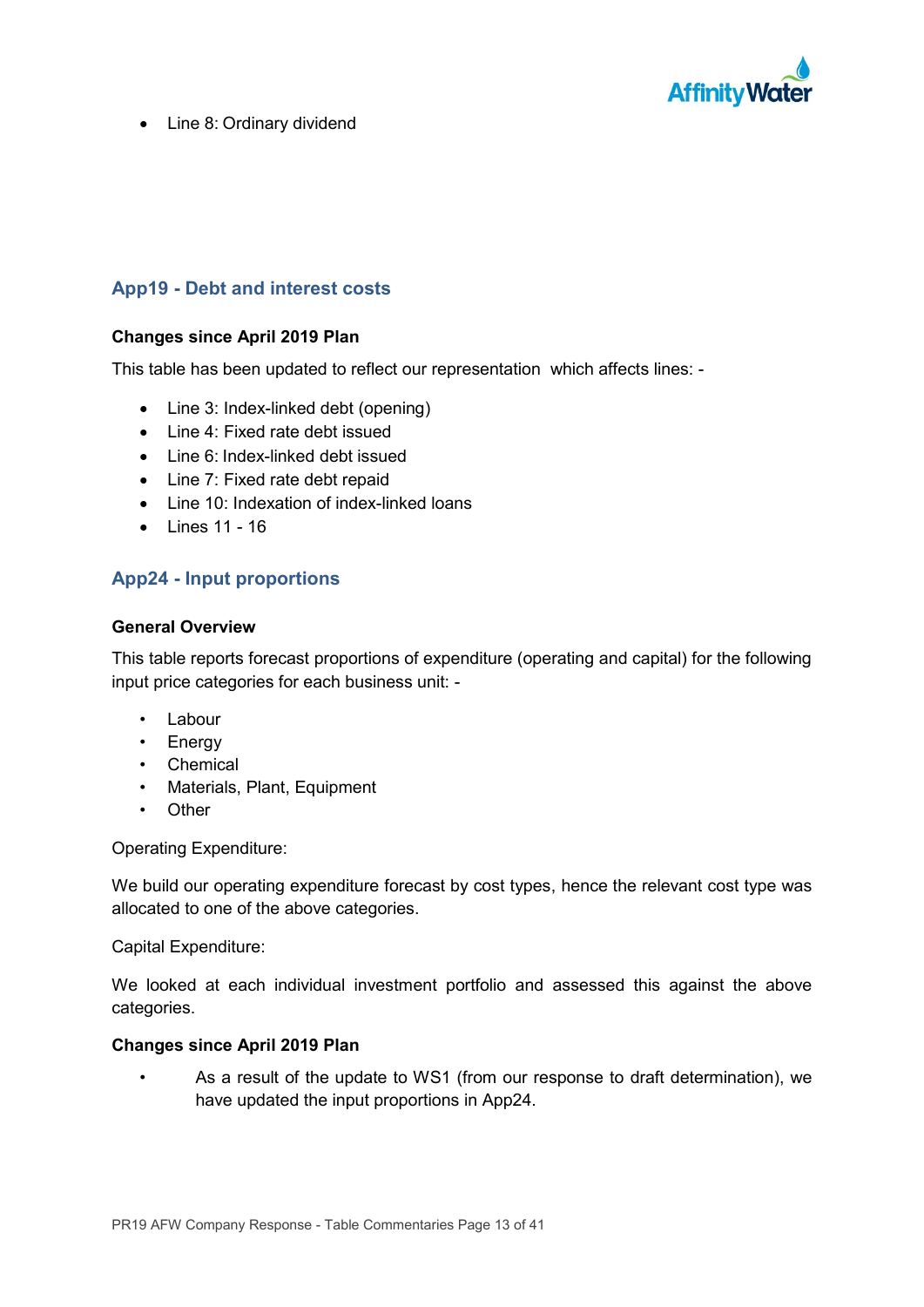

## **App24a - Real price effects (RPEs) and productivity assumptions**

## **General Overview**

We have updated this table because we have changed values within our tables WS1, WS2 and App24 tables.

Our underlying assumptions about input price inflation are unchanged since our April 2019 submission and remains as below:

|                          |      | 2020/21  | 2021/22 | 2022/23  | 2023/24 | 2024/25 |
|--------------------------|------|----------|---------|----------|---------|---------|
| Labour cost inflation    | $\%$ | 2.40%    | 2.40%   | 2.40%    | 2.40%   | 2.40%   |
| Energy cost inflation    | $\%$ | 3.20%    | 2.30%   | $-0.20%$ | 1.20%   | 2.50%   |
| Materials cost inflation | $\%$ | $2.00\%$ | 2.00%   | 2.00%    | 2.00%   | 2.00%   |
| Other (no real increase) | $\%$ | $2.00\%$ | 2.00%   | 2.00%    | 2.00%   | 2.00%   |

### **Changes since April 2019 Plan**

The difference in RPEs from our previous submission is due to the mix of inputs in App24 changing as a consequence of revision to cost projections in Tables WS1 and WS2. Our capital expenditure input price inflation assumption remains unchanged. As in previous submissions we have derived efficiency changes by comparing expenditure in any one year with the level of expenditure in the preceding year.

Efficiency improvements carry a positive sign in the table, whereas decreases in efficiency have negative signs.

## **App25 - PR14 reconciliation adjustments summary**

#### **Changes since April 2019 Plan**

This table is calculated based on revised values in tables R10 and WS13. We have not changed any of the input values in section A.

## **App26 - RoRE Scenarios**

In response to Ofwat interventions AFW.RR.C3 and AFW.RR.C4 we have made the following changes:

The following lines have changed because of changes to tables that impact the financial outputs generated when applied to the financial model: -

- Line 12: Water network plus total revenue impact  $\sim$  Low RoRE case (pre-tax adjustment)
- Line 15: Water resources total revenue impact  $\sim$  Low RoRE case (pre-tax adjustment)
- Line 23: Water network plus expenditure  $\sim$  High RoRE case (pre-tax adjustment)
- Line 27: Water resources expenditure  $\sim$  High RoRE case (pre-tax adjustment)
- Line 40: Water network plus expenditure  $\sim$  Low RoRE case (pre-tax adjustment)
- Line 44: Water resources expenditure  $\sim$  Low RoRE case (pre-tax adjustment)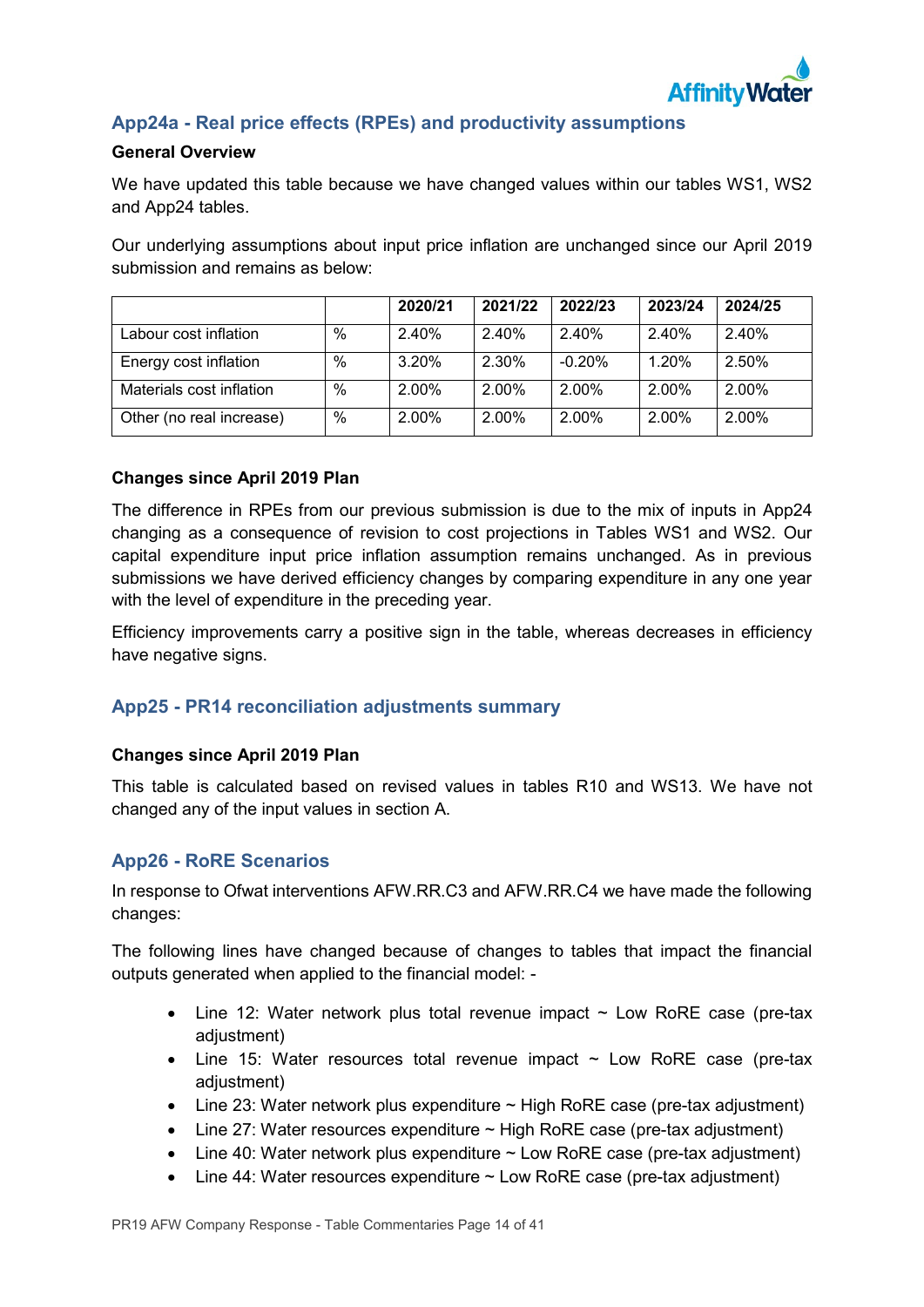

- Line 57: Residential retail cost impact  $\sim$  High RoRE case (pre-tax adjustment)
- Line 60: Residential retail cost impact  $\sim$  Low RoRE case (pre-tax adjustment)
- Line 83: Water network plus financing impact  $\sim$  High RoRE case (pre-tax adjustment)
- Line 84: Water resources financing impact ~ High RoRE case (pre-tax adjustment)
- Line 88: Water network plus financing impact  $\sim$  Low RoRE case (pre-tax adjustment)
- Line 89: Water resources financing impact ~ Low RoRE case (pre-tax adjustment)

Line 46 (Uncertainty mechanisms impact (water resources)  $\sim$  Low RoRE case (pre-tax adjustment)) has been updated to reflect the changes applied to our representation regarding uncertainty mechanisms (Metaldehyde).

Sections I ODI for a high RORE case (pre-tax adjustment) and J ODI for a low RORE case (pre tax adjustment) (lines  $65 - 76$ ) have been updated to reflect the changes applied in our representation regarding ODIs.

## **App29 - Wholesale tax**

## **Changes since April 2019 Plan**

### **Block A, Lines 1 & 2**

• We have updated the total balance of the Plant & Machinery pool to reflect the actual pool balance at 31 March 2018, the latest estimate of the pool balance at 31 March 2019 and the latest forecast of the pool balance at 31 March 2020.

## **Block B, Lines 7 & 8**

• We have updated the total balance of the Long-Life Asset pool to reflect the actual pool balance at 31 March 2018, the latest estimate of the pool balance at 31 March 2019 and the latest forecast of the pool balance at 31 March 2020.

## **Block D, Lines 19,20,21,22,24,26,27,28,29 & 31**

- We have updated the percentage allocation of new capital expenditure to reflect changes in AMP7 capital expenditure.
- The analysis of new capital expenditure for tax purposes follows the methodology previously agreed with Chandler KBS, our Capital Allowances Adviser.

#### **Block F, Lines 69 & 70**

- We have updated allowable depreciation on capitalised revenue expenditure to reflect changes in the amount of new capital expenditure qualifying for a tax deduction based on depreciation (Block D, Lines 24 and 31).
- We have also updated the apportionment of brought forward capitalised revenue expenditure between Water Resources and Water Network Plus, to reflect a small change in the RCV split. This does not change the total amount of allowable depreciation; however, it does change the allocation of allowable depreciation between Water Resources and Water Network Plus.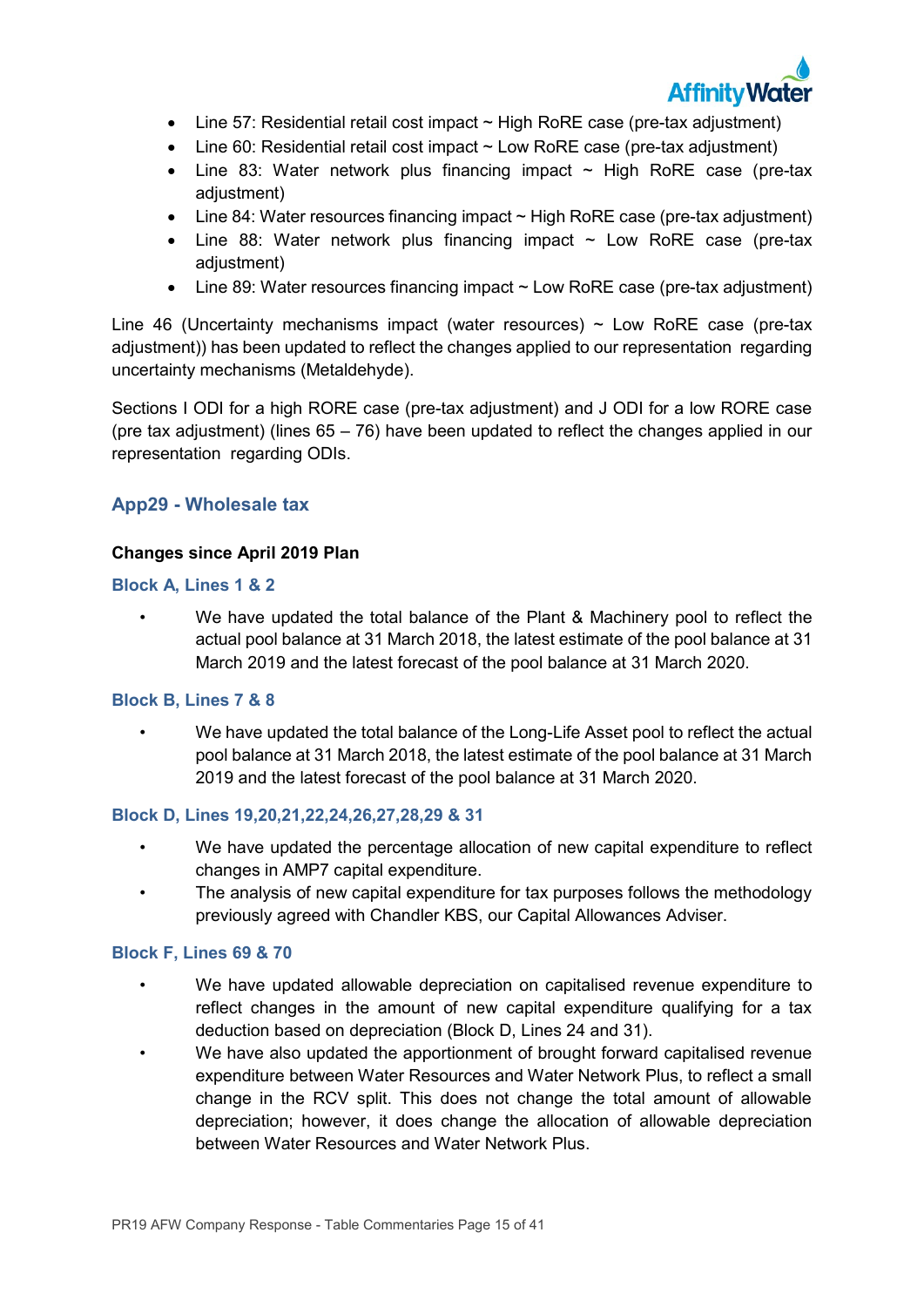

## **App32 - Weighted average cost of capital for the Appointee**

This table has been updated to reflect the DD WACC as published with the Draft Determinations. This change affects lines: -

- Line 2: Total Market Return (TMR)
- Line 3: Risk free rate (RFR)
- Line 5: Debt beta
- Line 6: Raw equity beta for listed company comparator
- Line 7: Actual gearing of listed company comparator
- Line 11: Cost of embedded debt
- Line 13: Ratio of embedded to new debt
- Line 17: Tax (marginal rate of corporation tax) for 2025-30
- Line 19: Retail margin deduction
- Line 22: Total Market Return (TMR)
- Line 23: Risk free rate (RFR)
- Line 25: Debt beta
- Line 26: Raw equity beta for listed company comparator
- Line 27: Actual gearing of listed company comparator
- Line 39: Retail margin deduction

## **Table Category - Wholesale (WR, WS, WN)**

## **Wn1 - Wholesale water treatment (explanatory variables).**

## **Line 1: Total number of raw water transport stations**

## **Changes since April 2019 Plan**

• For our APR19 submission we changed our interpretation of this line based on the response to the Ofwat query AFW-DD-CA-003-V2 (regarding pumping stations) to include all sites which operate as dual function for both source pumping and raw water transfer stations. As a result of Ofwat query AFW-DD-CA-003-V2, we have revised our 2017-18 numbers and forecast as the number of raw water transport stations has increased significantly.

## **Line 2: Total capacity of raw water transport stations**

#### **Changes since April 2019 Plan**

• For our APR19 submission we have aligned with the response to the Ofwat query AFW-DD-CA-003-V2 (regarding pumping stations) to include all sites which operate as dual function for both source pumping and raw water transfer stations. As a result of Ofwat query AFW-DD-CA-003-V2, we have revised our 2017-18 numbers and forecast as the kW rating of raw water transport stations has increased significantly.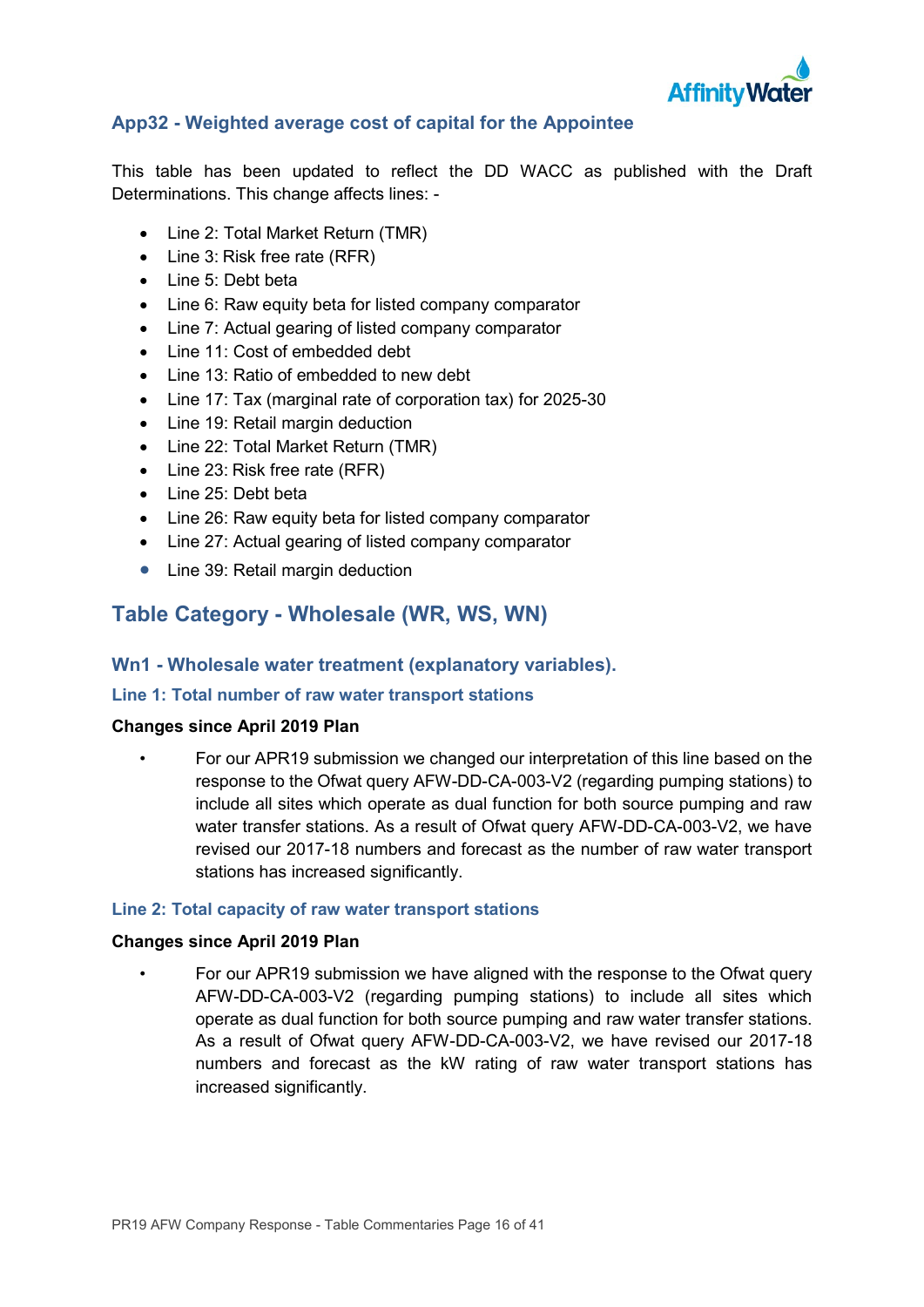

#### **Line 3: Average pumping head - Raw water transport**

#### **Changes since April 2019 Plan**

- As per APR19 submission, percentage allocation of total lift at site level derived from telemetry output has been calculated using verified annual abstraction from 2018/19. The verified annual abstraction has increased by 21.3Mld (955.47Mld) from forecast pumping volume since the April 2019 Plan. The forecast for APH from 2019-20 onwards has also been adjusted following Ofwat's Draft Determination intervention on leakage (AFW.OC.A13) and hence revised post MLE DI forecasts.
- There is an increase in the weighted average 'raw water transport' APH since April 2019 Plan. This reflects the increased utilisation of the LANE Low pressure system and specifically the EAST High Lift raw water transport pumps.

### **Lines 13-21: Total water treated at all works**

### **Changes since April 2019 Plan**

- The definition for these lines was further reviewed during APR 19 and as a result of this exports were removed, imports were added, and adjustments post MLE were included in the calculation of the DI volumes used for these lines.
- In addition, following DD intervention on leakage (AFW.OC.A13), post MLE DI forecasts were also adjusted.
- Finally, LITT has been added since the April 2019 Plan as it was recommissioned late in 2018-19.

## **Line 35: Total number of GW4 works**

#### **Changes since April 2019 Plan**

- 2018-19 shows an increase of one from our April submission as reported in APR19 as LITT was commissioned into supply on 27th March 2019.
- 2019-20 shows an increase of one from our April submission as MUSL has had UV installed which replaces MUSH which was classified as a GW5 treatment site (as MUSH had GAC and UV) and has now been decommissioned.
- The increase for 2019-20 is reflected throughout the following years which also show an increase of one.

#### **Line 36: Total number of GW5 works**

#### **Changes since April 2019 Plan**

- 2019-20 shows a decrease of one from the April submission as MUSH has now been decommissioned.
	- The decrease for 2019-20 is reflected throughout the following years which also show a decrease of one.

#### **Line 40: Average pumping head - Raw water treatment**

#### **Changes since April 2019 Plan**

• As per APR 19 submission in July, percentage allocation of total lift at site level derived from telemetry output has been calculated using verified annual abstraction from 2018/19. The verified annual abstraction has increased by 21.3Mld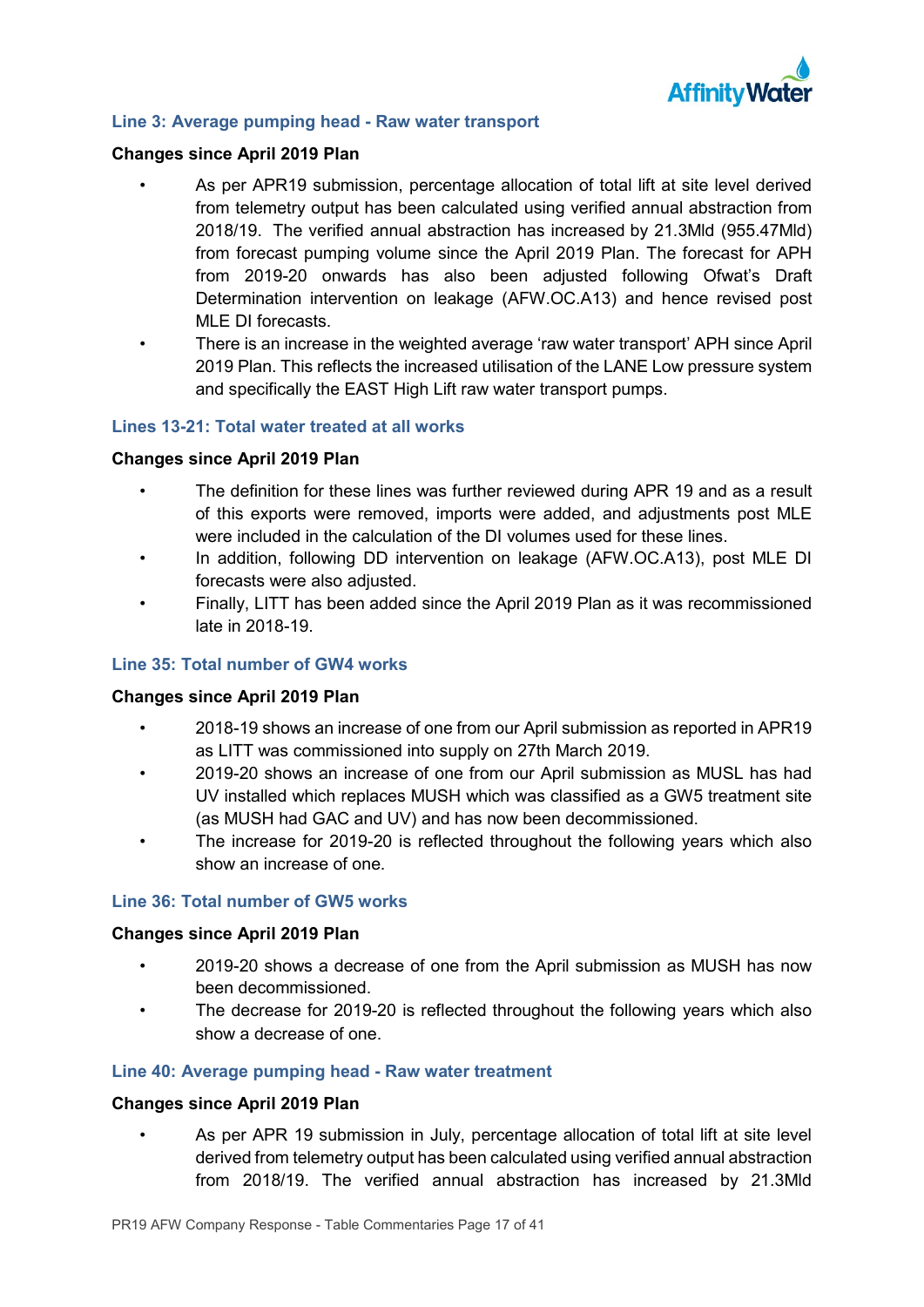

(955.47Mld) from forecast pumping volume since April 2019 Plan. The forecast for APH from 2019-20 onwards has also been adjusted following DD intervention on leakage (AFW.OC.A11) and consequently the revised post MLE DI forecasts. In addition, a further review of all tanks on treatment works identified that 14 tanks previously classified as treated water tanks were contact tanks and APH was revised accordingly.

- FULL and LITT sources have been added since our April 2019 Plan as they were commissioned into supply on 14th January 2019 and 27th March 2019 respectively.
- In alignment to OFWAT guidance associated transport lift has been removed from sites with onsite treatment. The associated lift has been allocated to water treatment.

### **Lines 41-48: WTWS in size band**

### **Changes since April 2019 Plan**

- The definition for these lines changed from proportion of maximum production output to proportion of DI.
- As per APR19, LITT has been added since the April 2019 Plan as it was commissioned into supply on 27<sup>th</sup> March 2019.

### **Lines 49-56: Proportion of Total DI by band**

### **Changes since April 2019 Plan**

- The definition for these lines was further reviewed during APR19 and as a result of this review, exports were removed, imports were added and adjustments post MLE were included in the calculation of the DI volumes used for these lines.
- In addition, following Ofwat's Draft Determination intervention on leakage (AFW.OC.A13), post MLE DI forecasts were also adjusted.
- As per APR19, LITT has been added since the April 2019 Plan as it was commissioned into supply on 27<sup>th</sup> March 2019.

## **Wn2 - Wholesale water distribution (explanatory variables**

#### **Line 9: Capacity of Booster Pumping Stations**

#### **Changes since April 2019 Plan**

The capacity of the booster stations has increased for all years in line with the changes detailed in line 31 below relating to Ofwat query AFW-DD-CA-003-V2. The forecast for 19/20 onwards is also reflective of the review of all treatment works tanks.

#### **Line 10: Capacity of service reservoirs**

- The capacity of service reservoirs has been amended to reflect the removal of CHAL as detailed in line 32. The capacity of all reservoirs was also revalidated as part of APR19.
- The capacity of service reservoirs has increased by 0.322 Megalitres for 18/19 and this increase has been applied to subsequent years.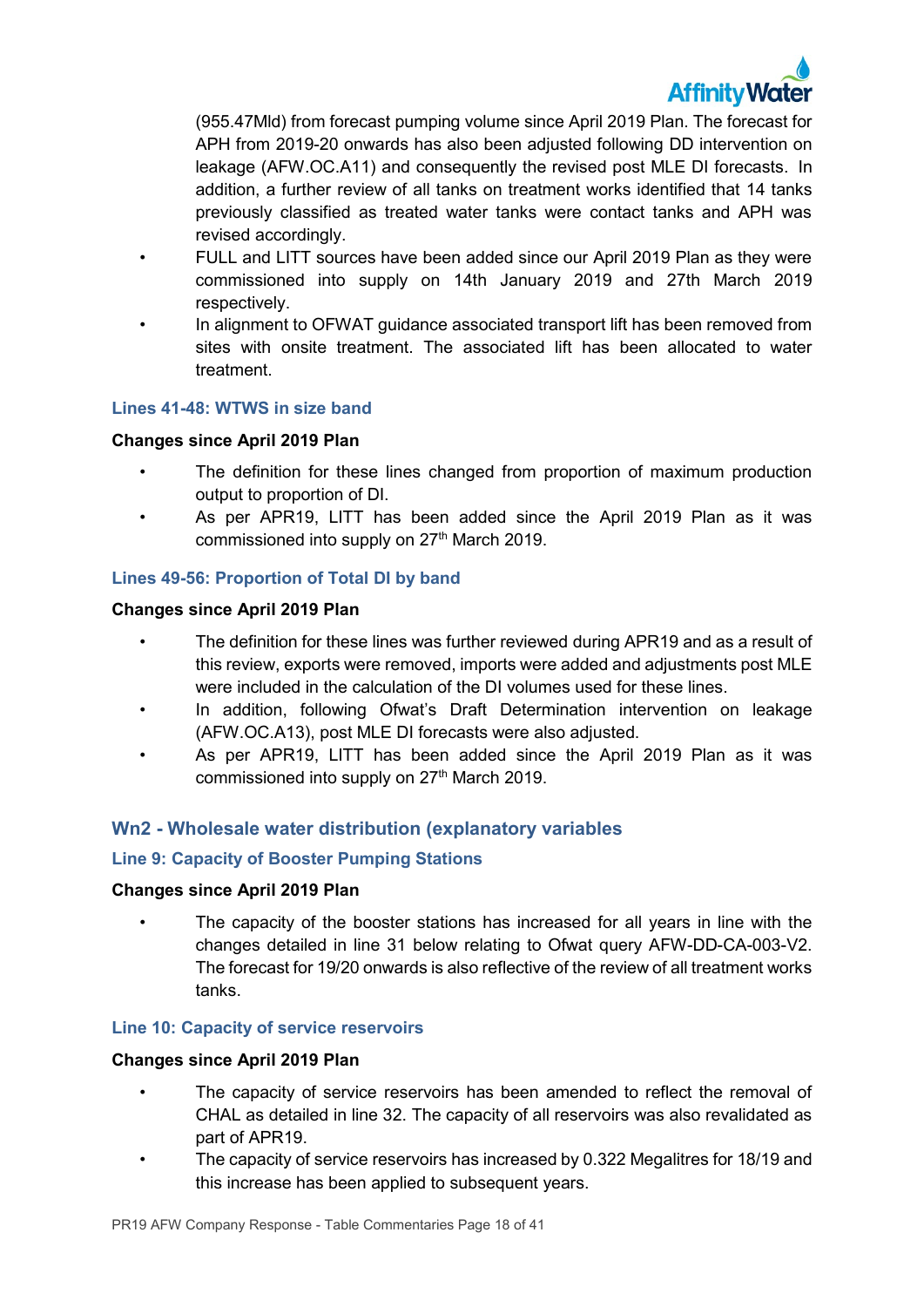

### **Line 12: Distribution Input**

#### **Changes from May 2019 Submission**

• Distribution Input, Total Leakage and Distribution Losses have been changed to reflect the overall AMP7 spot leakage reduction of 24.25Ml/d as described within our Draft Determination on pages 13 and 23.

### **Lines 13-20: Proportion of Distribution Input**

#### **Changes since April 2019 Plan**

- The definition for these lines was further reviewed during APR 19 and as a result of this review, exports were removed, imports were added, and adjustments post MLE were included in the calculation of the DI volumes used for these lines.
- In addition, following DD intervention on leakage (AFW.OC.A13), post MLE DI forecasts were also adjusted.
- As per APR19, LITT has been added since the April 2019 Plan as it was commissioned into supply on 27<sup>th</sup> March 2019.

### **Lines 25-26: Total leakage and Distribution losses**

#### **Changes from May 2019 Submission**

• Distribution Input and therefore, Total Leakage and Distribution Losses have been changed to reflect the overall AMP7 leakage reduction of 24.25Ml/d as described within our Draft Determination on pages 13 and 23. Additionally, the leakage performance for 2017/18 has been restated since originally published to 177.2 Ml/d, as is presented in our Annual Performance Report, due to the Iver burst incident.

#### **Line 31: Number of Booster Pumping Stations**

#### **General Overview**

The number of booster pumping stations is now aligned with the Revised Treated Water Distribution Pumping Stations Guidance document provided by OFWAT in query AFW-DD-CA-003-V2 and the revised RAG 4.08 guidance in March 2019.

#### **Changes since April 2019 Plan**

• The number of booster stations has increased to incorporate borehole pumps that have a dual function (abstraction and distribution). In addition, a further review of all tanks on treatment works identified that several tanks previously classified as treated water tanks were contact tanks and the number of booster pumping stations for the forecast from 19/20 onwards was revised accordingly. As a result of Ofwat query AFW-DD-CA-003-V2, we have revised our 2017-18 numbers and forecast, as the number of booster pumping stations has increased significantly.

#### **Line 32: Total number of service reservoirs**

#### **Changes since April 2019 Plan**

• As per APR19, the number of service reservoirs has decreased by one for 18/19 and this change has been applied to subsequent years. CHAL was incorrectly classified as treated water but is actually part of the treatment process.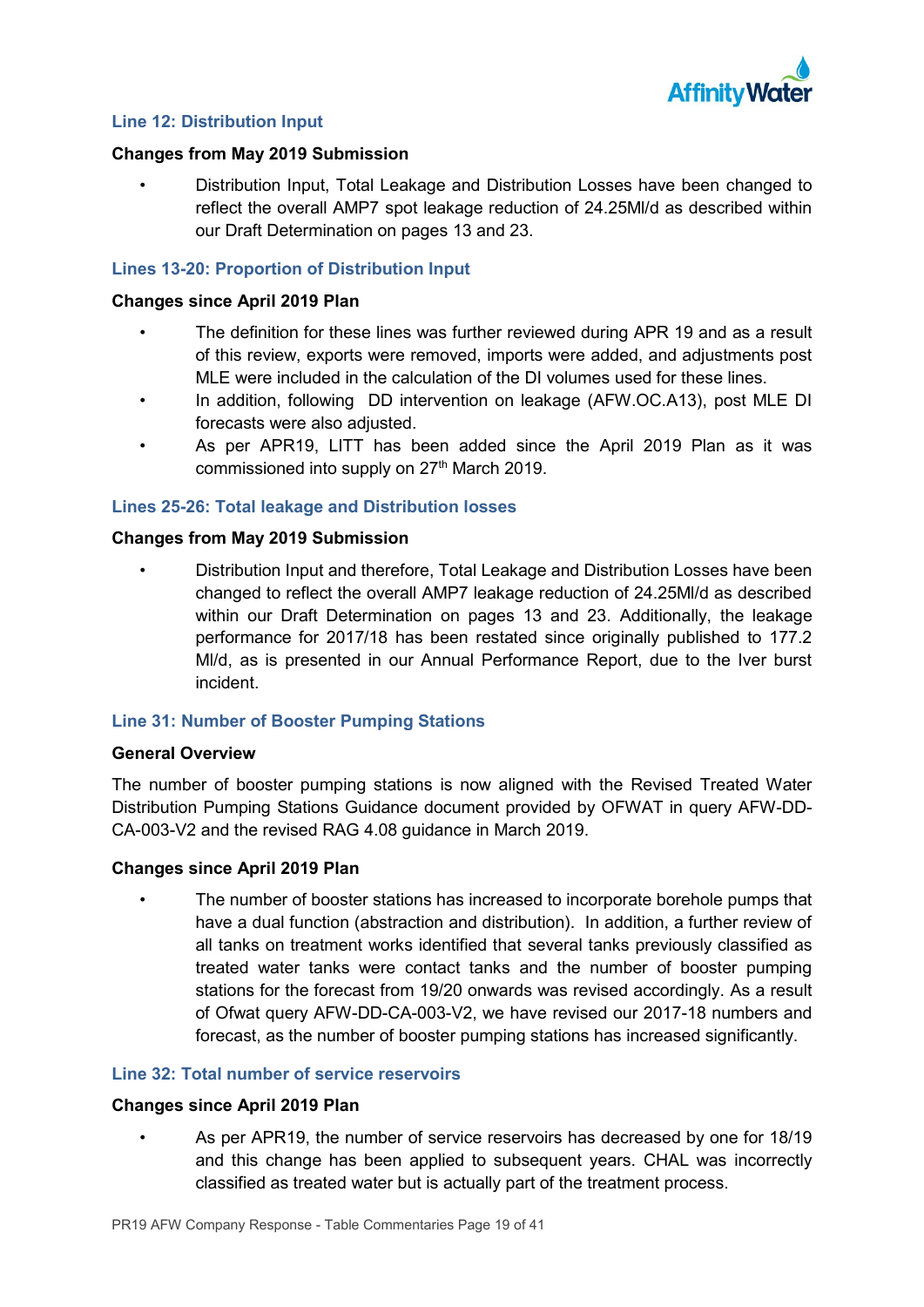

### **Line 42: Average pumping head - Treated water distribution**

#### **Changes since April 2019 Plan**

- As per APR19 submission in July, percentage allocation of total lift at site level derived from telemetry output has been calculated using verified annual abstraction and supply from 2018/19. The cumulative total of Post MLE area DI for 2018/19 has increased by 7.87Ml/d (953.22Ml/d) from forecast since the April 2019 Plan. The forecast for APH from 2019-20 onwards has also been adjusted following Ofwat's Draft Determination intervention on leakage (AFW.OC.A13) and revised post MLE DI forecasts. In addition, a further review of all tanks on treatment works identified that fourteen tanks previously classified as treated water tanks were contact tanks and APH was revised accordingly.
- FULL and LITT sources have been added since the April 2019 Plan as they were commissioned into supply on 14<sup>th</sup> January 2019 and 27<sup>th</sup> March 2019 respectively.
- Work during the APR19 identified a number of sites with contact tanks previously considered as part of distribution APH. The APH for these sites was re-distributed from Distribution to Treatment. Further work identified three sites (ANTH, HATT, HOLY) where the lift from PSPM was incorrect. This was amended using telemetry and static head.

## **Wn3 – Wholesale revenue projections for the water network plus price control**

### **Changes since April 2019 Plan**

This table has been updated to reflect our representation which affects lines: -

- $\bullet$  Lines  $3 12$
- Line 25: Grants and Contributions for water network operating expenditure 2019-20 have been revised from £8.921m to £7.461m as per our revised representation for Ofwat Query AFW-DD-PD-001.

## **Wn4 – Cost recovery for water network plus**

## **Changes since April 2019 Plan**

In response to Ofwat interventions AFW.RR.A6 and AFW.RR.C1 this table has been updated to reflect our representation which affects the following lines: -

- Line 1: "Natural" RCV run off rate ~ water network plus
- Line 3: Other adjustments to RCV run off rate  $\sim$  water network plus
- Line 6: "Natural" RCV run off rate  $\sim$  water network plus
- Line 8: Other adjustments to RCV run off rate  $\sim$  water network plus
- Line 11: "Natural" PAYG rate  $\sim$  water network plus
- Line 13: Other adjustments to PAYG rate ~ water network plus

## **Wn5 – Weighted average cost of capital for the water network plus control**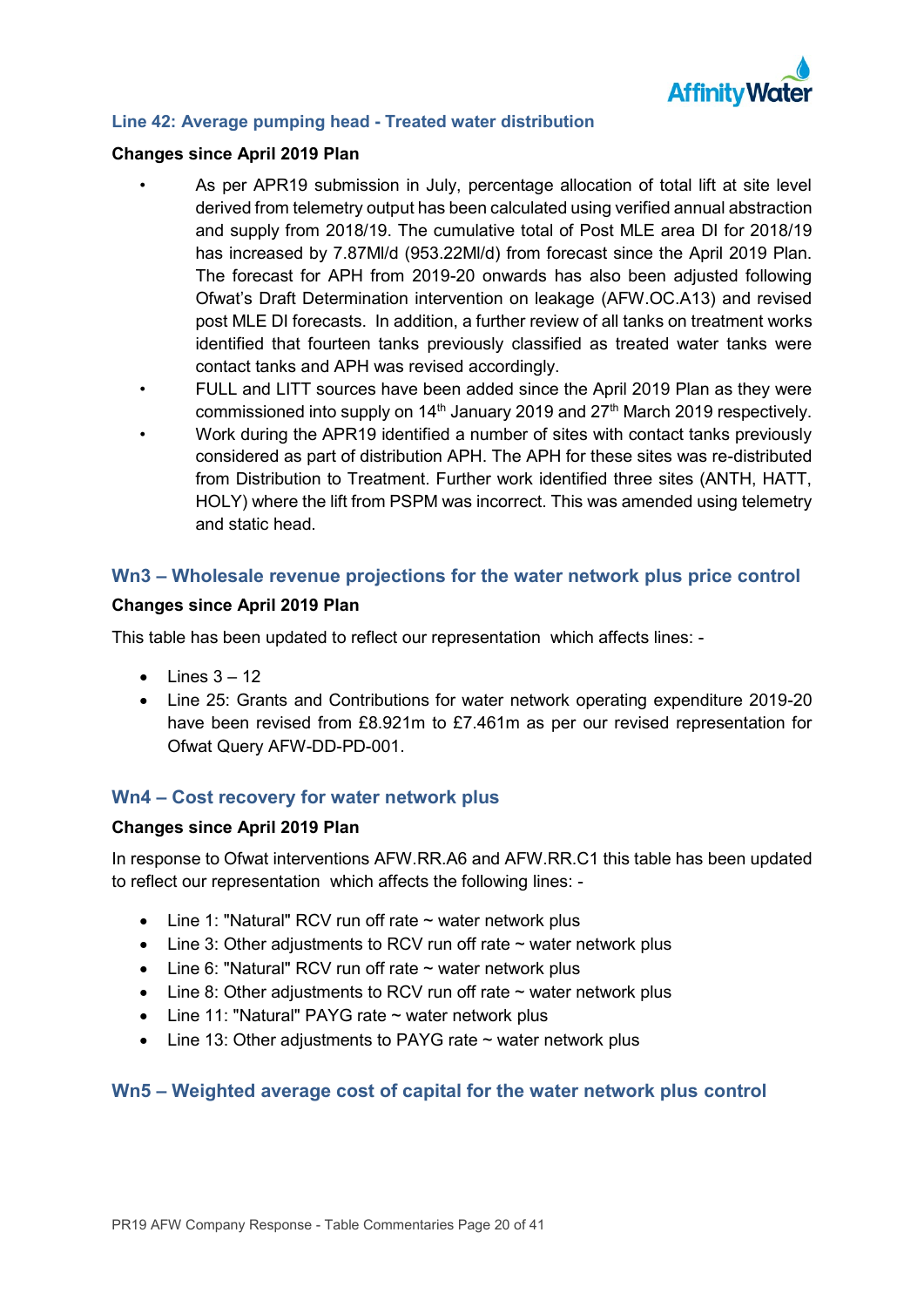

## **Lines 2,3,5,6,9,12,13,15,16: Wholesale WACC- based on assumed notional structure (nominal)**

### **Changes since April 2019 Plan**

This table has been updated to reflect the DD WACC as published with the Draft Determinations, this change affects lines: -

- Line 2: Total Market Return
- Line 3: Risk Free Rate
- Line 5: Debt beta
- Line 6: Asset beta
- Line 9: Cost of debt  $\sim$  water network plus
- Line 12: Total Market Return
- Line 13: Risk Free Rate
- Line 15: Debt beta
- Line 16: Asset beta

## **Wr1 - Wholesale water resources (explanatory variables)**

## **Lines 1-4: Water from resource types**

### **Changes since April 2019 Plan**

- The definition for these lines was further evaluated during APR19 and as a result of this evaluation, exports were removed, imports were added, and adjustments post MLE were included in the calculation of the DI volumes used for these lines.
- In addition, following Ofwat's Draft Determination intervention on leakage (AFW.OC.A13), post MLE DI forecasts were also adjusted.
- Finally, LITT has been added since April 2019 Plan as it was recommissioned in 2018-19.

## **Line 12: Number of groundwater works excluding managed aquifer recharge (MAR) water supply schemes**

#### **Changes since April 2019 Plan**

- 2018-19 shows an increase of two from the April 2019 plan as reported in APR19. LITT was commissioned into supply on  $27<sup>th</sup>$  March 2019 (earlier than anticipated), and FULL was recommissioned and put back into operation.
- This increase of one (FULL) for 2019-20 is reflected throughout the following years which have also increased by one.

## **Line 16: Total number of sources**

#### **Changes since April 2019 Plan**

• This has increased by two in 2018-19, and by one from 2019-20 onwards as a result of the changes in Line 12.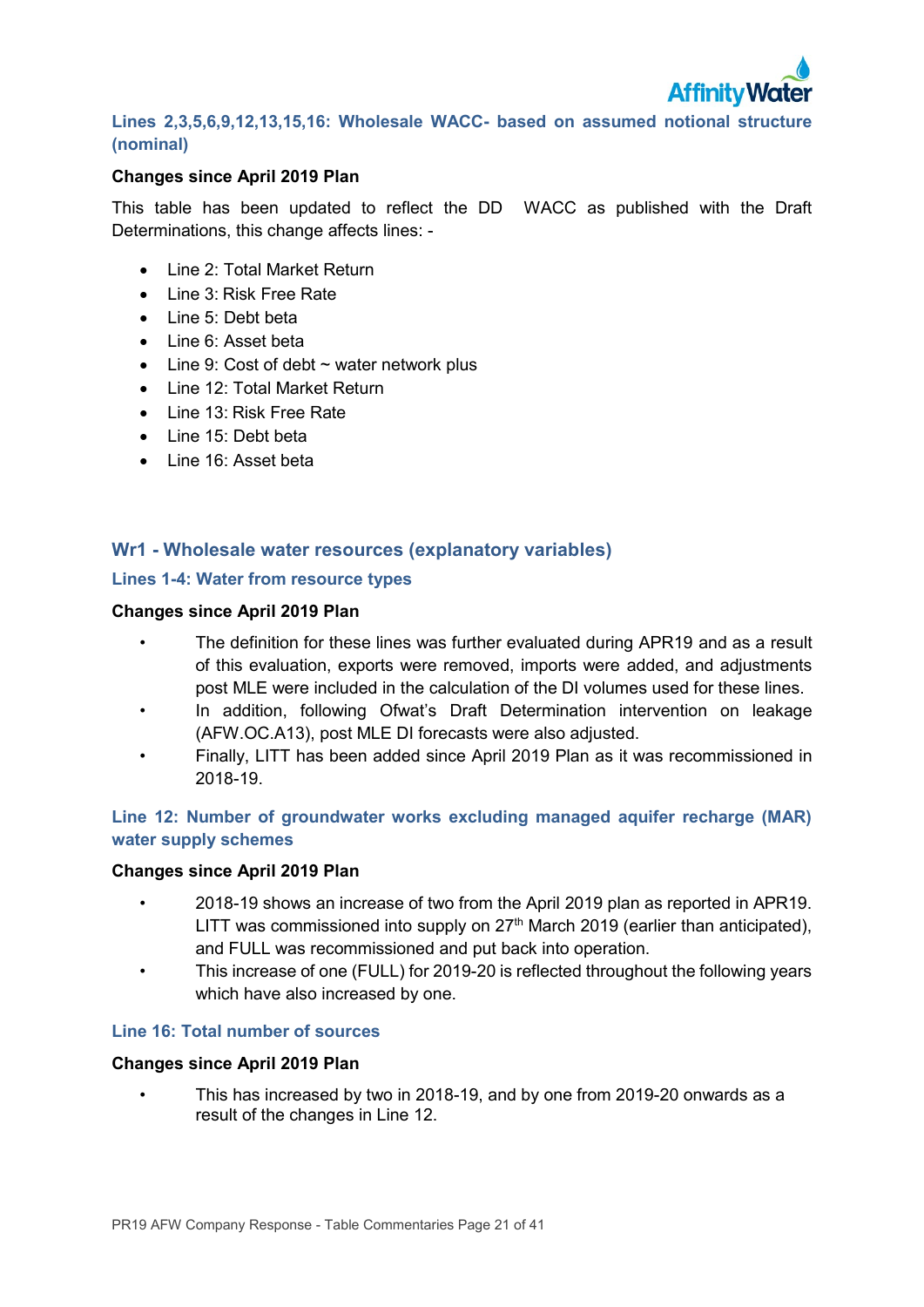

## **Line 20: Total number of intake and source pumping stations**

#### **Changes since April 2019 Plan**

• The number of source pumping stations increased by two for 18/19 due to the recommissioning of FULL for flood protection purposes and LITT commissioned into supply on 27<sup>th</sup> March 2019, earlier than initially forecast. Forecast figures have also been amended to reflect this.

### **Line 21: Total capacity of intake and source pumping stations**

The capacity is now aligned with the Revised Treated Water Distribution Pumping Stations Guidance in query AFW-DD-CA-003 –V2 provided by OFWAT.

#### **Changes since April 2019 Plan**

• Capacity has decreased as a consequence of a proportion of the borehole pump kWs now being allocated to the booster capacity (where they have been identified as dual source pumps). Forecast figures have been amended to reflect the revised guidance as well as the increase in source pumping stations detailed in line 20. In addition, MUSL in 2019-20 is no longer classified as a raw water transport station as it now has treatment on site therefore a larger proportion of kW has now been allocated to the source pumping capacity accounting for the capacity increase in this year whilst numbers remain constant. As a result of Ofwat query AFW-DD-CA-003-V2, we have revised our forecast, as the number of intake and source pumping stations has increased significantly.

#### **Line 23: Average pumping head Raw water abstraction**

#### **Changes since April 2019 Plan**

- As per APR 19, percentage allocation of total lift at site level derived from telemetry output has been calculated using verified annual abstraction from 2018/19. The verified annual abstraction has increased by 21.3Mld (955.47Mld) from forecast pumping volume since April 2019 Plan. The forecast for APH from 2019-20 onwards have also been adjusted following Ofwat's Draft Determination intervention on leakage (AFW.OC.A13) and revised post MLE DI forecasts.
- FULL and LITT sources have been added since April 2019 Plan as they were commissioned into supply on 14 January 2019 and 27 March 2019 respectively.

#### **Wr2 - Wholesale water resource opex**

#### **General Overview**

This table provides further analysis of operating expenditure for water resources.

#### **Changes since April 2019 Plan**

#### **Lines 1,2 and 3: Power, Income and Local Authority cumulo rates**

• 2018/19 has been updated to reflect actual figures which are in line with our APR.

#### **Lines 4, 5 and 7: Other Direct, Other Indirect and Historical Cost Depreciation**

• 2018/19 has been updated to reflect actual figures which are in line with our APR.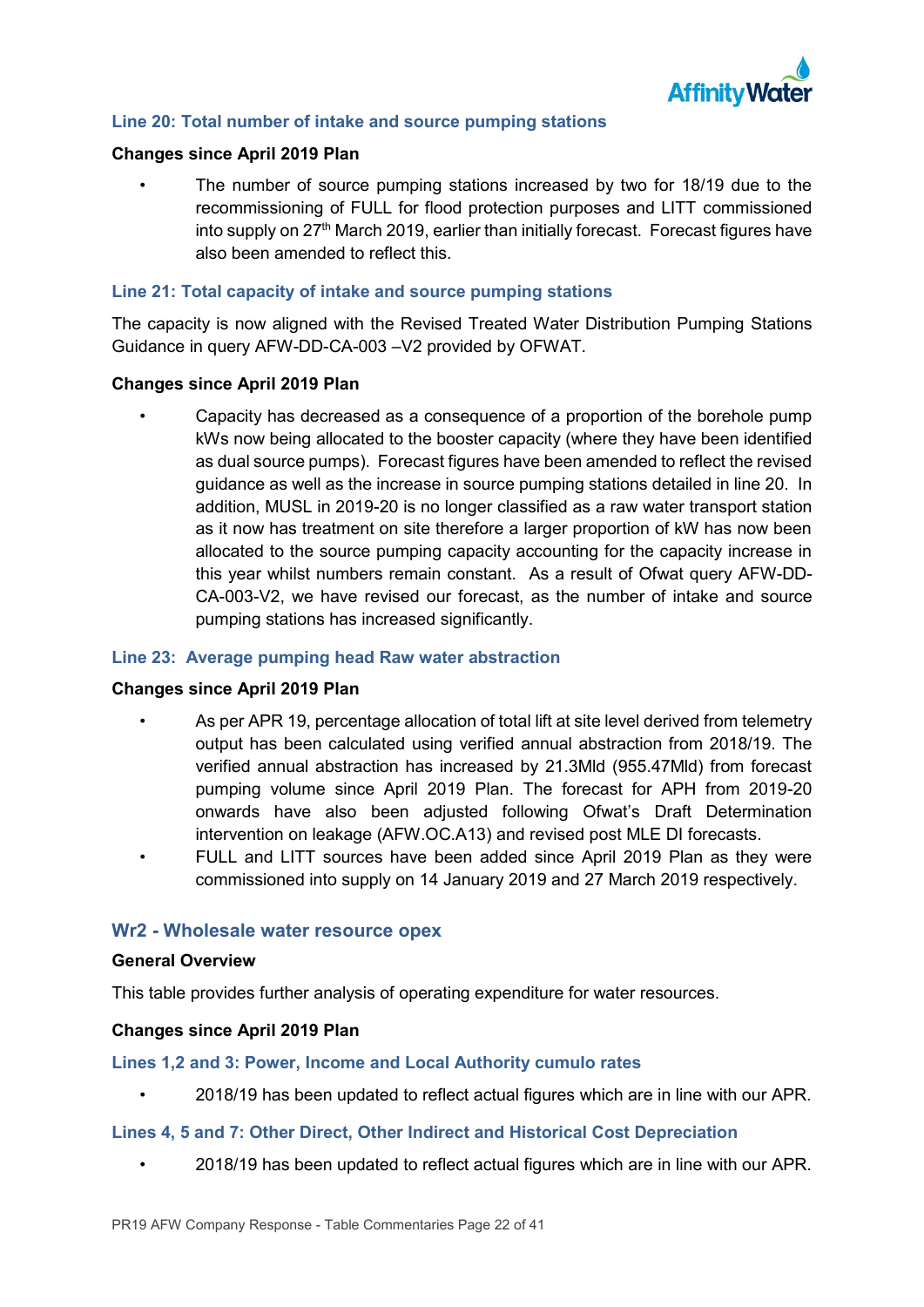

• AMP7 has been updated to reflect our representation and Ofwat intervention on cost efficiency AFW.CE.A1.

## **Wr3 - Wholesale revenue projections for the water resources price control**

### **Changes since April 2019 Plan**

This table has been updated to reflect our representation which affect lines: -

- $\bullet$  Lines  $3 9$
- Line 11: PR14 reconciliation revenue adjustments ~ wholesale water resources

## **Wr4 - Cost recovery for water resources**

### **Changes since April 2019 Plan**

In response to Ofwat interventions AFW.RR.A6 and AFW.RR.C1 this table has been updated to reflect our representation which affects the following lines: -

- $\bullet$  Line 1: "Natural" RCV run off rate  $\sim$  water resources
- Line 3: Other adjustments to RCV run off rate  $\sim$  water resources
- Line 6: "Natural" RCV run off rate  $\sim$  water network plus
- Line 8: Other adjustments to RCV run off rate  $\sim$  water resources
- Line 11: "Natural" post 2020 investment run off rate  $\sim$  water resources
- Line 13: Other adjustments to post 2020 investment run off rate  $\sim$  water resources
- Line 16: "Natural" PAYG rate ~ water resources
- Line 18: Other adjustments to PAYG rate ~ water resources

## **Wr5 - Weighted average cost of capital for the water resources control**

## **Lines 2,3,5,6,9,12,13,15 &16: Wholesale WACC- based on assumed notional structure (nominal)**

## **Changes since April 2019 Plan**

This table has been updated to reflect the DD WACC as published with the Draft Determinations, this change affects lines: -

- Line 2: Total Market Return
- Line 3: Risk Free Rate
- Line 5: Debt beta
- Line 6: Asset beta
- $\bullet$  Line 9: Cost of debt  $\sim$  water network plus
- Line 12: Total Market Return
- Line 13: Risk Free Rate
- Line 15: Debt beta
- Line 16: Asset beta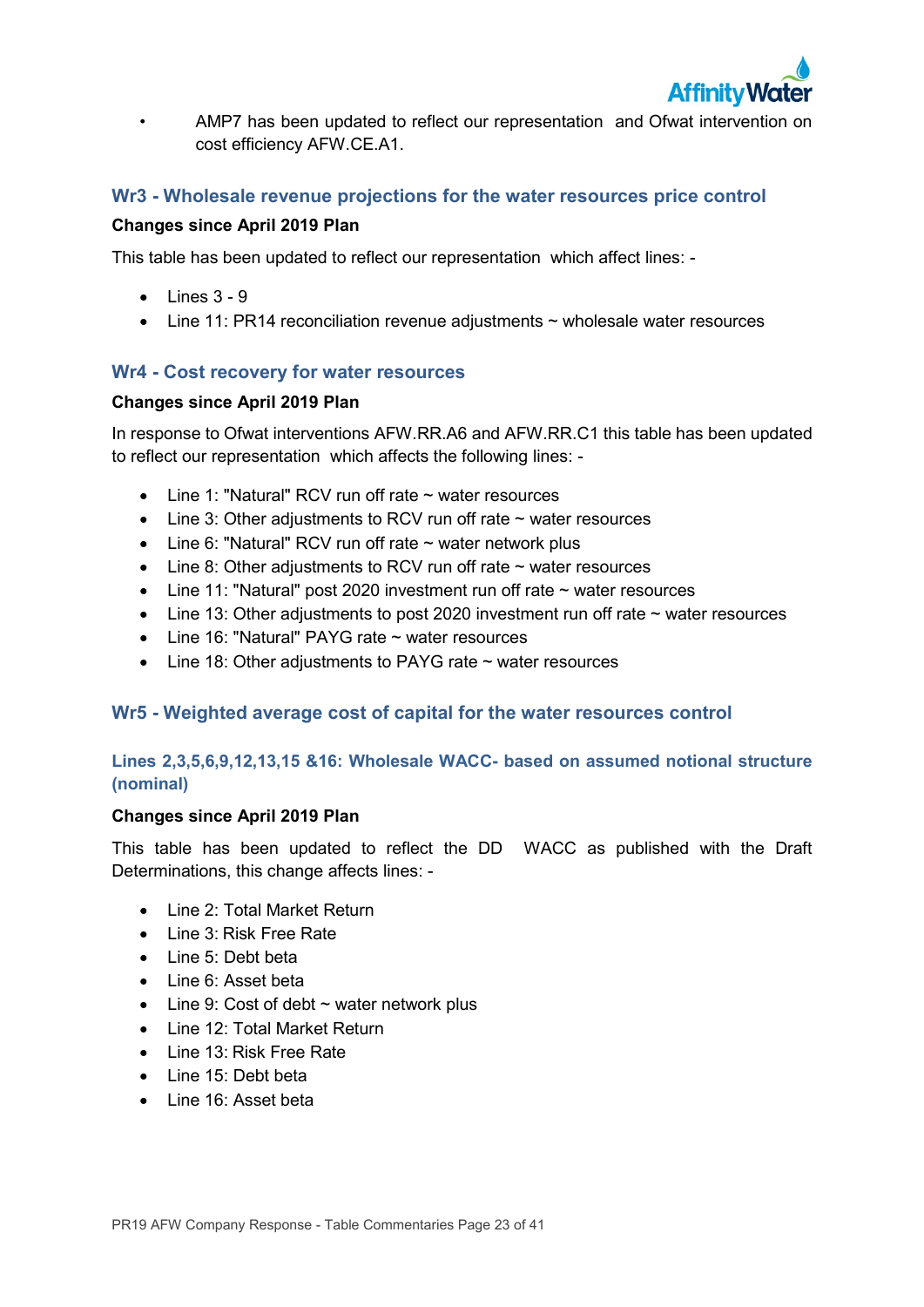

## **Wr6 - Water resources capacity forecasts**

## **Lines A1-4, H8-11:**

### **Changes since April 2019 Plan**

The line guidance for pre-2020 capacities asks for capacities based on sources 'forecast forwards to account for any changes'. We have assumed these changes to mean climate change and sustainability reductions.

We have included existing inter-company transfer volumes that are not typically classified as DO, as AFW.CA.A6 requested they were included within the pre-2020 capacity. Similarly, although Grafham requires a new treatment works to remove an existing constraint, the entire volumetric benefit of this source has been included within pre-2020 capacity.

We have included the transfer volumes from the renewal of existing bulk supply agreements within the pre-2020 capacity.

## **Wr7 - New water resources capacity ~ forecast cost of options beginning in 2020-25**

### **Changes since April 2019 Plan**

As a result of Ofwat query AFW-DD-CMI-001, we were to include all our water resource zones (WRZs) within WR7 even if we were not proposing the delivery of schemes in these zones. The purpose is for consistency. In our earlier submission, we only had options in WRZ3, WRZ4 & WRZ7. Whilst this is still the case, we have now also included the other WRZs so that they reflect the correct WRZ numbering. i.e. WRZ1 now correctly refers to Misbourne. This should remove the confusion which was the driver behind the initial query.

The only change to numbers in WR7 are for the inclusion of Abingdon Reservoir. We had previously included the 'post 2020 capacity' Ml/d values as 100Ml/d in error. However, the costs relate to 50Ml/d and therefore the 'post 2020 capacity' should reflect this volume instead from 2038-39.

## **WS1 - Wholesale water operating and capital expenditure by business unit**

#### **Lines 1, 2, 3,4: Operating expenditure**

2018/19 has been updated with APR data.

## **Lines 7,12,13,14,15: Other operating expenditure**

- 2018/19 has been updated with APR data..
- Line A7 (Other operating expenditure) for the year 2019/20 has been revised from £70.266m to £68.806m as per our revised representation for Ofwat Query AFW-DD-PD-001 refers.
- AMP7 has been updated to reflect our representation which affects lines:
	- o Line 7: Other operating expenditure excluding renewals
	- $\circ$  Line 12: Maintaining the long-term capability of the assets  $\sim$  infra
	- $\circ$  Line 13: Maintaining the long-term capability of the assets  $\sim$  non-infra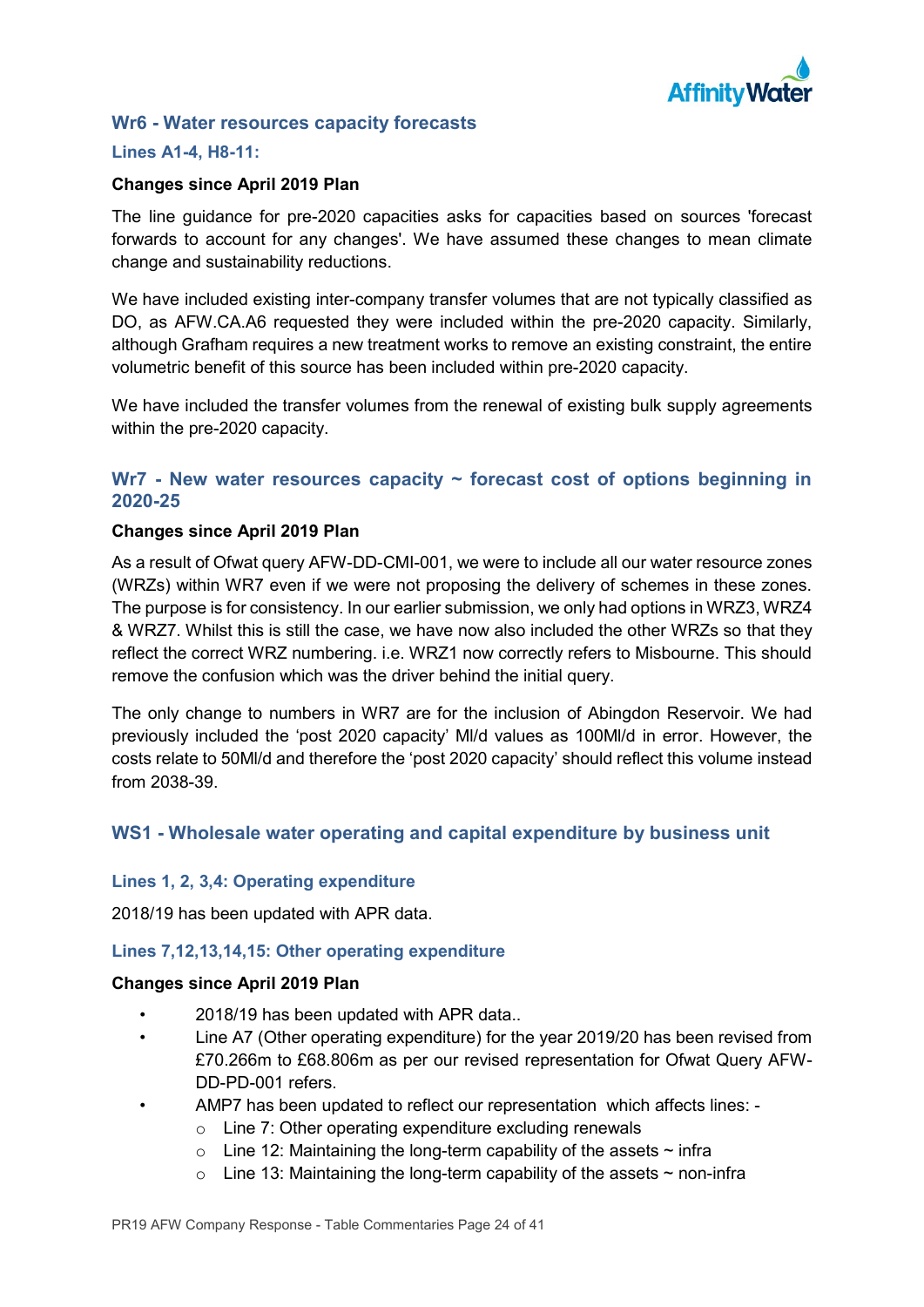

- $\circ$  Line 14: Other capital expenditure  $\sim$  infra
- $\circ$  Line 15: Other capital expenditure  $\sim$  non-infra

## **Lines 20-21: Totex**

### **Changes since April 2019 Plan**

- 2018/19 has been updated with APR data..
- Line C20 (Grants and Contributions operating expenditure) for the year 2019/20 has been revised from £8.921m to £7.461m as per our revised representation for Ofwat Query AFW-DD-PD-001.

## **Lines 23-24: Cash Expenditure (excluding Atypical expenditure)**

2018/19 has been updated with APR data.

## **WS1a – Wholesale water operating and capital expenditure by business unit including operating leases reclassified under IFRS16**

### **General Overview**

We have updated our figures where we accept Ofwat's interventions. On items in our Draft Determination representation, the figures reflect our representation arguments. Changes per line are summarised below.

## **Section A – Operating expenditure (excluding Atypical expenditure)**

### **Lines 1, 2, 3,4: Operating expenditure**

2018/19 has been updated with APR data.

### **Line 7: Other operating expenditure excluding renewals**

#### **Changes since April 2019 Plan**

- 2018/19 has been updated with APR data.
- Line A7 (Other operating expenditure) for the year 2019/20 has been revised from £72.939m to £71.479m as per our revised representation for Ofwat Query AFW-DD-PD-001.
- AMP7 has been updated to reflect our representation which affects line 7 (Other operating expenditure excluding renewals).

## **Section B: Capital Expenditure (excluding Atypical expenditure)**

#### **Lines 12 – 16:**

- Update to AMP6 Year 4 forecasts to reflect our published accounts. o Lines 12, 13, 14, 15.
- Ofwat action AFW.CE.A1 amendment of costs in response to Ofwat's cost efficiency challenges in the Draft Determination and areas of our representation. o Lines 12, 13, 14, 15.
- Ofwat action AFW.CE.A2 revised the Portfolio to account for the larger allowance of £83.302m for "strategic regional solutions". We have apportioned some to capital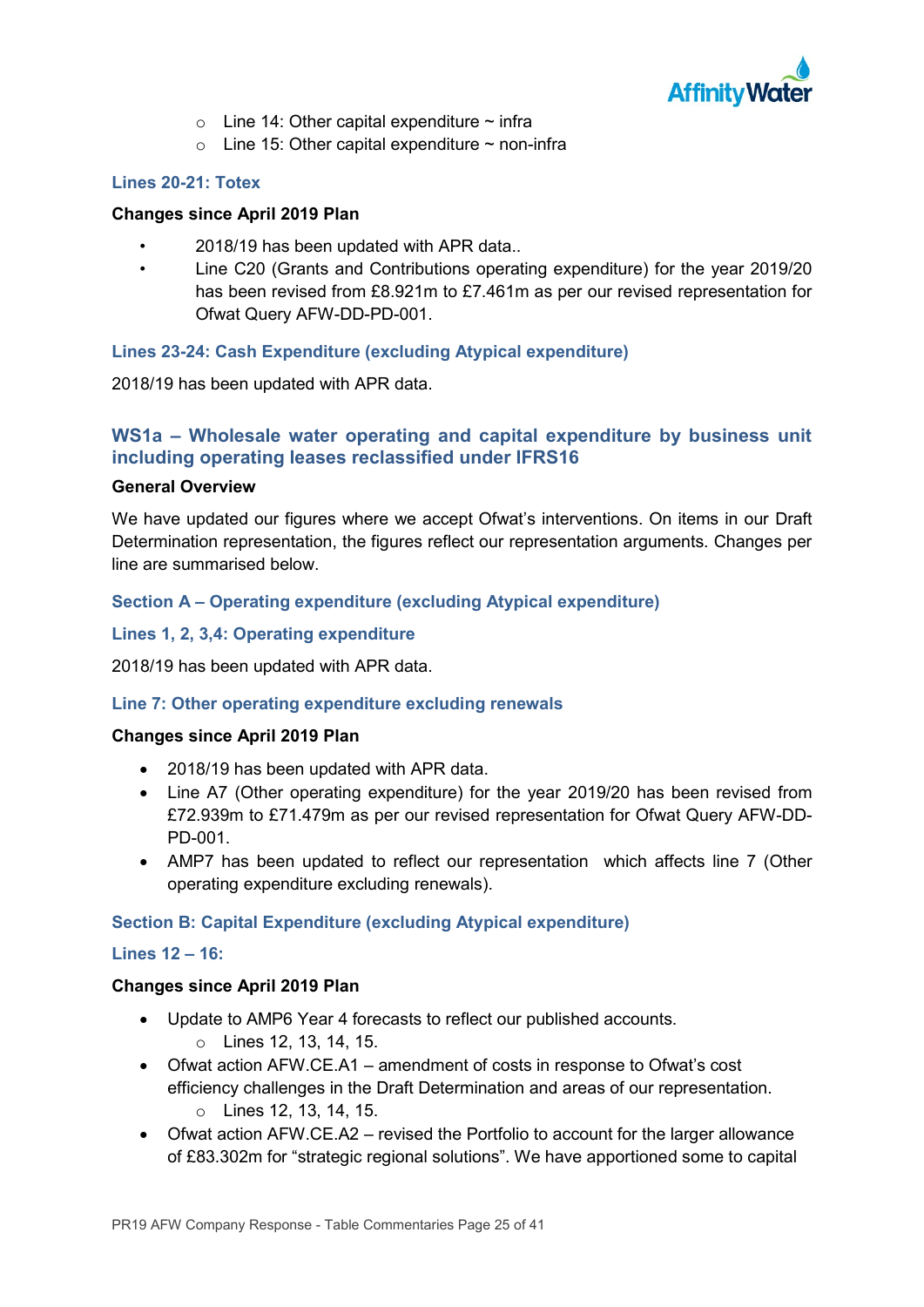

expenditure and some to operational expenditure to comply with the Regulatory Accounting Guideline.

- $\circ$  Line 15.
- Line 16 (infrastructure network reinforcement) has been updated for 18/19 as per APR submission.

## **Section C: Totex**

## **Lines 20-21:**

Changes since April 2019 Plan

- 2018/19 has been updated with APR data.
- Line C20 (Grants and Contributions operating expenditure) for the year 2019/20 has been revised from £8.921m to £7.461m as per our revised representation for Ofwat, Query AFW-DD-PD-001.

**Section D: Cash Expenditure (excluding Atypical expenditure)**

### **Lines 23-24:**

2018/19 has been updated with APR data.

## **WS2 - Wholesale water capital and operating enhancement expenditure by purpose**

#### **General Overview**

We have updated our figures where we accept Ofwat's interventions. On items in our Draft Determination representation, the figures reflect our representation arguments. Changes per line are summarised below.

## **Section A: Enhancement expenditure by purpose ~ capital**

- Update to AMP6 Year 4 forecasts to match our published accounts.
	- o Lines 1, 2, 4, 5, 6, 7, 8, 11, 13,14, 15, 17, 18, 19, 22.
- Ofwat action AFW.CE.A1 amendment of costs in response to Ofwat's cost efficiency challenges in the Draft Determination and areas of our representation for AMP 7. o Lines 8, 10, 11, 14, 18, 21, 22, 24.
- Ofwat action AFW.CE.A1 reallocation of £12.366m for four of our Supply 2040 schemes from line 8 to line 14 as directed by Ofwat in the Draft Determination (Ofwat's supply demand balance and resilience feeder models).
	- o Lines 8, 14.
- Ofwat action AFW.CE.A2 revised the Portfolio to account for the larger allowance of £83.302m for "strategic regional solutions". We have apportioned some to capital expenditure and some to operational expenditure to comply with the Regulatory Accounting Guideline.
	- $\circ$  Line 24.
- Draft final WRMP revision of schemes to balance supply and demand.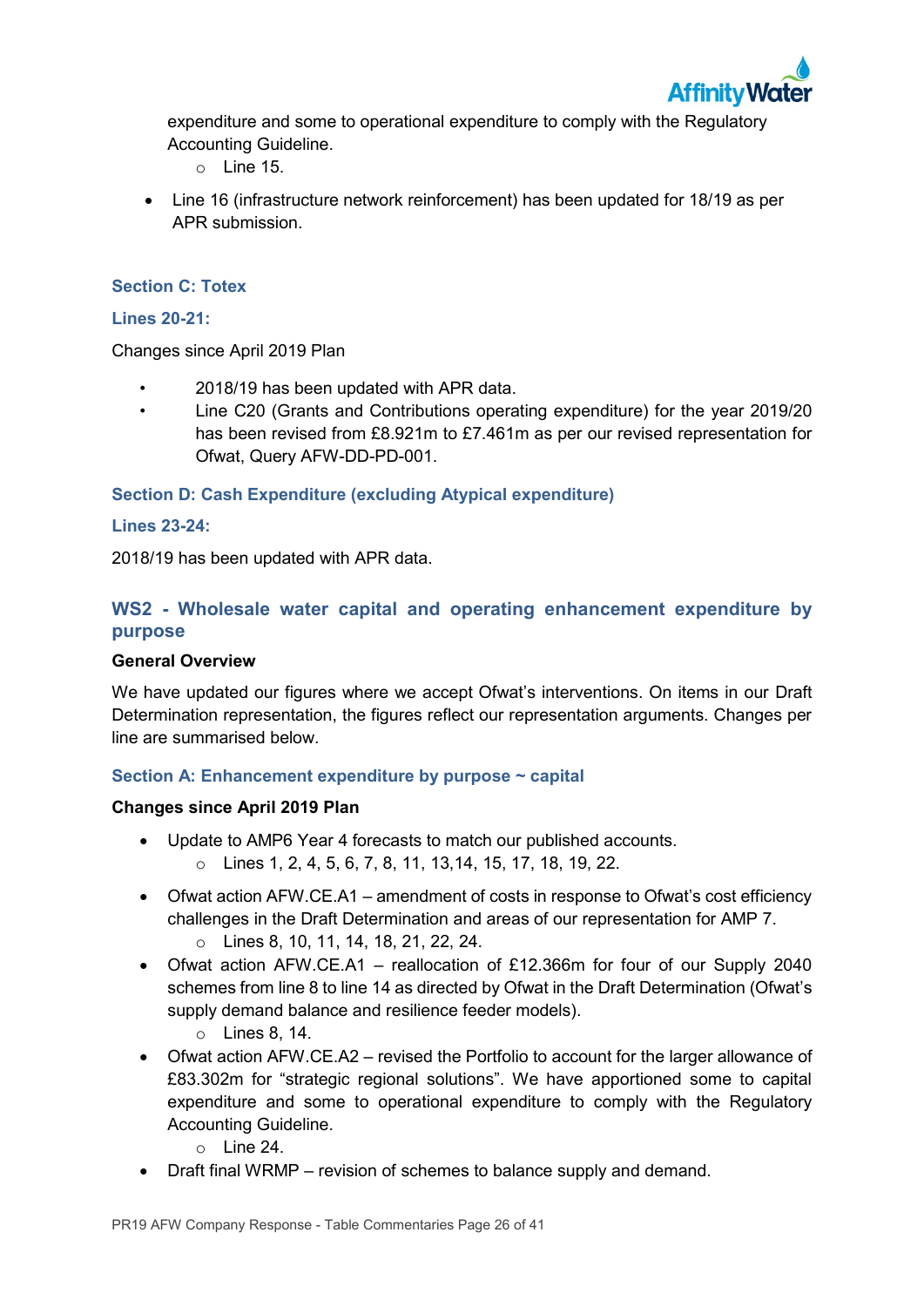

o Lines 8, 10.

## **Section B: Enhancement expenditure by purpose ~ operating**

### **Changes since April 2019 Plan**

- Update to AMP6 Year 4 forecasts to reflect our published accounts.
	- o Lines 49, 51, 57.
- Ofwat action AFW.CE.A1 amendment of costs in response to Ofwat's cost efficiency challenges in the Draft Determination and areas of our representation.
	- o Lines 49, 51, 57.
- Ofwat action AFW.CE.A1 new line "Enhancement-Opex-implicit-allowance ST\_DD" to include Ofwat's implicit enhancement opex allowance (deduction) in accordance with its feeder model.
	- $\circ$  Line 63.
- Ofwat action AFW.CE.A2 revised the Portfolio to account for the larger allowance of £83.302m for "strategic regional solutions". We have apportioned some to capital expenditure and some to operational expenditure to comply with the Regulatory Accounting Guideline.
	- $\circ$  Line 64.

## **WS2a - Wholesale water cumulative capital enhancement expenditure by purpose**

## **General Overview**

We have updated our figures where we acknowledge DD interventions. On items in our Draft Determination representation, the figures reflect our representation arguments. Changes per line are summarised below.

## **Section A: Enhancement expenditure by purpose ~ capital**

## **Changes since April 2019 Plan**

- Ofwat action AFW.CE.A1 amendment of costs in response to Ofwat's cost efficiency challenges in the Draft Determination and areas of our representation. o Lines 8, 10, 11, 14, 18, 21, 22, 24.
- Ofwat action AFW.CE.A1 reallocation of £12.366m for four of our Supply 2040 schemes from line 8 to line 14 as Draft Determination (Ofwat's supply demand balance and resilience feeder models).
	- o Lines 8, 14.
- Ofwat action AFW.CE.A2 revised the Portfolio to account for the larger allowance of £83.302m for "strategic regional solutions". We have apportioned some to capital expenditure and some to operational expenditure to comply with the Regulatory Accounting Guideline.
	- $\circ$  Line 24.
- Draft final WRMP revision of schemes to balance supply and demand. o Lines 8, 10.

## **WS4 - Wholesale water other (explanatory variables)**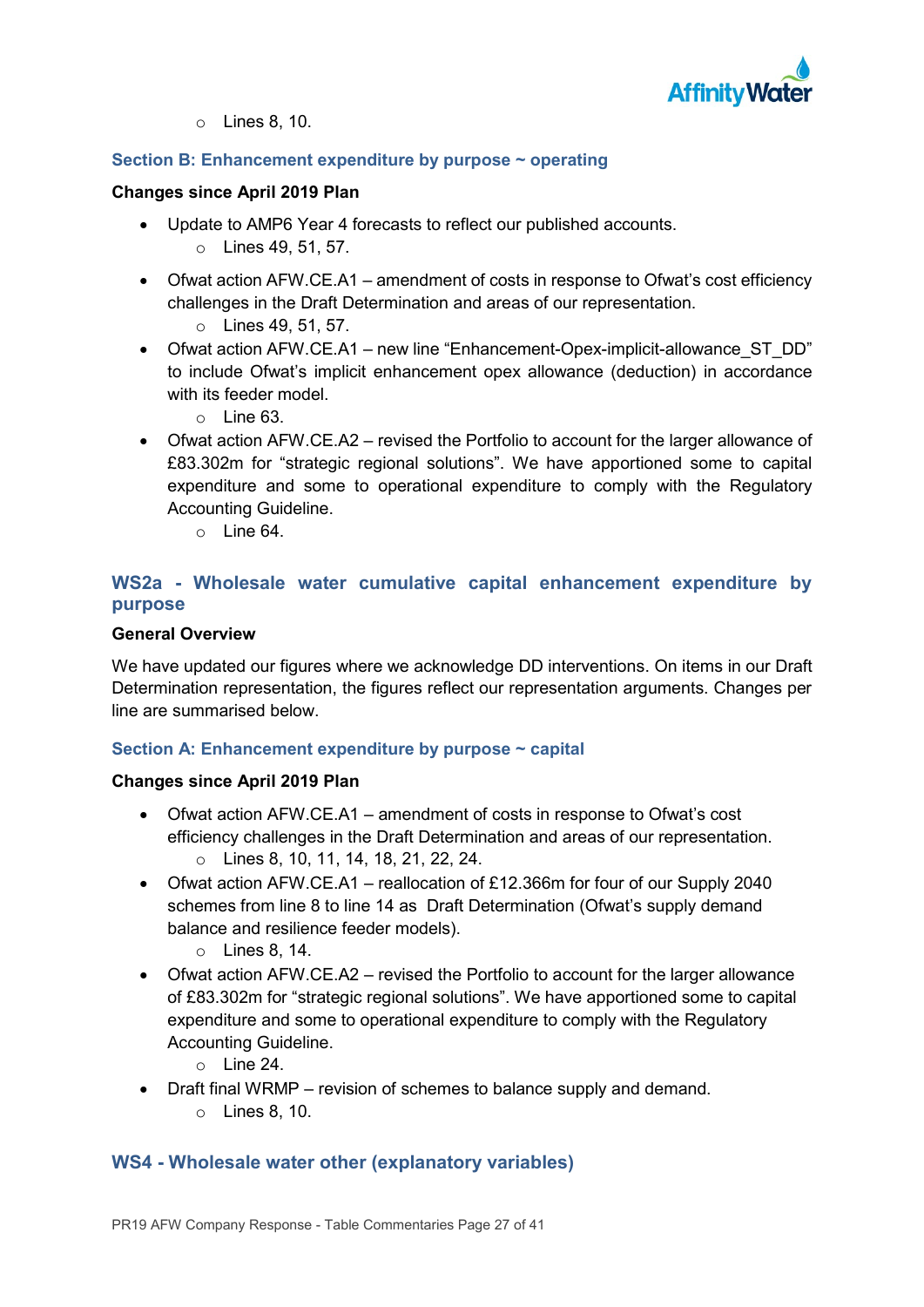

## **Lines 4-5: Demand and supply side enhancements to the water balance**

There have been no changes since our previous submission of WS4 in spring 2019. The demand management benefits reflect our revised dWRMP19 and the leakage profile in bedded within lines 4 and 5 also matches the April 2019 submission.

## **Lines 6-8: Energy Consumption**

## **Changes since April 2019 Plan**

- Lines 6 and 7 have an interdependency on the forecast average pumping head for raw water abstraction and water transport, and this forecast has been updated requiring a further modification to lines 6 and 7, due to the apportionment of energy usage changing.
- The 2017/18 values haven't changed, but the decimal places have been standardised to two.
- Both lines 6 and 7 have been updated from 2018/19 to 2024/25 resulting in line 8 summation updating too.
- The final numbers reported in the 18/19 APR have been included.

### **Line 12: Volume of leakage above or below the sustainable economic level**

### **Changes since May 2019 submission**

• We have revised the amount of leakage above or below the SELL value in line with the total leakage targets in APP2 which have changed since the May 2019 submission in line with the interventions within our Draft Determination and our restated leakage figure 2017/18 and 2018/19.

## **WS13 - PR14 wholesale revenue forecast incentive mechanism for the water service**

## **General Overview**

This table is populated from our revised WRFIM model which we have updated to be consistent with our representation, and accompanying, consistent revenue feeder model.

Our representation in response to AFW.PD.A5, reduces the value of our claim for additional revenue resulting from excess grants and contributions, by £4.640m. This is our calculation of the amount by which actual and forecast grants and contributions in 2018/19 and 2019/20 exceed the final determination expectation. This adjusts our claim to reflect the greater controllability of infrastructure charges since the 1<sup>st</sup> April 2018 reform to the charging rules. To enter the adjustment into the WRFIM model, we divided £4.640m by 5 to produce an annual adjustment figure of £0.928m.

We also revised our 2019/20 forecast of grants and contributions from £17.0m to £15.6m. This is a consequence of study of actual activity and receipts in the first three months of 2019/20.

We use these values to reduce the value of the line 'Recovered revenue – water' in the WRFIM model. The evolution of these figures is tabulated below.

## **Table: Valuations of Excess Grants and Contributions relative to FD14, included in WRFIM Feeder Model, £m outturn prices**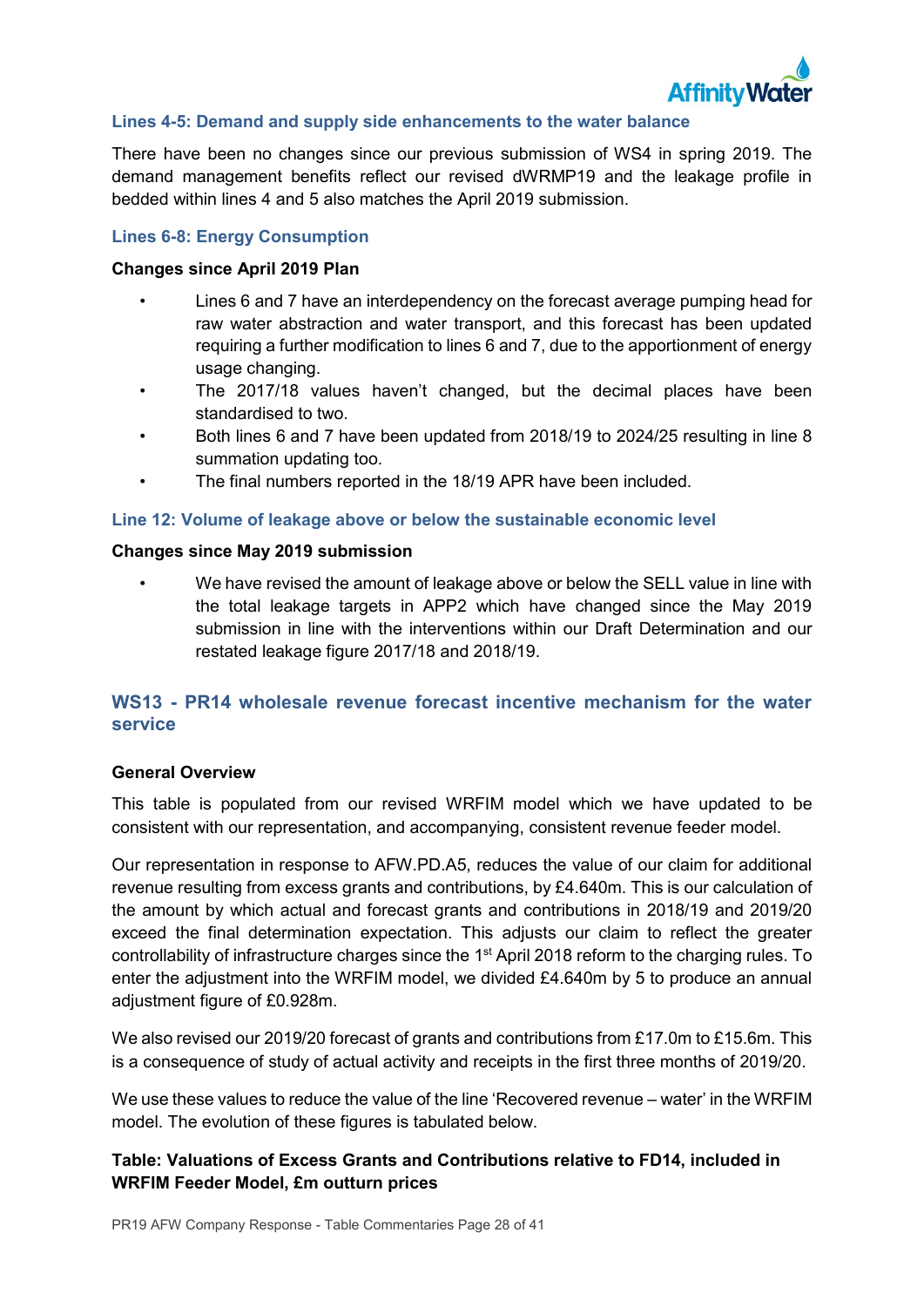

|                                       | 2015/16  | 2016/17 | 2017/18 | 2018/19 | 2019/20 | <b>Total</b> |
|---------------------------------------|----------|---------|---------|---------|---------|--------------|
| 1 <sup>st</sup> April 2019 Submission | 0.310    | 4.137   | 4.079   | 5.927   | 7.417   | 21.870       |
| 15 July 2019 Update                   | 0.310    | 4.137   | 4.079   | 6.756   | 7.416   | 22.698       |
| 31st August 2019 Update <sup>1</sup>  | $-0.766$ | 3.157   | 3.235   | 5.840   | 5.091   | 16.557       |

## **WS18 - Explaining the 2019 Final Determination for the water service**

## **Changes since April 2019 Plan**

This table has been updated to reflect our represented plan which affects: -

• Line 9: Change in the average residential customer water bill over AMP 7.

# **Table Category - Retail (R)**

## **R1 - Residential retail**

### **General Overview**

We confirm that entries in this table are consistent with our April 2019 Plan

# **R3 - Residential retail ~ further information on bad debt and customer services**

## **General Overview**

We confirm that entries in this table are consistent with our April 2019 Plan

## **R7 - Revenue and cost recovery for retail**

This table has been updated to reflect our representation and DD intervention AFW.CE.A1 which affects lines: -

- Line 1: Total cost to serve
- Line 2: Net margin (excl tax and interest)
- Line 3: Current tax  $\sim$  residential retail
- Line 13: Revenue  $\sim$  Water  $\sim$  residential retail measured
- Line 14: Revenue ~ Water ~ residential retail unmeasured

## **R8 – Net retail margins**

#### **General Overview**

-

We confirm that entries in this table are consistent with our April 2019 Plan

<sup>1</sup> Note: Our line, 31st August 2019 Update uses November to November inflation to index variances to FD14 to outturn prices, where Ofwat's WS13 table line 26 uses FYA indexation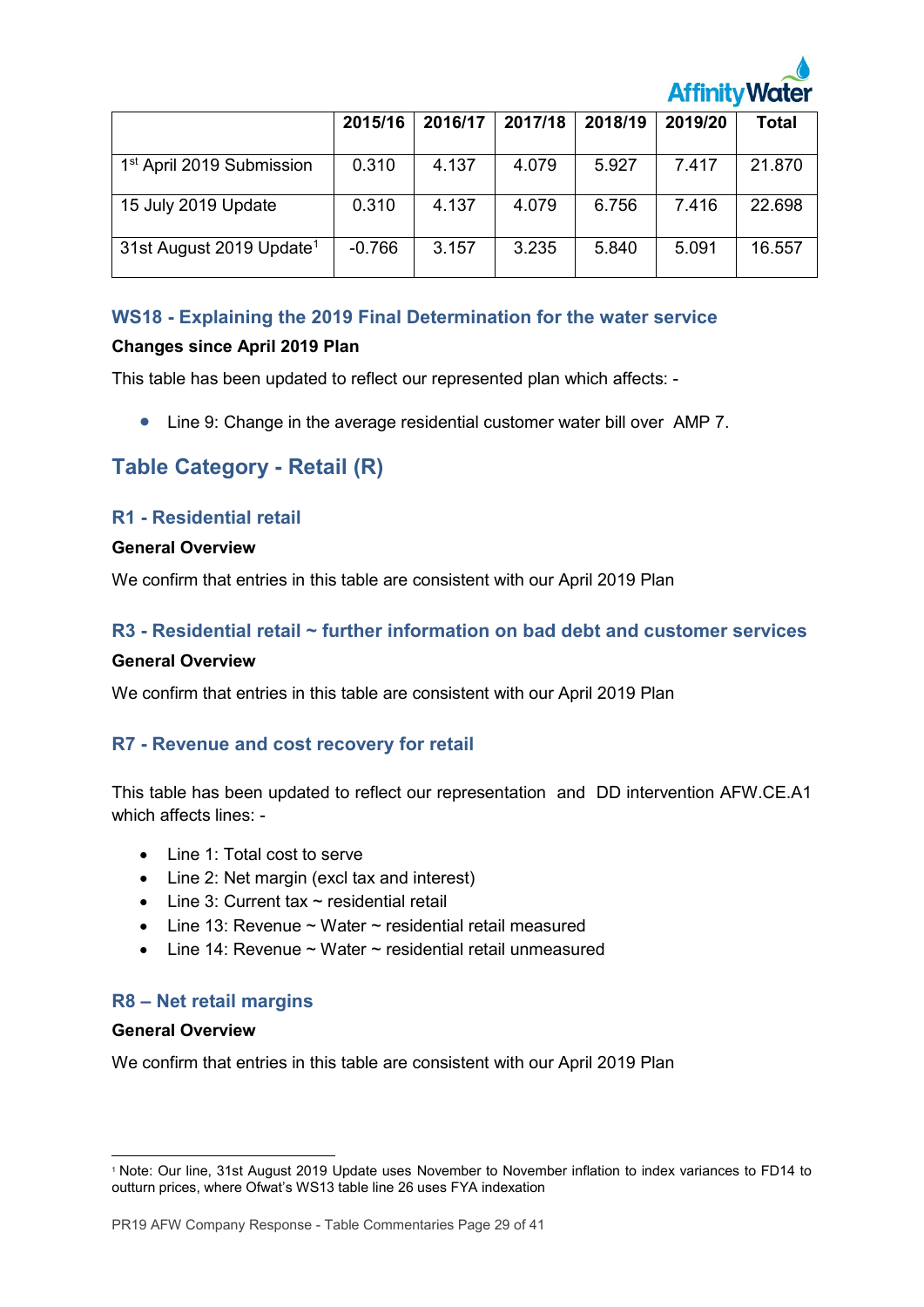

## **R9 - PR14 reconciliation of household retail revenue**

#### **Line 7: Unmetered water-only customer**

### **Changes since April 2019 Plan**

We have changed the 16/17 value in this line to 667,225 in accordance with Ofwat query reference AFW-DD-PD-002 and to fulfil action AFW.PD.A3a.

#### **Line 37-42: Modification factor**

#### **Changes since April 2019 Plan**

We have changed the values in these cells so that they are truncated at 2 decimal places.

## **R10 - PR14 Service incentive mechanism**

### **Changes since April 2019 Plan**

### **Line 9: SIM forecast revenue adjustment at 2107-18 FYA CPIH deflated price base**

We have changed the value from minus £8.562m to minus £12.482m, so that this cell is equal to Draft Determination Service Incentive Mechanism assessment (Ofwat action reference AFW.PD.C009).

## **Table Category – Additional Data Requested**

## **AFW Table OC1**

## **General Overview**

The Ofwat guidance for this table states that: "Table OC1 should be used to record any changes to P10 and P90 data (levels and payments), taking the PC/ODI parameters set at Draft Determinations as fixed. Companies should not take into account any proposed changes to these parameters on which they are making representations when completing this table."

We have followed this guidance, and have entered data keeping the targets and rates from the Ofwat Draft Determination appendix located here: [https://www.ofwat.gov.uk/wp](https://www.ofwat.gov.uk/wp-content/uploads/2019/07/PR19-draft-determinations-Affinity-Water-Outcomes-performance-commitment-appendix.pdf)[content/uploads/2019/07/PR19-draft-determinations-Affinity-Water-Outcomes-performance](https://www.ofwat.gov.uk/wp-content/uploads/2019/07/PR19-draft-determinations-Affinity-Water-Outcomes-performance-commitment-appendix.pdf)[commitment-appendix.pdf](https://www.ofwat.gov.uk/wp-content/uploads/2019/07/PR19-draft-determinations-Affinity-Water-Outcomes-performance-commitment-appendix.pdf)

• As stated in the table guidance, the OC1 values do not take into account any of our representations – they state the P10 and P90 values associated with the performance commitments set at Draft Determination, where these have been applied. We have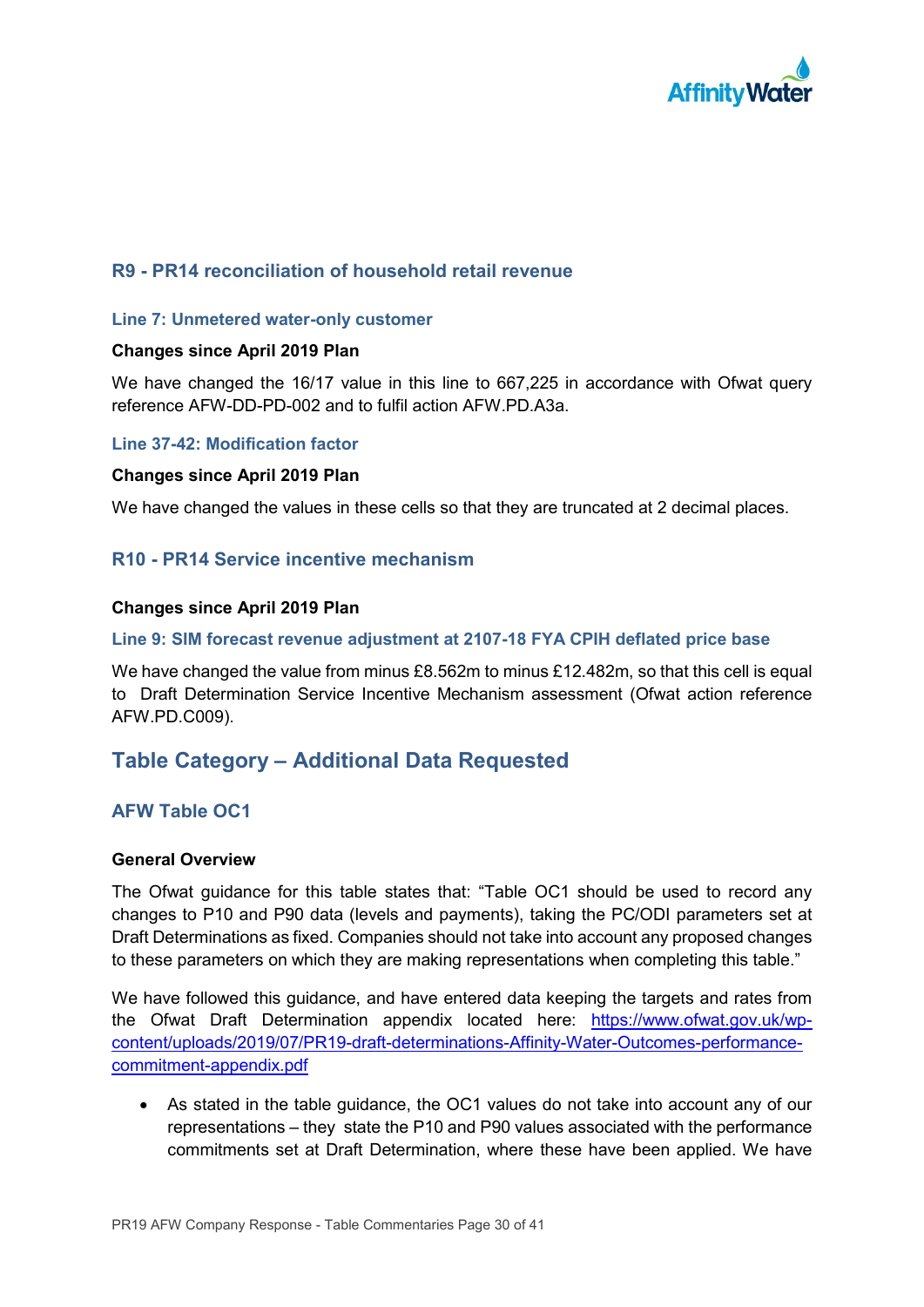

used all the reward and penalty rates from the Outcomes performance commitment appendix.

• We have noted a gap in definition of the P10/P90 Performance levels and Penalties, as the Decimal places for each line are set to different numbers, which would provide inconsistent penalty and reward payments (for example Supply Interruptions, which should be rounded to 0 decimal places). We have therefore set the P10 and P90 penalties and rewards payment at 3 decimal places for all performance commitments.

For OC1, we have applied P10 and P90 performance levels where this was practically feasible and have done so using one of the following methods;

A. We have used the P90 to PCL ratio provided by Ofwat for specific performance commitments where these were available (Supply Interruptions, Leakage, PCC and Low pressure) multiplied by the difference between P10 and P90 values to the performance commitment. These values are then added (P10) or subtracted (p90) to and from the Performance commitment set at Draft Determination. The below shows a working example for Leakage.

$$
Leakage P90 = \left\{ (IAP \, PCL - IAP \, P90) \times \left( \frac{PCL}{P90} \right) \right\} - DD \, PCL
$$

Where DD PCL is the Draft Determination performance commitment level. Conversely, the P10 value for leakage is calculated as follows;

$$
Leakage P10 = \left\{ (IAP P10 - IAP PCL) \times \left( \frac{PCL}{P90} \right) \right\} + DD PCL
$$

Which gives the values expressed for each year of Amp 7 in OC1, based on the performance commitment level expressed in the Draft Determination.

B. We have used the Difference between the P10 and P90 values used at IAP and applied the difference (addition for P10 and subtraction for P90) to the new performance commitment provided at Draft Determination. Below is an example using mains bursts.

10 = ( 10 − ) +

In this case, the difference of 12.2 is applied to the new performance commitment level of 133.5, applied at Draft Determination, which gives 145.7.

- C. We have used the P10 and/or P90 values provided at IAP, as these have not changed since our revised plan IAP figures (the performance commitment also stays the same).
- D. We were unable to calculate either P10 or P90 values at IAP and thus have only provided either the corresponding P10 or P90 values in the template (for example on river restoration)
- E. We did not set P10 or P90 values at IAP for this Performance commitment and did not add them at Draft Determination.
- F. It was not practically feasible to calculate P10 and P90 values for this performance commitment at IAP or for this revised plan.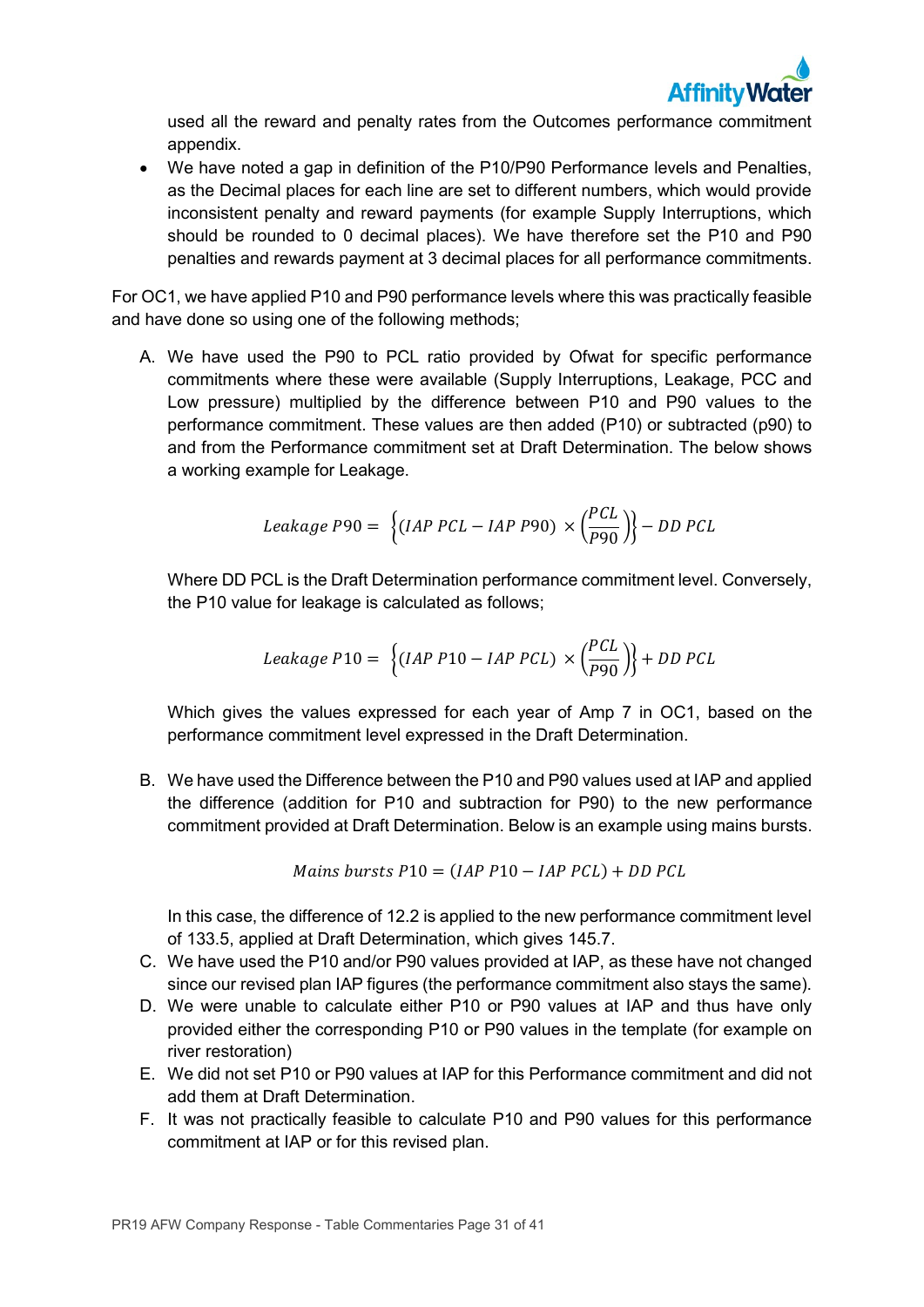

The below table depicts how we have applied the above calculation methodologies for each of the performance commitments, carefully noting the individual exceptions which are described in the commentary below the table. The methodologies applied are noted using the corresponding lettered bullet points described above.

| <b>Performance</b><br><b>Commitment</b>                                                                               | <b>Reference</b> | P10 Values &<br><b>Penalties</b> | P90 Values &<br><b>Rewards</b> | <b>Comments</b>                                                                                                                                                  |
|-----------------------------------------------------------------------------------------------------------------------|------------------|----------------------------------|--------------------------------|------------------------------------------------------------------------------------------------------------------------------------------------------------------|
| Water quality compliance                                                                                              |                  |                                  |                                |                                                                                                                                                                  |
| (CRI)                                                                                                                 | PR19AFW W-A1     | Methodology C                    | Methodology F                  |                                                                                                                                                                  |
| supply<br>Water<br>interruptions                                                                                      | PR19AFW W-D1     | Methodology A                    | Methodology A                  |                                                                                                                                                                  |
| Leakage (Megalitres per<br>day, three-year average,<br>absolute level)                                                | PR19AFW W-B1     | Methodology A                    | Methodology A                  |                                                                                                                                                                  |
| Leakage (Megalitres per<br>day, three-year average,<br>% reduction from 2019-20<br>baseline)                          | PR19AFW W-B1     | Methodology F                    | Methodology F                  | did<br>We<br>not<br>P <sub>10</sub><br>calculate<br>P90<br>and<br>values<br>for<br>percentage<br>reduction,<br>as<br>this was<br>not<br>practically<br>feasible. |
| Per capita consumption<br>(Litres per person per<br>day, three-year average,<br>absolute level)                       | PR19AFW R-B1     | Methodology A                    | Methodology A                  |                                                                                                                                                                  |
| Per capita consumption<br>(Litres per person per<br>day, three-year average,<br>% reduction from 2019-20<br>baseline) | PR19AFW R-B1     | Methodology F                    | Methodology F                  | We<br>did<br>not<br>P <sub>10</sub><br>calculate<br>P90<br>and<br>for<br>values<br>percentage<br>reduction,<br>as<br>this was<br>not<br>practically<br>feasible. |
| <b>Mains repairs</b>                                                                                                  | PR19AFW W-D4     | Methodology B                    | Methodology E                  |                                                                                                                                                                  |
| Unplanned outage                                                                                                      | PR19AFW W-D3     | Methodology B                    | Methodology E                  |                                                                                                                                                                  |
| <b>Risk of severe restrictions</b><br>in a drought                                                                    | PR19AFW W-D2     | Methodology F                    | Methodology F                  |                                                                                                                                                                  |
| Priority<br>services<br>for<br>customers in vulnerable<br>circumstances                                               | PR19AFW_R-N3     | Methodology F                    | Methodology F                  |                                                                                                                                                                  |
| Average time properties<br>experience low pressure                                                                    | PR19AFW W-D5a    | Methodology F                    | Methodology F                  |                                                                                                                                                                  |
| Customers in vulnerable<br>circumstances<br>satisfied<br>with<br>our<br>service<br>(receiving financial help)         | PR19AFW R-C2     | Methodology F                    | Methodology F                  |                                                                                                                                                                  |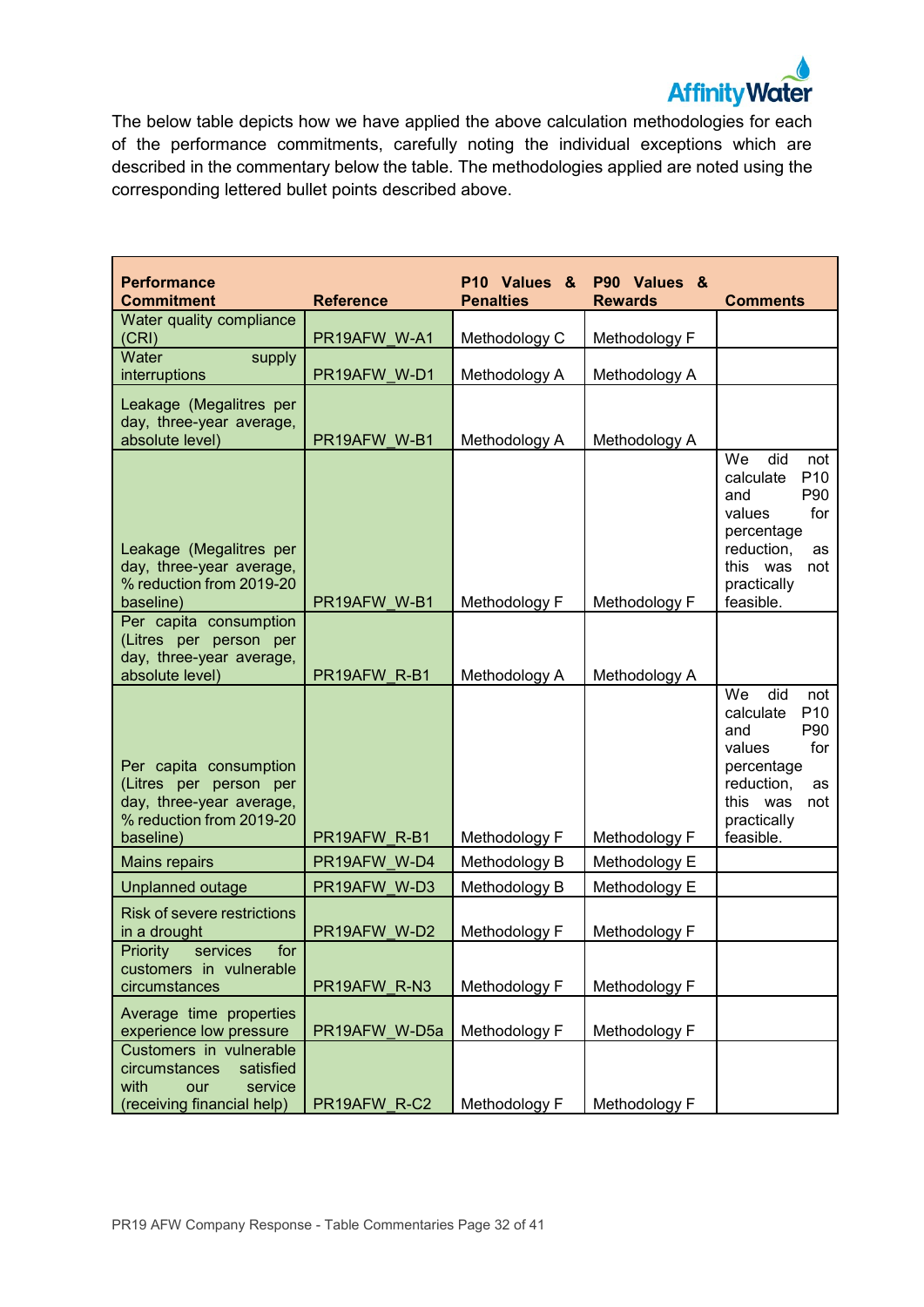

| Customers in vulnerable<br>circumstances who found                                                           |               |               |               |                                                                                                                                                                                                                 |
|--------------------------------------------------------------------------------------------------------------|---------------|---------------|---------------|-----------------------------------------------------------------------------------------------------------------------------------------------------------------------------------------------------------------|
| us easy to deal with<br>(receiving financial help)                                                           | PR19AFW R-C3  | Methodology F | Methodology F |                                                                                                                                                                                                                 |
| <b>Environmental innovation</b><br>- delivery of community<br>projects                                       | PR19AFW W-B2  | Methodology E | Methodology C | At IAP we had<br>the<br>recorded<br>number<br>of<br>projects<br>cumulatively<br>over the years<br>- this is now<br>being reported<br>in units<br>per<br>year.                                                   |
| the<br>Reducing<br>total<br>number of void properties<br>by identifying false voids                          | PR19AFW R-C4  | Methodology C | Methodology C |                                                                                                                                                                                                                 |
| <b>River restoration</b>                                                                                     | PR19AFW W-B3  | Methodology C | Methodology C |                                                                                                                                                                                                                 |
|                                                                                                              |               |               |               | $\overline{\mathsf{W}}$ e<br>are<br>the<br>accepting<br>abstraction<br>reduction<br>target of 27.33<br>MI/D<br>(green<br>schemes only)<br>by the end of<br>Amp7,<br>which<br>forms the basis<br>for our P10 and |
| <b>Abstraction reduction</b>                                                                                 | PR19AFW W-B4  | Methodology B | Methodology B | P90 values.                                                                                                                                                                                                     |
| of<br><b>Number</b><br>sources<br>operating<br>under<br>the<br>Abstraction<br>Incentive<br>Mechanism         | PR19AFW W-B5  | Methodology C | Methodology C |                                                                                                                                                                                                                 |
| of<br>at<br>risk<br>Properties<br>receiving low pressure                                                     | PR19AFW W-D5b | Methodology A | Methodology A |                                                                                                                                                                                                                 |
| Number of occupied<br>properties not billed (Gap<br>sites)                                                   | PR19AFW W-C2  | Methodology C | Methodology E |                                                                                                                                                                                                                 |
| Unplanned interruptions<br>to supply over 12 hours                                                           | PR19AFW W-N1  | Methodology E | Methodology E |                                                                                                                                                                                                                 |
| Customer contacts<br>for<br>discolouration                                                                   | PR19AFW W-N2  | Methodology B | Methodology E |                                                                                                                                                                                                                 |
| <b>BSI</b> accreditation                                                                                     | PR19AFW R-N4  | Methodology C | Methodology C |                                                                                                                                                                                                                 |
| security<br>$\&$<br>Cyber<br>resilience                                                                      | PR19AFW R-N6  | Methodology F | Methodology F |                                                                                                                                                                                                                 |
| Customers in vulnerable<br>satisfied<br>circumstances<br>with our service (not<br>receiving financial help)  | PR19AFW R-N7  | Methodology F | Methodology F |                                                                                                                                                                                                                 |
| Customers in vulnerable<br>circumstances who found<br>us easy to deal with (not<br>receiving financial help) | PR19AFW R-N8  | Methodology F | Methodology F |                                                                                                                                                                                                                 |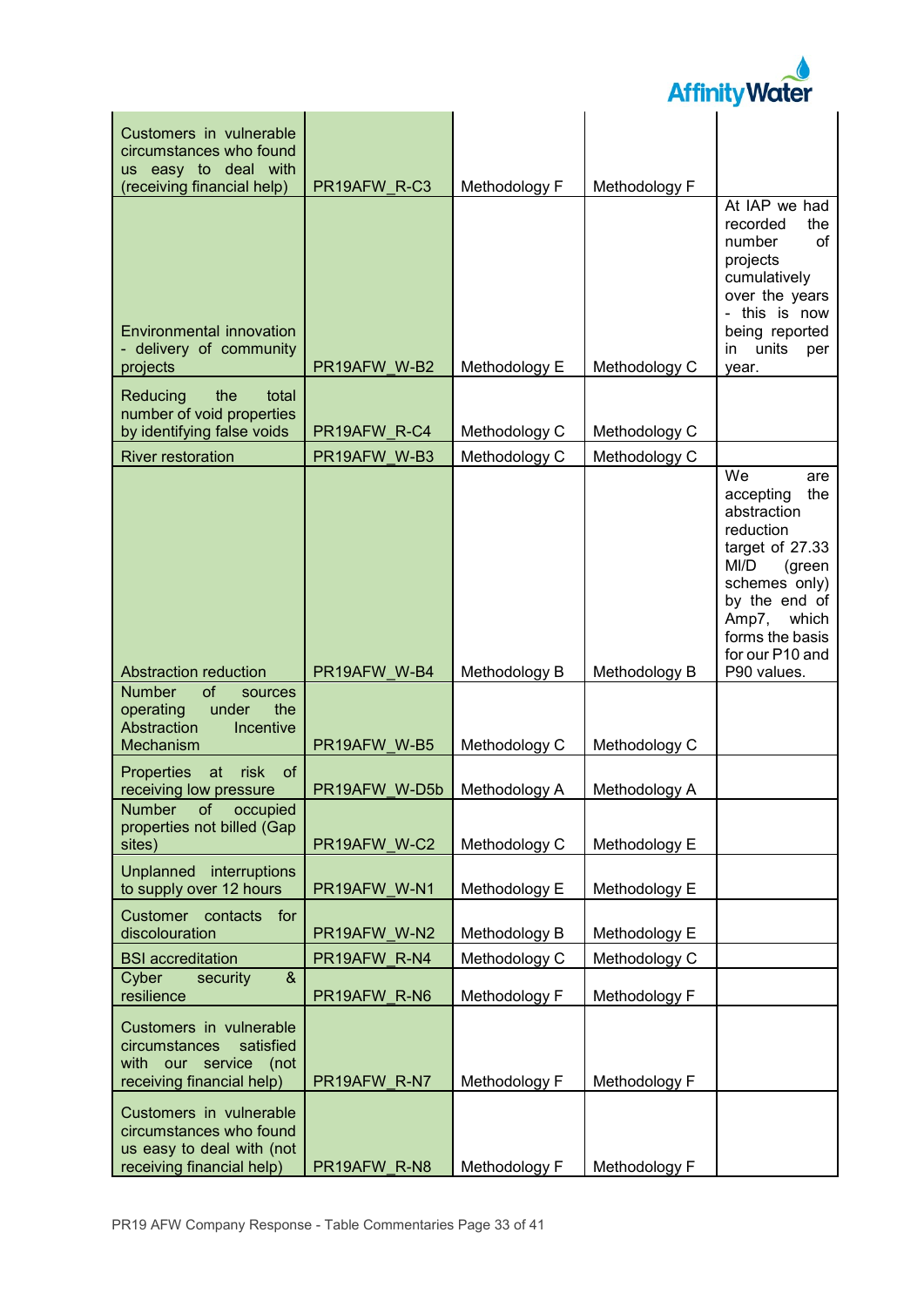

| Value for Money Survey | <b>I PR19AFW R-N9</b>                | Methodology F | I Methodology F |  |
|------------------------|--------------------------------------|---------------|-----------------|--|
| <b>WINEP Delivery</b>  | <b>PR19AFW NEP01   Methodology C</b> |               | Methodology C   |  |

### **Additional Notes**

- We are committed to delivering a 20% reduction in leakage, from a baseline of 178.5Ml/d in three-year average terms, which forms the basis for the p10 and p90 calculations for the leakage 3-year average.
- The PCC P10 and P90 values are derived from our forecast PCC reduction profile, as submitted at IAP in Litres per person per day (which represents the same percentage reduction profile as the Outcome Performance Appendix) which is detailed in our Company response: outcome delivery AFW-OD . We also take note that reporting in litres per person per day is consistent with the incentives rates for PCC, measured in litres/person/day.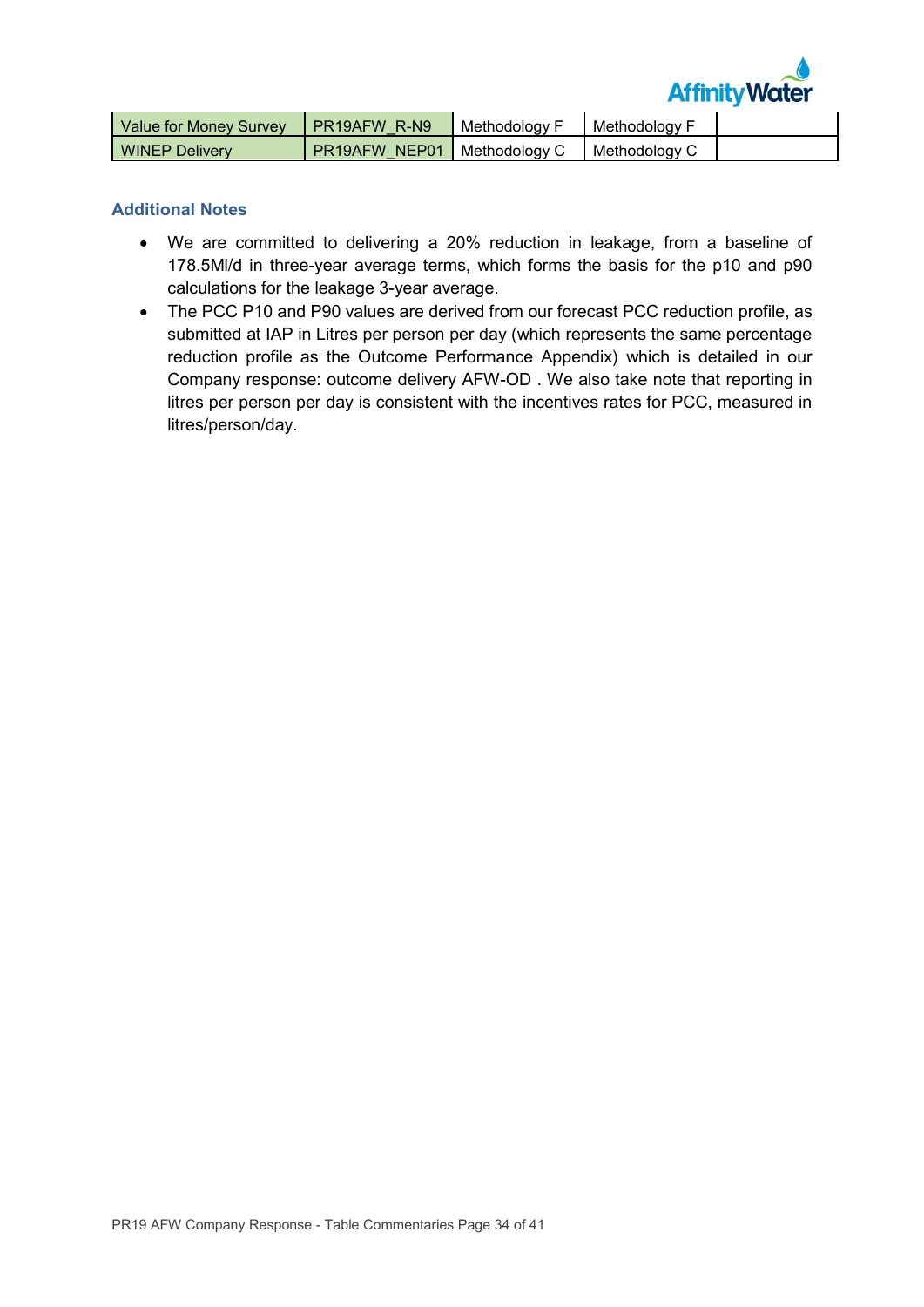

## **AFW Table OC2.1, OC2.2 and OC2.3**

### **General**

We have made entries in columns E to BM only where our representation proposes alterations to performance commitment parameters from those published in Draft Determination. In columns BO rightwards, we provide a full set of P10 and P90 information, as required in the guidance.

### **Row 12: Mains Repairs**

The entries in this line are consistent with our proposed changes to the mains repair penalty rate, to reduce it from -£0.160m to -£0.096m per unit and to increase the performance commitment from 133.5 to 159.1 bursts per 1000/km. We also propose to introduce an underperformance collar at 200 mains repairs per 1000km and an outperformance payment cap at 126.2 bursts per 1000/km. Please see our associated Company response: outcome delivery AFW-OD document for our explanation of this rate.

#### **Row 21: River Restoration**

The Draft Determination sets this ODI as an underperformance only incentive. We propose instead that it also sets reward incentives. We propose a reward value of £0.215m per river restoration morphological project units delivered more than the performance commitment level.

### **Row 24; Properties at risk of receiving low pressure penalty rate**

We are representing on the penalty rate, to reduce it from -£0.459m to -£0.105m per 10,000 properties at risk of receiving low pressure. Please see our associated Delivering Outcomes Representation document for our explanation of this rate.

## **Row 26: Unplanned interruptions to supply greater than 12 hours**

We propose to change this ODI so that it is a reputational ODI only, so we have entered NFI in this row.

#### **Row 27: Customer contacts for discolouration**

We have entered Yes in the change PC column because we propose to remove this ODI and substitute a new performance commitment that includes other aesthetic parameters in addition to colour. Further information is given in the section on Row 48, below.

#### **Row 29: Cyber security and resilience**

We have entered Yes in the change PC column because we propose to change the name of the ODI from 'Cyber security and resilience' to 'IT Resilience' as further described in the section Row 49 below.

#### **Row 32: Value for Money Survey**

As stated in our Company response: outcome delivery AFW-OD, we are representing on the measurement of the VFM score, moving from a percentage satisfaction to a score based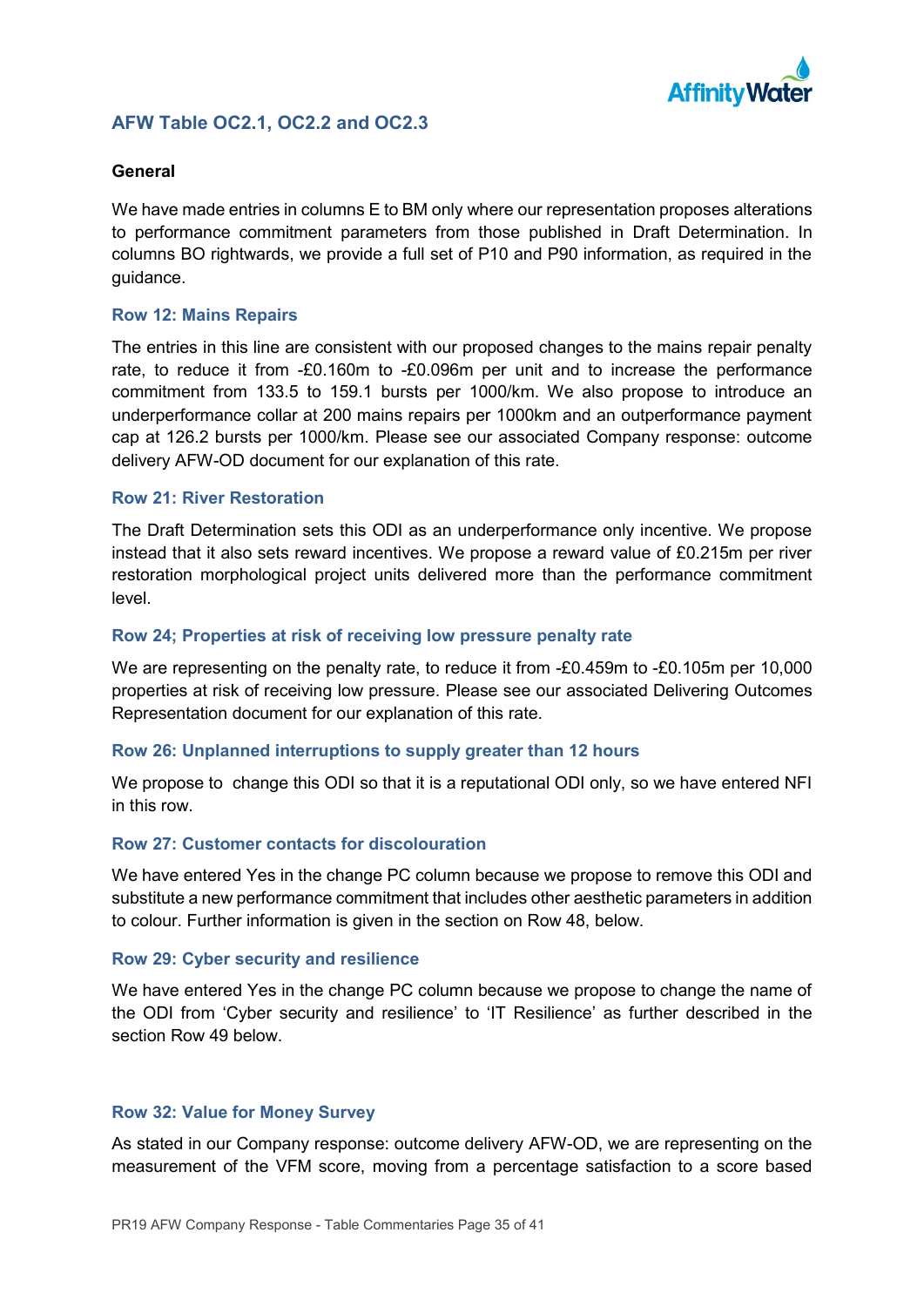

satisfaction matrix, measured from 0 to 10. This remains a reputational ODI with no financial incentives.

|           | <b>Units</b>        |      | 2020/21 2021/22 2022/23 2023/24 2024/25 |     |  |
|-----------|---------------------|------|-----------------------------------------|-----|--|
| PC target | New PC Survey score | 7.60 | 7.65                                    | .75 |  |

## **Row 48: Customer contacts per 1000 population for water quality (taste, odour and appearance)**

We propose that the ODI for customer contacts for discolouration be extended to also include taste and odour, so this row of the table replaces the Draft Determination customer contacts for discolouration ODI with the extended measure. Discoloured water, taste, odour and appearance.

We propose a penalty and reward financial incentive,  $-$  £2.044m and £2.044m per contact per 1000 population. This is the same rate as for the customer contact indicator that is being replaced. We propose a collar and cap at 0.9 and 0.7 respectively, which also corresponds to our P10 and P90 levels. We propose that this ODI would be an in-period revenue only adjustment,100% allocated to the Network Plus business segment.

## **Row 49: IT Resilience**

We propose to change the name of the Draft Determination ODI 'Cyber security and resilience' to 'IT Resilience' as we consider that this description better fits the constituents of the IT Incident Impact Score being incentivised by this ODI.

## **Block (Columns BG to CG)**

For most ODIs, we are not proposing changes from the Draft Determination, so the P10 and P90 values and financial amounts are identical to those recorded in table OC1. There are differences in the following rows of the table which arise because we are making representations on these items:

- Row 12 Mains repairs
- Row 21 River restoration
- Row 24 Properties at risk of receiving low pressure
- Row 27 Customer contacts for discolouration

## **AFW Table OC3**

#### **General Overview**

The Ofwat guidance for this table states that: "Table OC3 should be used to record any updates to ODI rate input parameters (such as marginal benefit or marginal cost values), as compared to the post-IAP submissions that companies provided in either February or April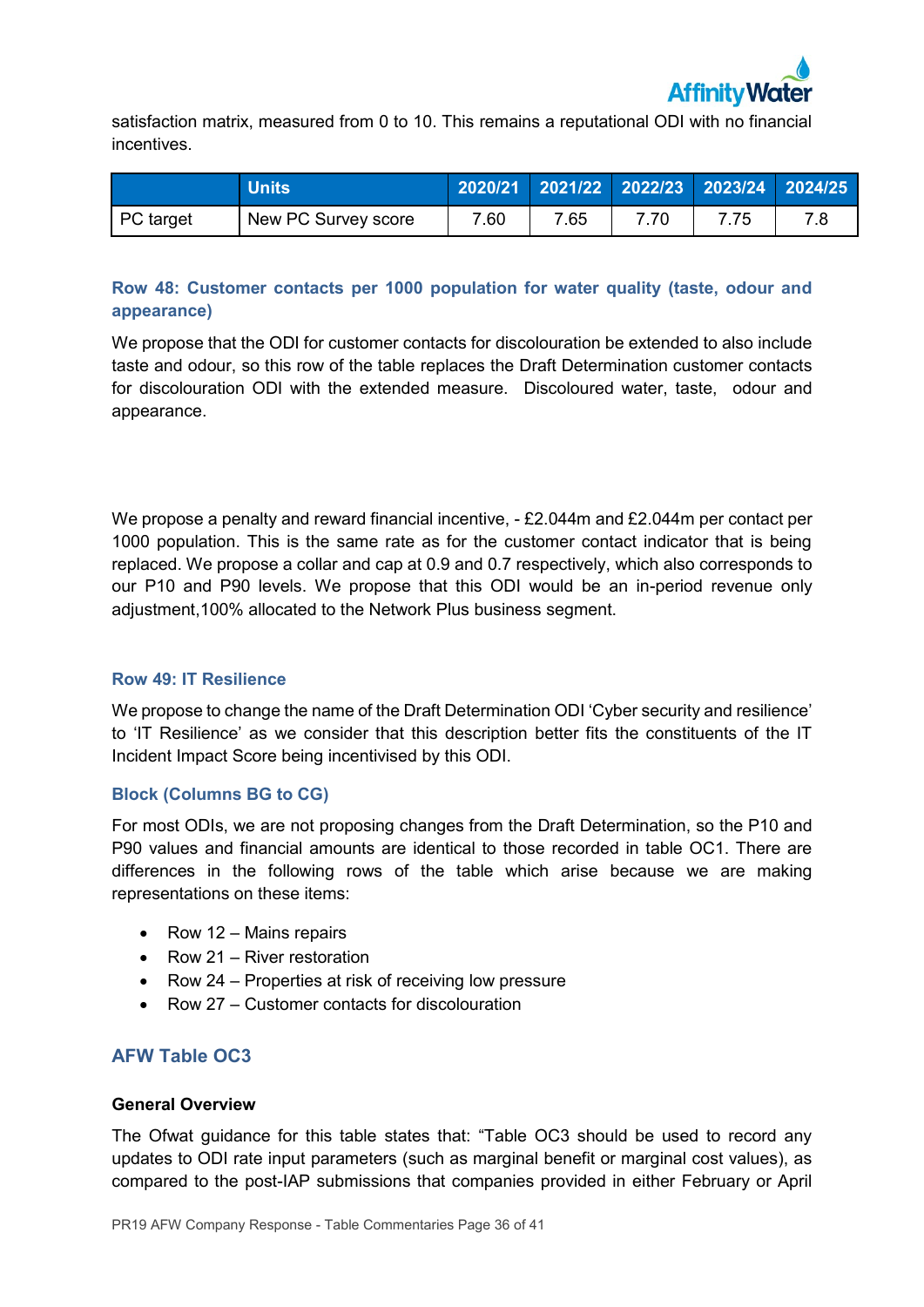<span id="page-36-0"></span>

2019. These data were previously provided as part of companies' App1a data table submissions."

We have followed this quidance.

## **Rows 6-33, Column I: Triangulated WTP/Marginal benefits estimate**

We have not changed any of our WTP/Marginal benefits estimates since the IAP response, so these cells are left blank.

### **Rows 6-33, Column J: Marginal cost**

We have not changed any of our marginal costs estimates since the IAP response, so these cells are left blank.

### **Rows 6-33, Column K: Number of households**

We are not restating the number of households we entered in our IAP response, so these cells are left blank.

**Rows 6-33, Column L: Totex sharing rate (customer share)**

We are not changing the Totex sharing rate Ofwat proposed in the Draft Determination,<sup>2</sup> so these cells are left blank.

**Row 39, Column I: IT Resilience Triangulated WTP/Marginal benefits estimate**

This is a reputational ODI, so this cell shows "N/A".

**Rows 39, Column J: IT Resilience Marginal cost**

This is a reputational ODI, so this cell shows "N/A".

**Row 39, Column K: IT Resilience Number of households**

This is the number of households we entered in our Revised Plan.

**Row 39, Column L: IT Resilience Totex sharing rate (customer share)**

This is a reputational ODI, so this cell shows "N/A".

**Row 39, Column I: Customer contacts for Water Quality (Discolouration, Taste, Odour and Appearance) Triangulated WTP/Marginal benefits estimate**

The rate uses an alternative calculation to the standard ODI calculation, so this cell shows  $M/A"$ 

**Rows 39, Column J: Customer contacts for Water Quality (Discolouration, Taste, Odour and Appearance) Marginal cost**

The rate uses an alternative calculation to the standard ODI calculation, so this cell shows "N/A".

**Row 39, Column K: Customer contacts for Water Quality (Discolouration, Taste, Odour and Appearance) Number of households**

This is the number of households we entered in our Revised Plan.

<sup>-</sup><sup>2</sup> Page 24[, https://www.ofwat.gov.uk/wp-content/uploads/2019/07/PR19-draft-determinations-Affinity-Water-draft-determination-1.pdf](https://www.ofwat.gov.uk/wp-content/uploads/2019/07/PR19-draft-determinations-Affinity-Water-draft-determination-1.pdf)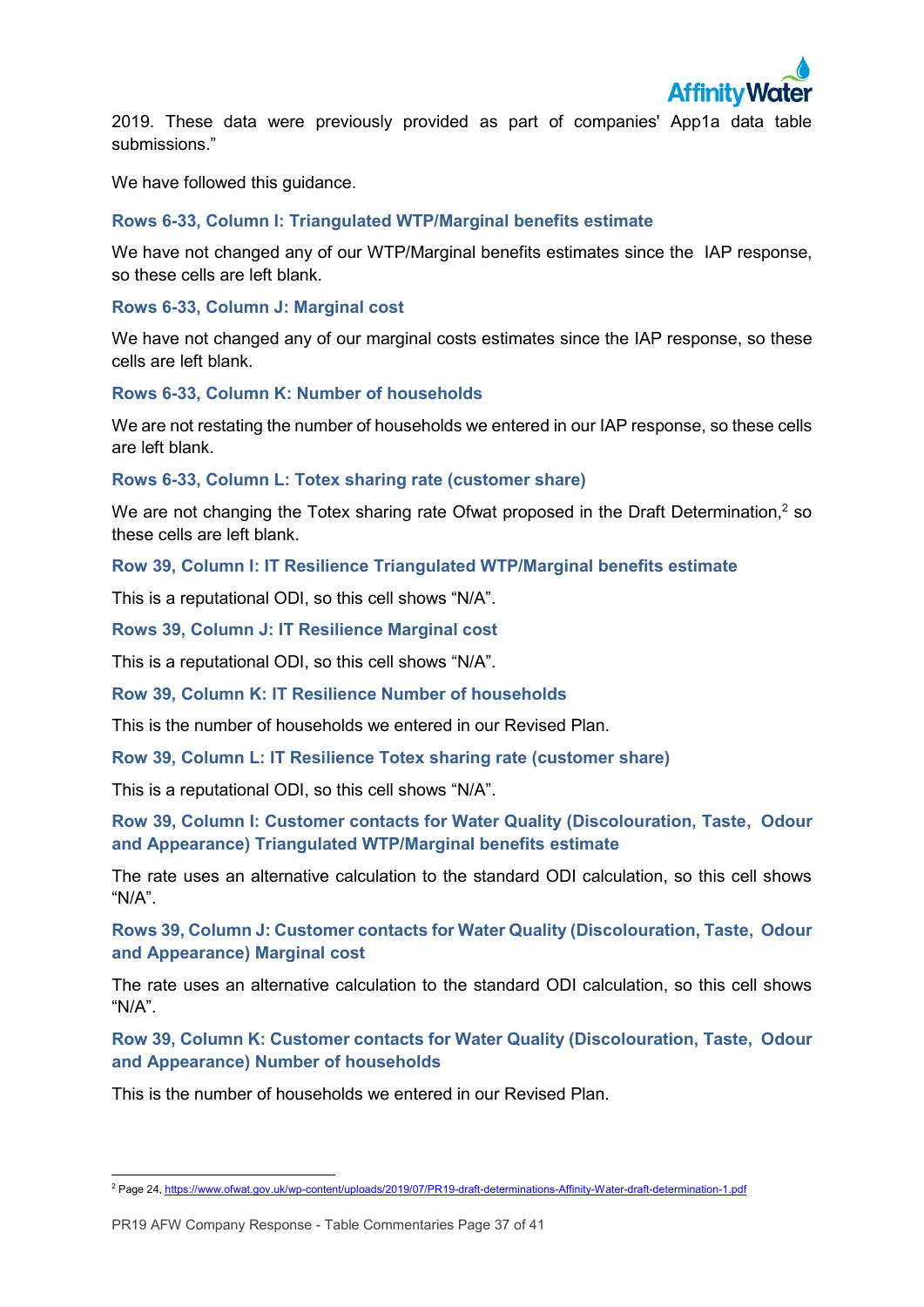

## **Row 39, Column L: Customer contacts for Water Quality (Discolouration, Taste, Odour and Appearance) Totex sharing rate (customer share)**

This is the Totex sharing rate Ofwat proposed in the Draft Determination.<sup>[2](#page-36-0)</sup>

## **AFW Table OC4**

### **General Overview**

The Ofwat guidance for this table states that: "Table OC4 should be used to provide shadow reporting data across all applicable bespoke performance commitments for the 2018-19 reporting year. We appreciate that this won't be feasible for some commitments (e.g. scheme specific PCs), and we don't expect companies to provide data in these cases."

We have populated all the cells in this template, including the light grey cells, as we wish to ensure that Ofwat has the most up-to-date figures for all of the AMP7 PCs.

We have stated our Shadow Reporting figures for the following PCs:

- Water supply interruptions
- Leakage (Megalitres per day, three-year average, absolute level)
- Leakage (Megalitres per day, three-year average, % reduction from 2019-20 baseline)
- Per capita consumption (Litres per person per day, three-year average, absolute level)
- Per capita consumption (Litres per person per day, three-year average, % reduction from 2019-20 baseline)
- Mains repairs
- Unplanned outage
- Risk of severe restrictions in a drought
- Priority services for customers in vulnerable circumstances

For the following PCs we have reported our 2018-19 actuals, as we understand that these are on the same basis as the PCs for AMP7:

- Water quality compliance (CRI)
- Number of sources operating under the Abstraction Incentive Mechanism
- Properties at risk of receiving low pressure
- Unplanned interruptions to supply over 12 hours
- Value for Money Survey
- IT Resilience
- Customer contacts for Water Quality (Discolouration, Taste, Odour and Appearance)

We have reported our shadow performance for the following PCs, which we are also proposing to change in OC2.3:

- Customer contacts for discolouration
- Cyber security & resilience

The following PCs are new for AMP7, so we do not have shadow reporting data: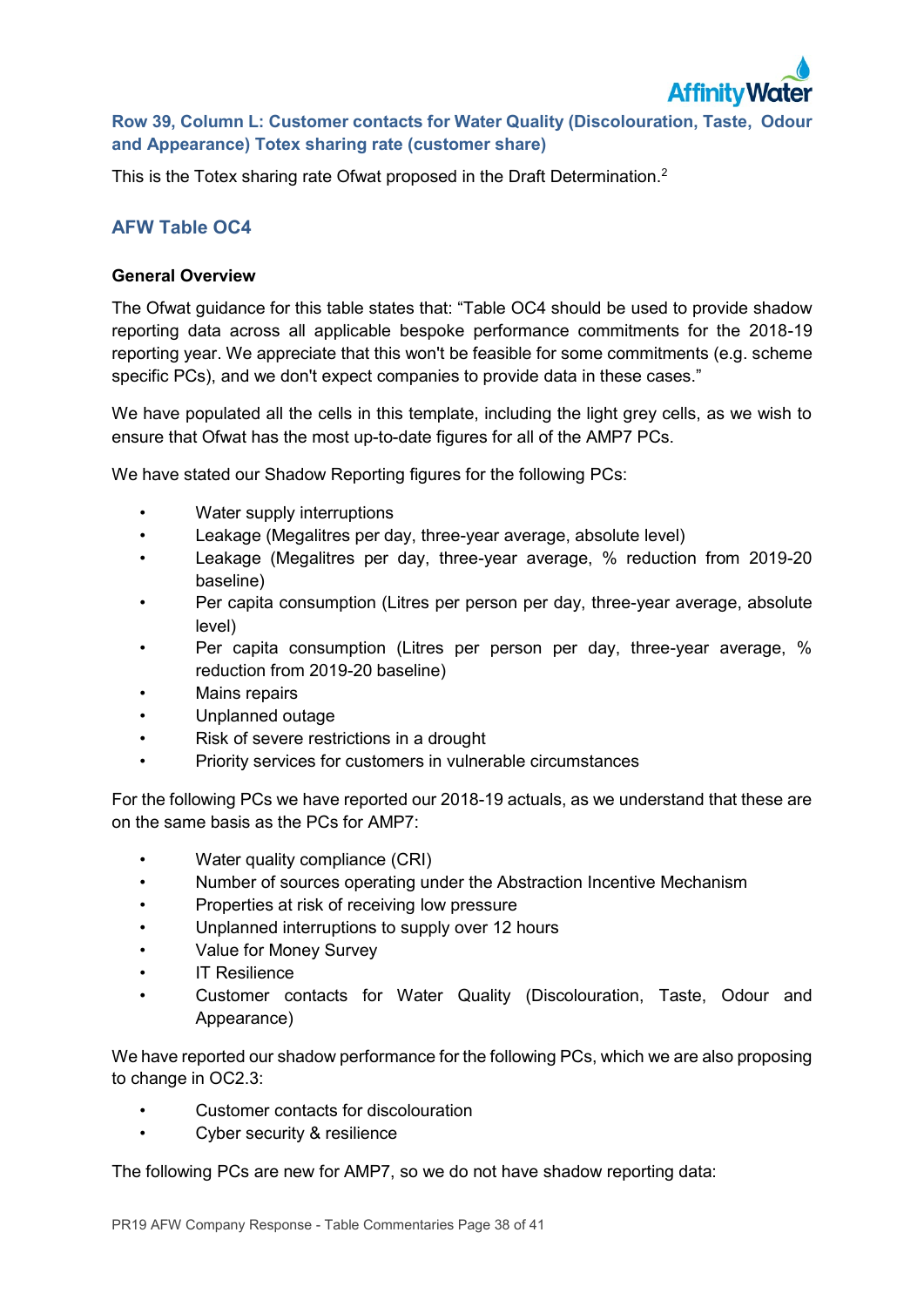

- Customers in vulnerable circumstances satisfied with our service (receiving financial help)
- Customers in vulnerable circumstances who found us easy to deal with (receiving financial help)
- Environmental innovation delivery of community projects
- Customers in vulnerable circumstances satisfied with our service (not receiving financial help)
- Customers in vulnerable circumstances who found us easy to deal with (not receiving financial help)
- BSI accreditation
- **WINEP Delivery**

The following PCs are cumulative over each AMP, so we do not have shadow reporting data for them:

- River restoration
- Abstraction reduction

We do not have data for the following PCs:

- Average time properties experience low pressure
- Number of occupied properties not billed (Gap sites)
- Reducing the total number of void properties by identifying false voids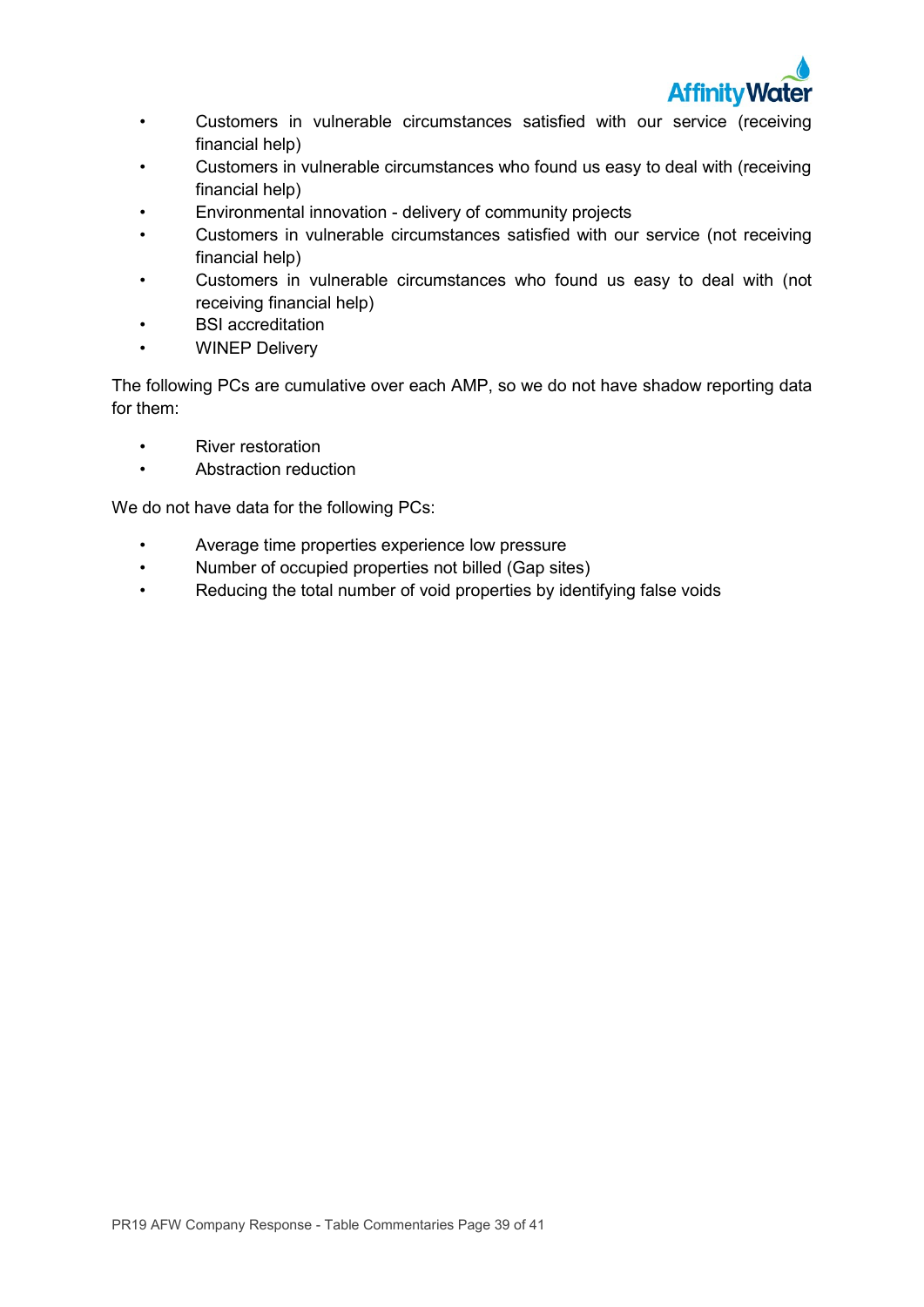

## **Developer Services Data Request**

### **General Overview**

Following on from the discussions in the Q&A call with Ofwat on the  $16<sup>th</sup>$  of August, the following points must be noted when reviewing the data tables:

- Format updated in line with the revised request issued by Ofwat on 16/08/2019 and follow up note issued 20/08/2019.
- AMP7 amounts are reported in 2017-18 FYA (CPIH deflated) price base with other amounts being reported in Outturn (nominal).
- Diversions costs are reported on a gross basis (i.e. before income is netted off).
- Figures are consistent with those stated in our Annual Performance Reviews (APR) for the relevant year.
- Line definitions are consistent with those provided by Ofwat on the template.

The Wastewater data table is intentionally left blank.

#### **Section A1: (Diversions expenditure – water)**

Diversions expenditure reported as all s185 (Line A1) due to other categories being negligible (NRSWA and non-s185).

## **Section A2: (Diversions income – water)**

Diversions income reported as all s185 (Line A2 5) due to other categories being negligible (NRSWA and non-s185).

## **Section B: (Connections volume data – water)**

Connection volumes reported in Line B9 are per App28 Line A1 (April 2019 submission).

Connection volumes for Line B10 are unchanged from App28 Line A2 (April 2019 submission).

Line B12 volumes are bulk connections to a NAV. These are in addition to our residential and business connection numbers reported above. This includes NAVs serving the following developments: Martello Lakes (bulk connection completed during 2015/16), Bishops Stortford Silver Leys and Bidwell developments (bulk connections completed during 2018/19). Since the beginning of the 2018/19 financial year we have seen a steady increase in the number of applications where the proposal is for the development to be served by a NAV. We expect this level of interest to continue through the remainder of AMP6 and into AMP7 resulting in a sustained level of bulk supply connections.

It is our experience that where a developer appoints a Self-Lay Provider (SLP) to carry out works on their development, this would most commonly consist of all the contestable works for that development. It is highly unusual for us to carry out any of the contestable works where an SLP is appointed. This relationship is demonstrated in the figures reported in Lines B14, B15 and B16.